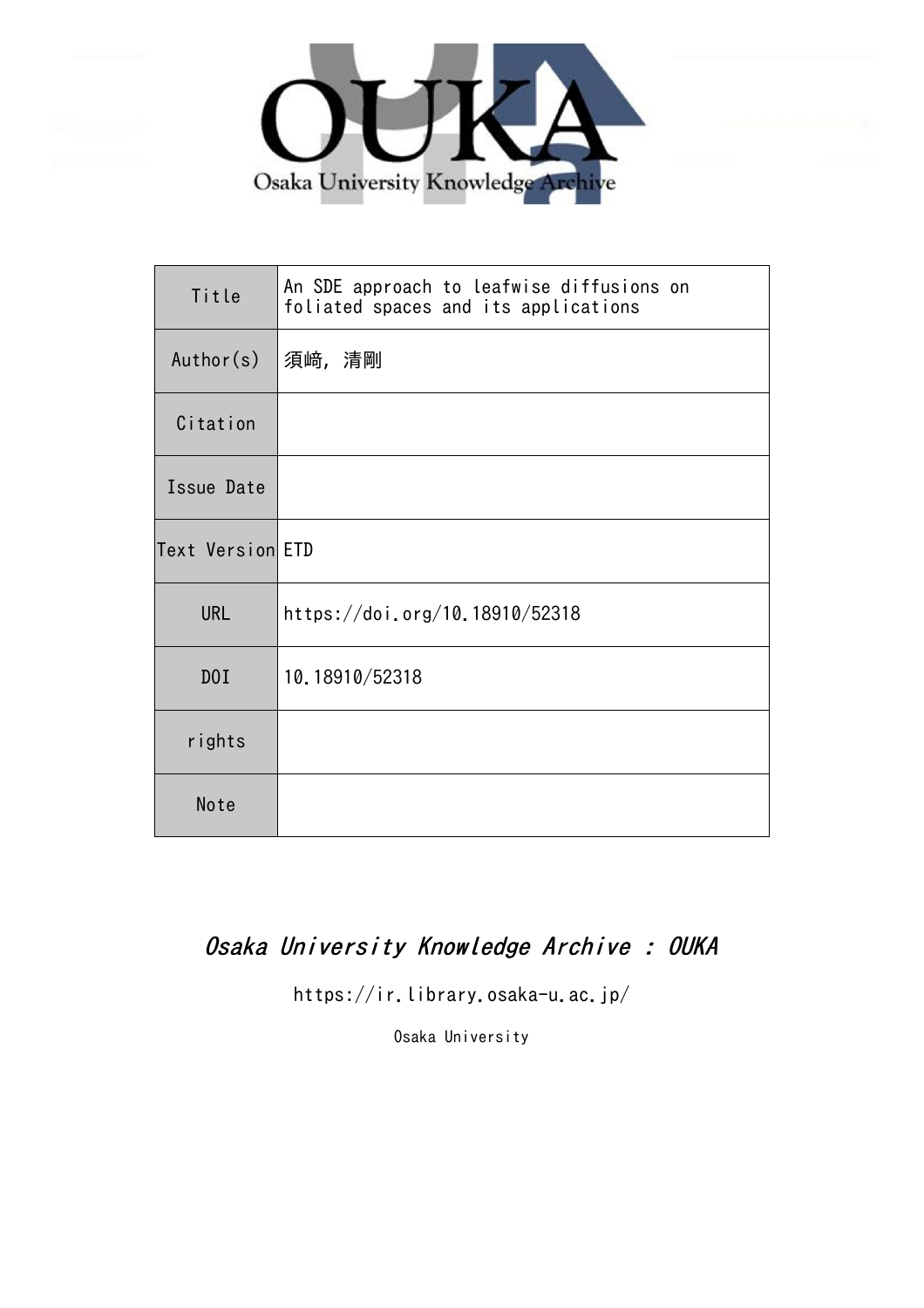# **An SDE approach to leafwise diffusions on foliated spaces and its applications**

# KIYOTAKA SUZAKI

Abstract. We construct leafwise diffusions on foliated spaces via SDE approach. The obtained diffusions are stochastically continuous and hence have the Feller property. Moreover our construction enables us to prove a central limit theorem for the leafwise diffusion on a compact foliated space in the same way as for a diffusion on a compact manifold.

# 1. INTRODUCTION

The ergodic theory of dynamical systems with invariant measures is well-studied and has been supplying many interesting results to various branches of mathematics. Foliations, and consequently foliated spaces are regarded as generalization of dynamical systems. For example, a nonsingular flow on a manifold corresponds to a foliation with one-dimensional leaves. Therefore if we can find a class of measures which inherits dynamical properties of foliated spaces, we can naturally extend the ergodic theory of dynamical systems to that of foliated spaces. In 1983, Garnett [5] considered a stochastic process along the leaves on a compact foliated Riemannian manifold, which is called a leafwise Brownian motion. She called the invariant measures for the leafwise Brownian motion harmonic measures and showed the existence of them. Moreover, she obtained some basic results in the ergodic theory; however, she could not prove the Feller property of the semi-group

<sup>2010</sup> *Mathematics Subject Classification.* Primary 37C40; Secondary 60J60, 60F05.

*Key words and phrases.* Foliated space, leafwise diffusion process, harmonic measure, central limit theorem .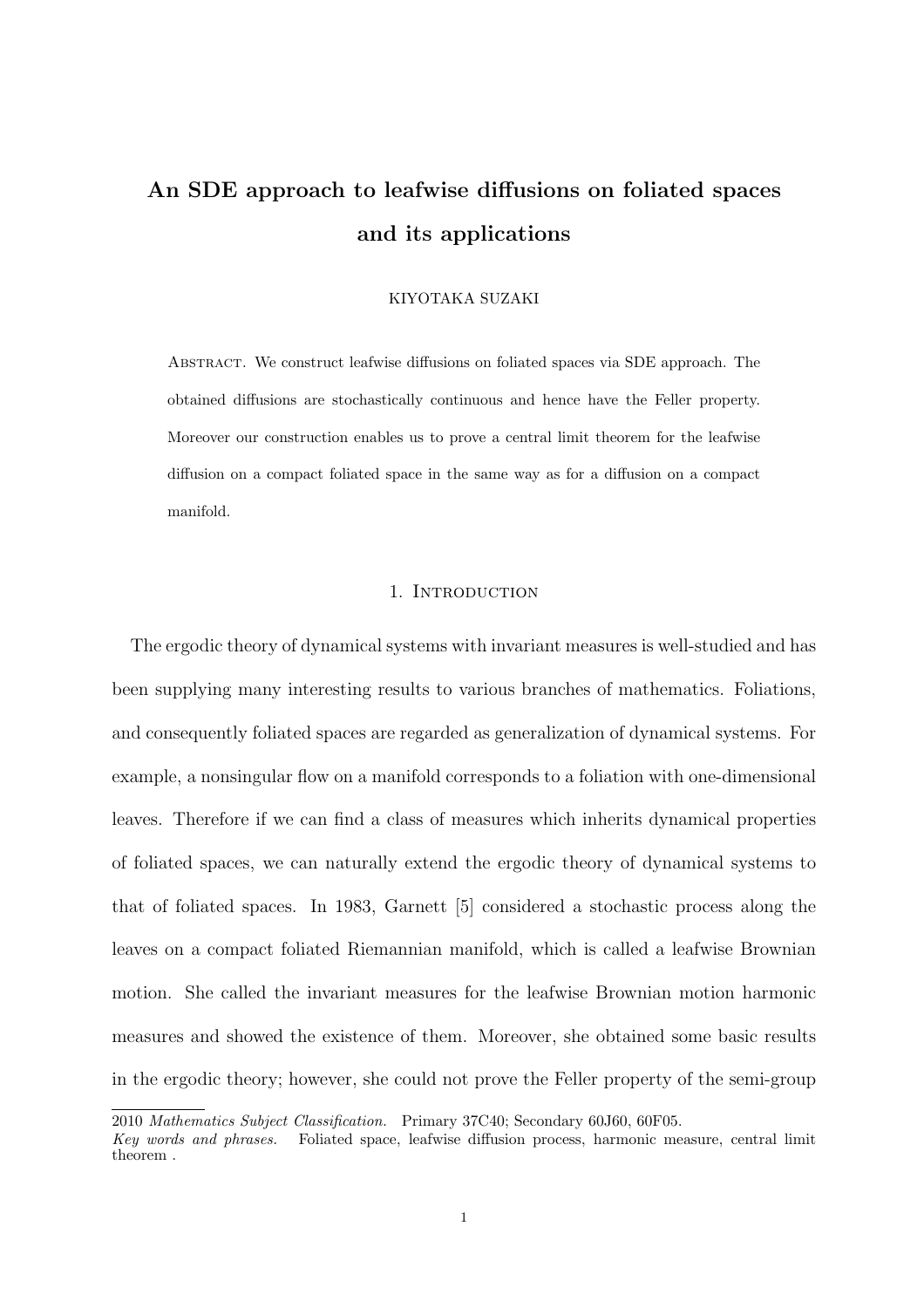#### 2 K. SUZAKI

generated by the leafwise Brownian motion. It was Candel who proved this property in his paper [1]. He used a method for solving evolution equations and the Hille-Yosida theorem to construct a Feller semi-group generated by a leafwise elliptic differential operator on a foliated space. A diffusion process along the leaves was also constructed by using this semi-group. We call such a process a leafwise diffusion process (leafwise diffusion for short). The basic facts for foliated spaces, leafwise diffusions and harmonic measures are available in  $[2]$ ,  $[3]$  and  $[17]$ .

Our purpose is to construct leafwise diffusions on a compact foliated space by an alternative approach. First we introduce stochastic differential equations on the foliated space to obtain a class of diffusions. It is shown that each of the equations has a unique strong solution (Theorem 2*.*1). We have to note that the solution cannot be expected to have a regularity with respect to starting points as a solution of SDE on a manifold has. Since foliated spaces do not always have a manifold structure by definition, the solution has the tangential regularity but does not always have the transverse regularity with respect to starting points. But we can show that the stochastic continuity of the solution with respect to starting points (Theorem 2*.*1). This is strong enough for establishing the Feller property. It should be noted that Kanai [7] discusses the transverse regularity of leafwise diffusions on a special foliated manifold.

Next we verify that for any second order leafwise elliptic differential operator without zero order term, there exists a leafwise smooth Riemannian metric such that the operator is expressed as the sum of a leafwise smooth vector field and the leafwise Laplace-Beltrami operator induced by the metric. Applying our results to a stochastic differential equation on the bundle of orthonormal frames of the foliated space, we obtain a leafwise diffusion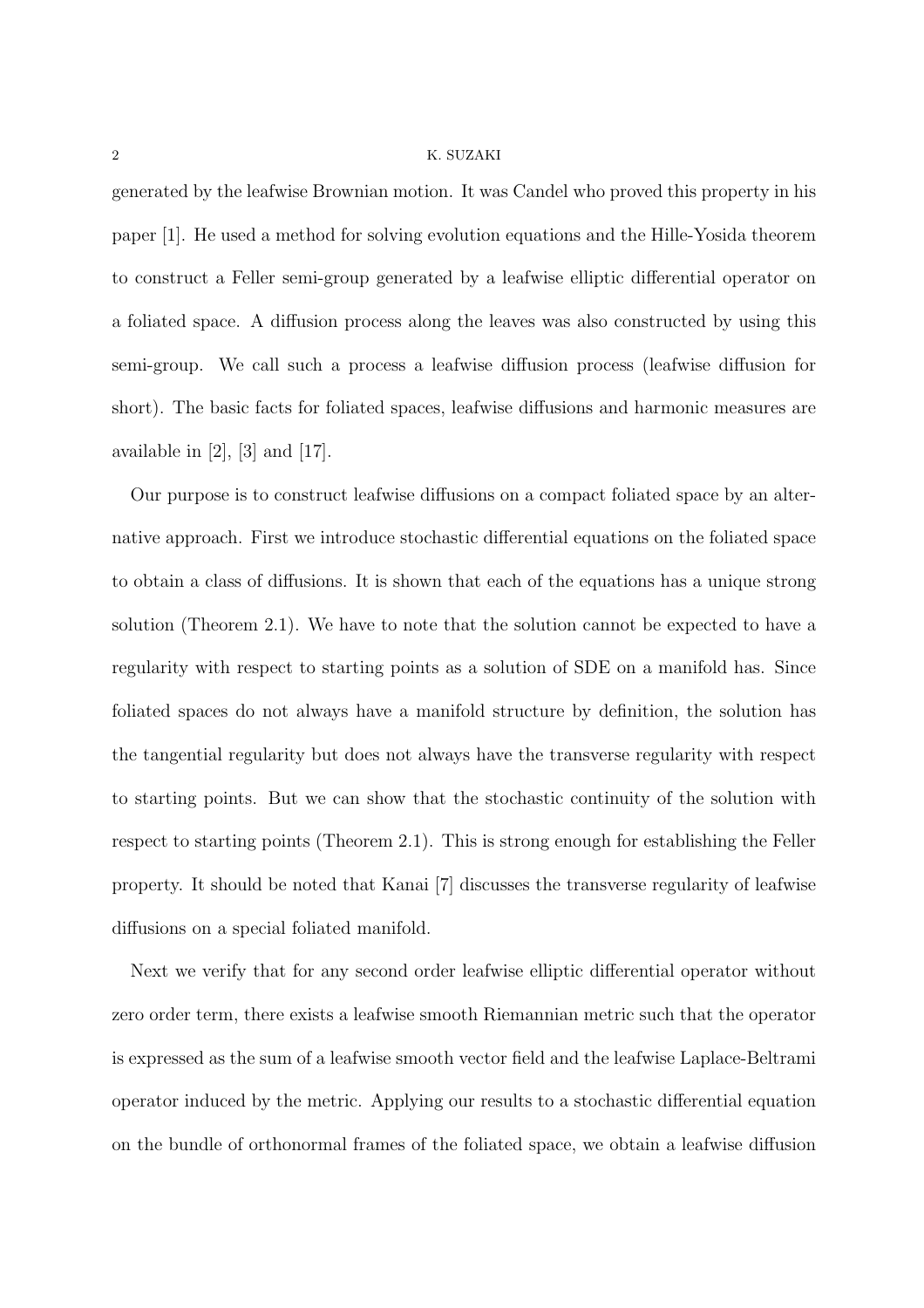generated by the operator. In particular, the leafwise diffusion is obtained as a map defined on the classical Wiener space. Thus our results are applicable to an analogue of the well-known Eells-Elworthy-Malliavin construction of a diffusion on a manifold, the details of which can be found in [6, Chapter V-4].

As another application we prove a central limit theorem for a class of additive functionals of the leafwise diffusion starting at almost every point with respect to any harmonic measure (Theorem 2*.*8). Moreover we apply the result to the case when there is only one harmonic measure (Theorem 4*.*4). Our construction of leafwise diffusions enables us to prove these limit theorems in the way used in [15], in which limit theorems for a diffusion on a compact manifold were proved. We also note that the Feller property and the limit theorems are obtained in [14] more easily than in the present paper when the underlying leafwise diffusion is the leafwise Brownian motion on a mapping torus.

## 2. Preliminaries and main results

First of all we introduce some notation and basic facts. Let  $W_1$ ,  $W_2$  be topological spaces and *U* an open set of  $\mathbb{R}^d \times W_1$ . Let *k* be a nonnegative integer. A function  $f: U \to \mathbb{R}$  is said to be of class  $C_L^k$  on *U* if  $f(\cdot, z)$  is of  $C^k$  for any *z* and

$$
U \ni (y, z) \mapsto \frac{\partial^{i_1+i_2+\dots+i_d}}{\partial^{i_1} y^1 \dots \partial^{i_d} y^d} f(y, z) \in \mathbb{R}
$$

is continuous for any multi-index  $(i_1, i_2, \ldots, i_d)$  with  $i_1 + i_2 + \cdots + i_d \leq k$ . A map  $f: U \to \mathbb{R}^p$  is said to be of class  $C^k_L$  if each of the component functions is of class  $C^k_L$  on *U*. Let *V* be an open set of  $\mathbb{R}^p \times W_2$ . A map  $f: U \to V$  is said to be of class  $C_L^k$  if it is locally of the form  $f(y, z) = (f_1(y, z), f_2(z))$ , where  $f_1$  is of class  $C_L^k$  and  $f_2$  is continuous.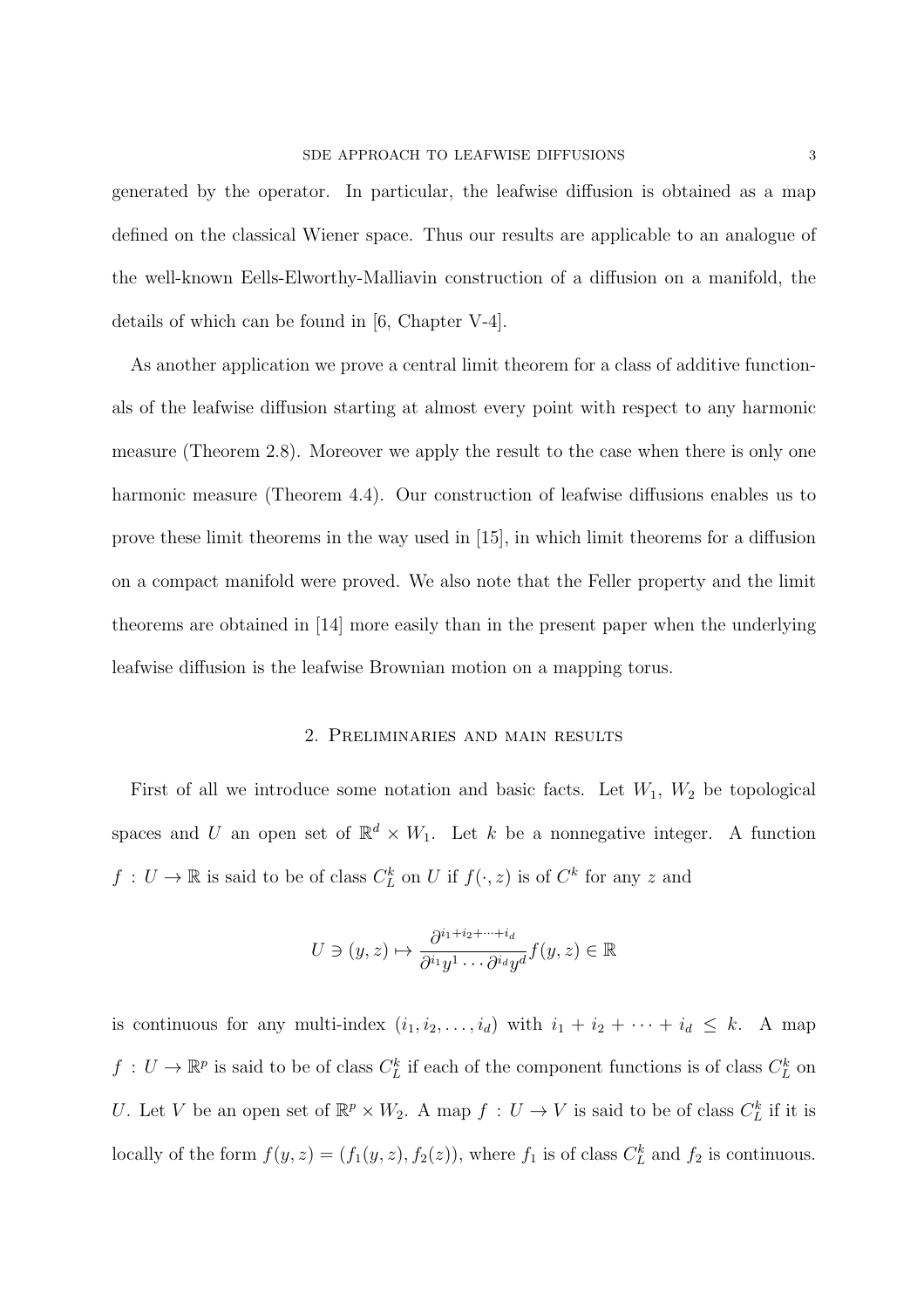#### 4 K. SUZAKI

In this paper we call a map  $f: U \to V$  a leafwise smooth map if it is of class  $C_L^k$  for any nonnegative integer *k*.

Let *M*, *Z* be locally compact, separable, metrizable spaces. *M* is a *d*-dimensional foliated space (modeled transversely on *Z*) if there exist an open cover  $\mathcal{U} = \{U_{\alpha}\}\$  of *M* and homeomorphisms  $\{\varphi_{\alpha}: U_{\alpha}\to B_{\alpha,1}\times B_{\alpha,2}\}\$  such that if  $U_{\alpha}\cap U_{\beta}\neq\emptyset$ , then  $\varphi_{\beta}\circ\varphi_{\alpha}^{-1}$ :  $\varphi_{\alpha}(U_{\alpha} \cap U_{\beta}) \to \varphi_{\beta}(U_{\alpha} \cap U_{\beta})$  is leafwise smooth, where  $B_{\alpha,1}$  and  $B_{\alpha,2}$  are open sets of  $\mathbb{R}^d$  and *Z*, respectively. Such a pair  $(U_\alpha, \varphi_\alpha)$  is called a foliated chart and *U* is called a foliated atlas. For convenience we sometimes write  $(y_{\alpha}, z_{\alpha})$  instead of  $\varphi_{\alpha}$ . A plaque is a set of the form  $\varphi_{\alpha}^{-1}(B_{\alpha,1} \times \{z\})$ . We may assume that *U* is regular. That is,

- (1) For each  $\alpha$ ,  $U_{\alpha}$  is a compact subset of a foliated chart  $(W_{\alpha}, \psi_{\alpha})$  and  $\varphi_{\alpha} = \psi_{\alpha}|_{U_{\alpha}}$ . Hence we can consider the plaques of  $\overline{U_{\alpha}}$ .
- (2)  $U$  is locally finite.
- (3) Given foliated charts  $(U_{\alpha}, \varphi_{\alpha})$ ,  $(U_{\beta}, \varphi_{\beta}) \in \mathcal{U}$  and a plaque  $P \subset U_{\alpha}$ , then P meets at most one plaque of  $\overline{U_{\beta}}$ .

For any  $x \in M$ , we put

 $L_x = \{y \in M : \text{there exist plaques } P_1, P_2, \ldots, P_n\}$ 

such that  $x \in P_1, y \in P_n$  and  $P_i \cap P_{i+1} \neq \emptyset$  for  $1 \leq i \leq n-1$ }.

The subset  $L_x$  of  $M$  is called the leaf passing through  $x \in M$ .  $M$  is decomposed into the leaves  $\mathcal{L} = \{L_{\lambda}\}_{\lambda \in \Lambda}$ . One can easily see that each of the leaves is a *d*-dimensional smooth manifold. References for these fundamentals are found in [2, Chapter 11] and [13, Chapter II].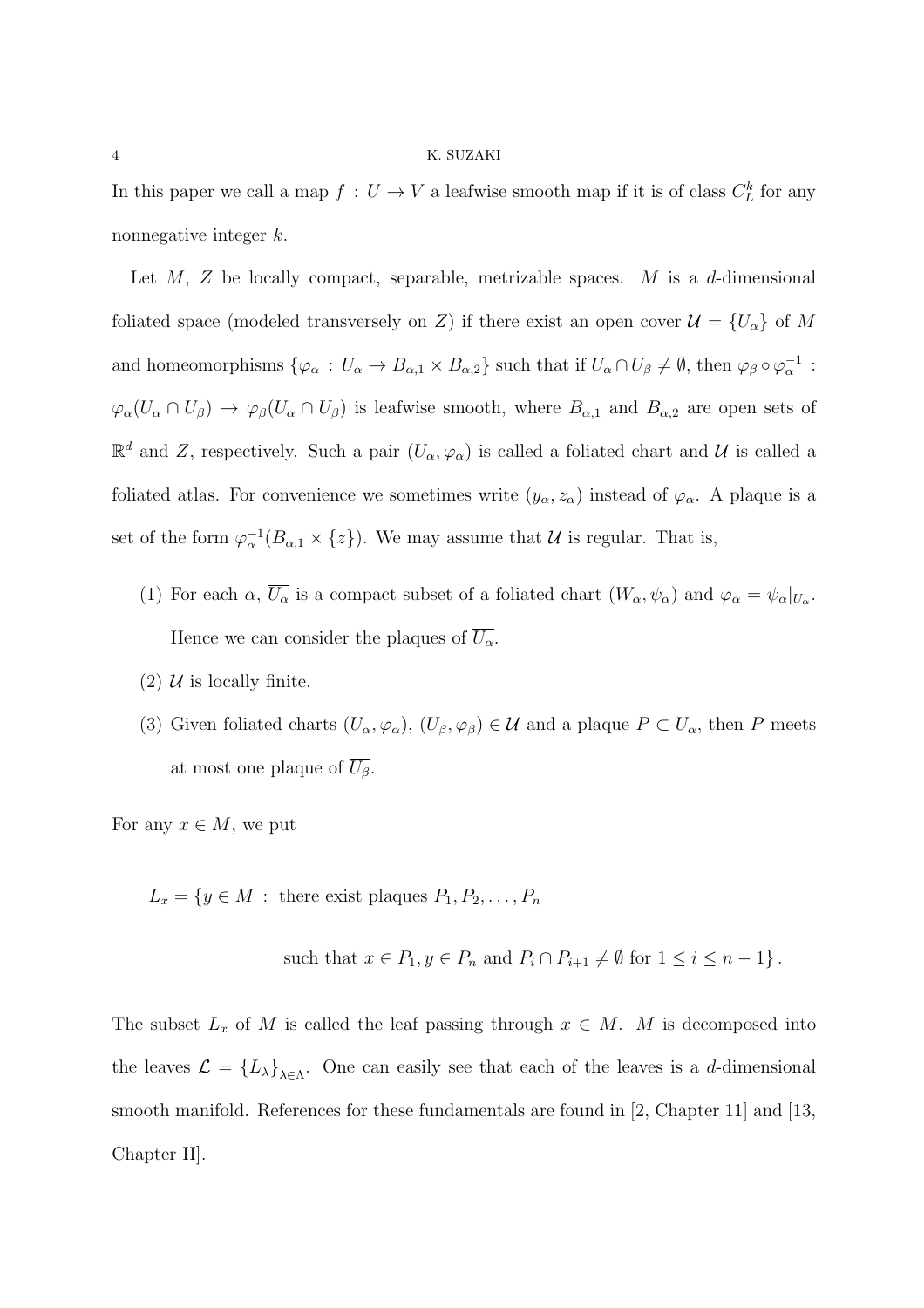Next we introduce function spaces and tensor fields on *M* in the same way as in the case of manifolds in [6, Chapter V]. In what follows, we assume that *M* is compact. Let  $C(M)$  be the Banach space of continuous functions on M endowed with the supremum norm  $\lVert \cdot \rVert_{\infty}$ . Given a nonnegative integer *k*, we denote by  $C^k_L(M)$  the totality of functions *f* satisfying that  $f \circ \varphi^{-1} : U \to \mathbb{R}$  is of class  $C_L^k$  for any foliated chart  $(U, \varphi)$ . Note that  $C_{L}^{0}(M) = C(M)$ . Let  $C_{L}^{\infty}(M)$  be the intersection ∩ *k≥*0  $C^k_L(M)$ . A function on *M* is called a leafwise smooth function if it belongs to  $C^{\infty}_L(M)$ . One can easily construct a leafwise smooth function separating given two points in *M* and hence  $C^{\infty}_L(M)$  is dense in  $C(M)$ by the Stone-Weierstrass theorem.

In the following, we use the Einstein summation convention, i.e., the summation sign is omitted for repeated indices appearing once at the top and once at the bottom. For any point  $x \in M$ , we denote by  $T_x(\mathcal{L})_q^p$  the tensor product

$$
\underbrace{T_x(L_x) \otimes T_x(L_x) \otimes \cdots \otimes T_x(L_x)}_{p} \otimes \underbrace{T_x(L_x)^* \otimes T_x(L_x)^* \otimes \cdots \otimes T_x(L_x)^*}_{q}.
$$

A foliated chart  $(U, (y, z))$  containing x naturally induces a basis

(2.1) 
$$
\left\{ \left( \frac{\partial}{\partial y^{i_1}} \right)_x \otimes \left( \frac{\partial}{\partial y^{i_2}} \right)_x \otimes \cdots \otimes \left( \frac{\partial}{\partial y^{i_p}} \right)_x \otimes (dy^{j_1})_x \otimes (dy^{j_2})_x \otimes \cdots \otimes (dy^{j_q})_x \right\}
$$

$$
: i_1, i_2, \ldots, i_p, j_1, j_2, \ldots, j_q = 1, 2, \ldots, d \right\}
$$

of  $T_x(\mathcal{L})_q^p$ . A leafwise smooth  $(p, q)$ -tensor field on M is a map  $u : M \ni x \mapsto u(x) \in T_x(\mathcal{L})_q^p$ whose components  $\left\{ u_{i_1,i_2,\dots,i_p}^{i_1,i_2,\dots,i_p} \right\}$  $\left\{ \begin{array}{c} i_1, i_2, ..., i_p \ i_1, j_2, ..., j_q \ (y, z) \end{array} \right\}$  with respect to the basis  $(2.1)$  are leafwise smooth in every foliated chart. The family  $\left\{ u_{i_1,i_2,\dots,i_p}^{i_1,i_2,\dots,i_p} \right\}$  $\left\{ \begin{array}{c} i_1, i_2, ..., i_p \ j_1, j_2, ..., j_q \ (y, z) \end{array} \right\}$  of components satisfies a rule under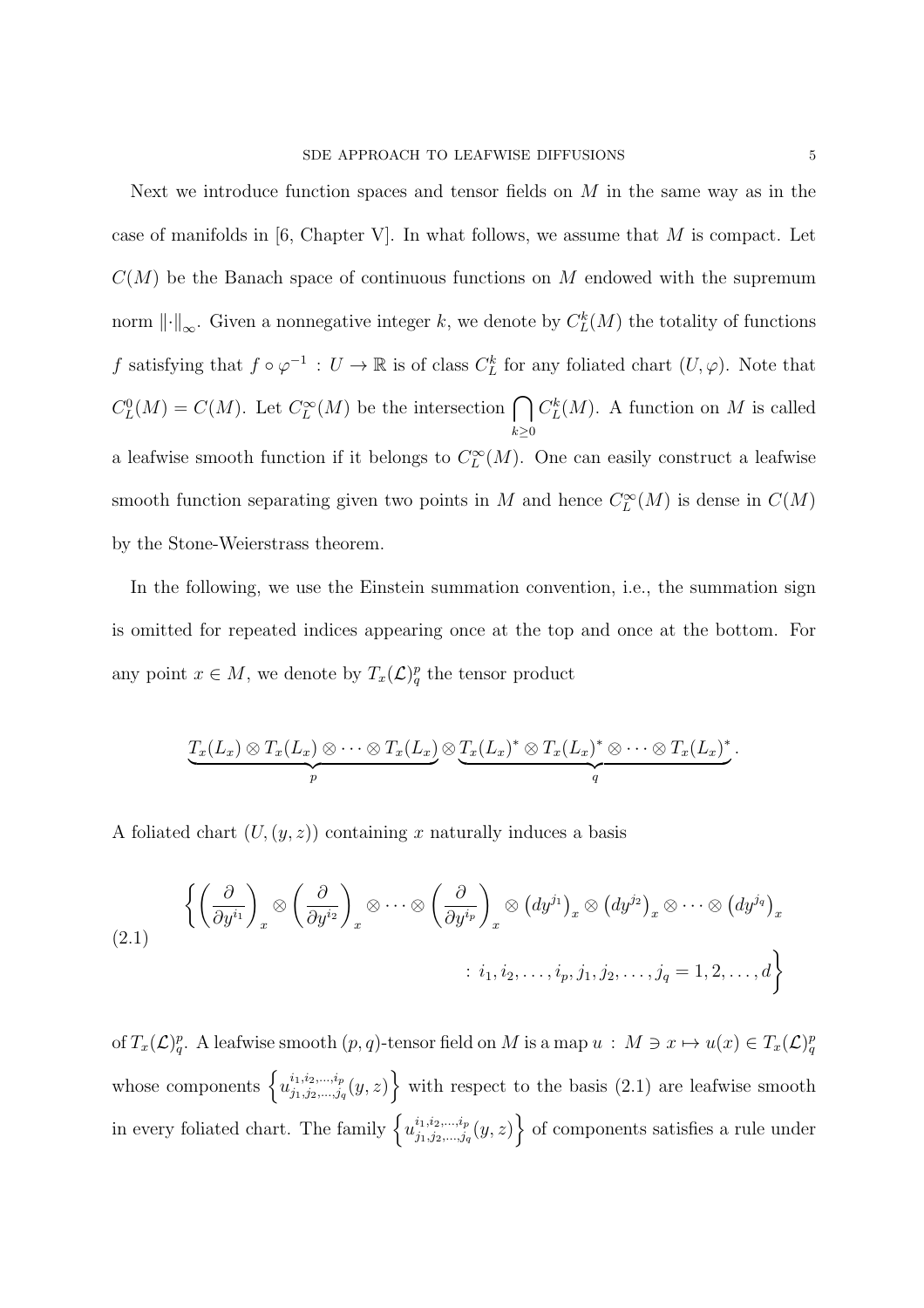a change of coordinates  $(y, z) \mapsto (\tilde{y}, \tilde{z})$ :

$$
(2.2) \qquad \tilde{u}_{j_1,j_2,\dots,j_q}^{i_1,i_2,\dots,i_p}(\tilde{y},\tilde{z})=\frac{\partial \tilde{y}^{i_1}}{\partial y^{k_1}}\frac{\partial \tilde{y}^{i_2}}{\partial y^{k_2}}\cdots\frac{\partial \tilde{y}^{i_p}}{\partial y^{k_p}}\frac{\partial y^{l_1}}{\partial \tilde{y}^{j_1}}\frac{\partial y^{l_2}}{\partial \tilde{y}^{j_2}}\cdots\frac{\partial y^{l_q}}{\partial \tilde{y}^{j_q}}u_{l_1,l_2,\dots,l_q}^{k_1,k_2,\dots,k_p}(y,z).
$$

Conversely, if a family  $\left\{ u_{i_1, i_2, \dots, i_p}^{i_1, i_2, \dots, i_p} \right\}$  $\left\{ \begin{array}{c} i_1, i_2, ..., i_p \ i_1, j_2, ..., j_q \ (y, z) \end{array} \right\}$  of leafwise smooth functions is defined in every foliated chart and satisfies the rule (2*.*2), then there exists a unique leafwise smooth  $(p, q)$ -tensor field whose components coincide with it. By definition, if *L* is a leaf of *M*, the restriction of  $u$  to  $L$  is a usual smooth  $(p, q)$ -tensor field on  $L$ . A leafwise smooth (1*,* 0)-tensor field is called a leafwise smooth vector field. A leafwise smooth (0*,* 2)-tensor field  $g = \{g_{ij}(y, z)\}\$ is called a leafwise smooth Riemannian metric on *M* if the matrices  ${(g_{ij}(y, z))}$  are symmetric and positive definite. There exist many such tensor fields since every open cover of *M* admits a subordinate leafwise smooth partition of unity (see [13, Proposition 2*.*8]). We introduce a leafwise smooth vector field on *M* for later convenience. Given a leafwise smooth Riemannian metric *g* on *M* and  $f \in C^1_L(M)$ , the leafwise gradient  $\operatorname{grad}_Lf = \left\{ (\operatorname{grad}_Lf)^i(y,z) \right\}$  of *f* is defined by

(2.3) 
$$
(\text{grad}_{L} f)^{i} (y, z) = g^{ij} (y, z) \frac{\partial f}{\partial y^{j}} (y, z)
$$

in each foliated chart  $(U,(y,z))$ . The length  $\left\|\text{grad}_L f(x)\right\|_g$  of  $\text{grad}_L f$  at *x* is also defined by  $\|\text{grad}_L f(x)\|_g = \sqrt{g(x)(\text{grad}_L f, \text{grad}_L f)}$ . The function  $x \mapsto \|\text{grad}_L f(x)\|_g$  is expressed as

(2.4) 
$$
\|\text{grad}_L f(y, z)\|_g = \sqrt{g^{ij}(y, z) \frac{\partial f}{\partial y^i}(y, z) \frac{\partial f}{\partial y^j}(y, z)}
$$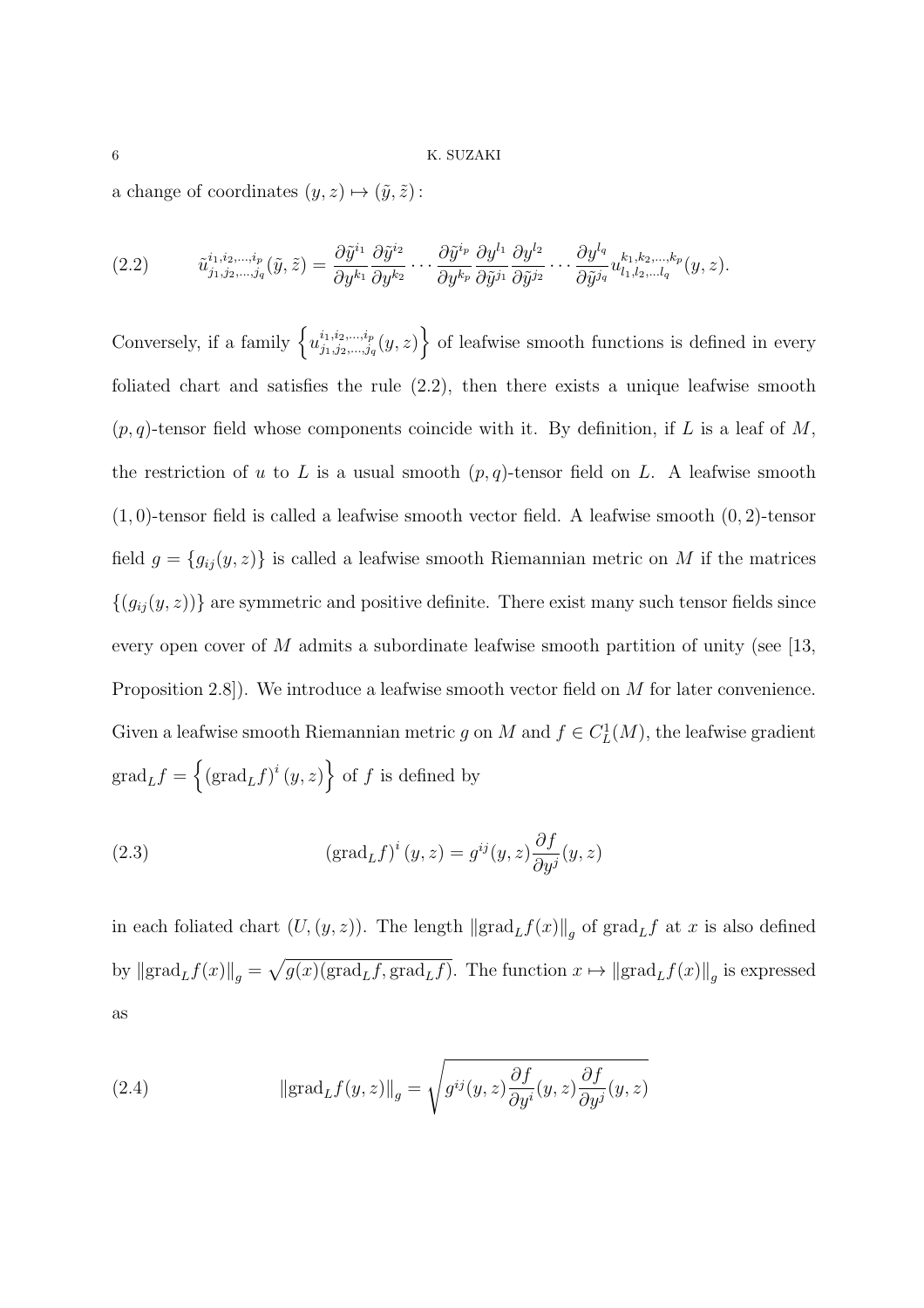in each foliated chart  $(U, (y, z))$ .

Now we consider a stochastic differential equation on *M*. Given leafwise smooth vector fields  $A_0, A_1, \ldots, A_r$  on M, we consider the following stochastic differential equation

(2.5) 
$$
dX(t) = A_{\alpha}(X(t)) \circ dB^{\alpha}(t) + A_0(X(t)) dt.
$$

Let  $(\Omega, \mathcal{F}, P, (\mathcal{F}_t)_{t\geq 0})$  be a usual filtered probability space, i.e.,  $(\Omega, \mathcal{F}, P)$  is a complete probability space and  $(\mathcal{F}_t)_{t\geq 0}$  is a right-continuous filtration such that  $\mathcal{F}_0$  contains all *P*null sets. For example, the classical *r*-dimensional Wiener space with canonical filtration  $(W_0^r, \mathcal{F}^W, P^W, (\mathcal{F}_t^W)_{t\geq 0})$  is a usual filtered probability space, where  $W_0^r$  is the totality of continuous maps  $w : [0, \infty) \to \mathbb{R}^r$  with  $w(0) = 0$  endowed with the compact-open topology,  $P^W$  is the *r*-dimensional Wiener measure,  $\mathcal{F}^W$  is the completion of the topological Borel  $\sigma$ -field of  $W^r_0$  by  $P^W$  and  $\mathcal{F}^W_t$  is the  $\sigma$ -field generated by the Borel cylinder sets up to time *t* and all  $P^W$ -null sets. Let  $W_L(M)$  be the totality of continuous maps  $\omega : [0, \infty) \to M$  such that the image is contained in a single leaf. It is easy to see that  $W_L(M)$  endowed with the compact-open topology is a complete, separable, metrizable space. We denote by  $\mathcal{B}(W_L(M))$  and  $\mathcal{B}_t(W_L(M))$  the topological Borel  $\sigma$ -field of  $W_L(M)$ and the sub- $\sigma$ -field of  $\mathcal{B}(W_L(M))$  generated by the Borel cylinder sets up to time t, respectively. The  $\sigma$ -fields  $\mathcal{B}(M)$ ,  $\mathcal{B}(W_0^r)$ ,  $\mathcal{B}_t(W_0^r)$  etc. are defined similarly. We say that an  $(\mathcal{F}_t)$ -adapted,  $W_L(M)$ -valued random variable  $X = \{X(t)\}_{t \geq 0}$  on  $(\Omega, \mathcal{F}, P, (\mathcal{F}_t)_{t \geq 0})$  is a solution of (2.5) if there exists an *r*-dimensional  $(\mathcal{F}_t)$ -Brownian motion  $B = {B(t)}_{t\geq0}$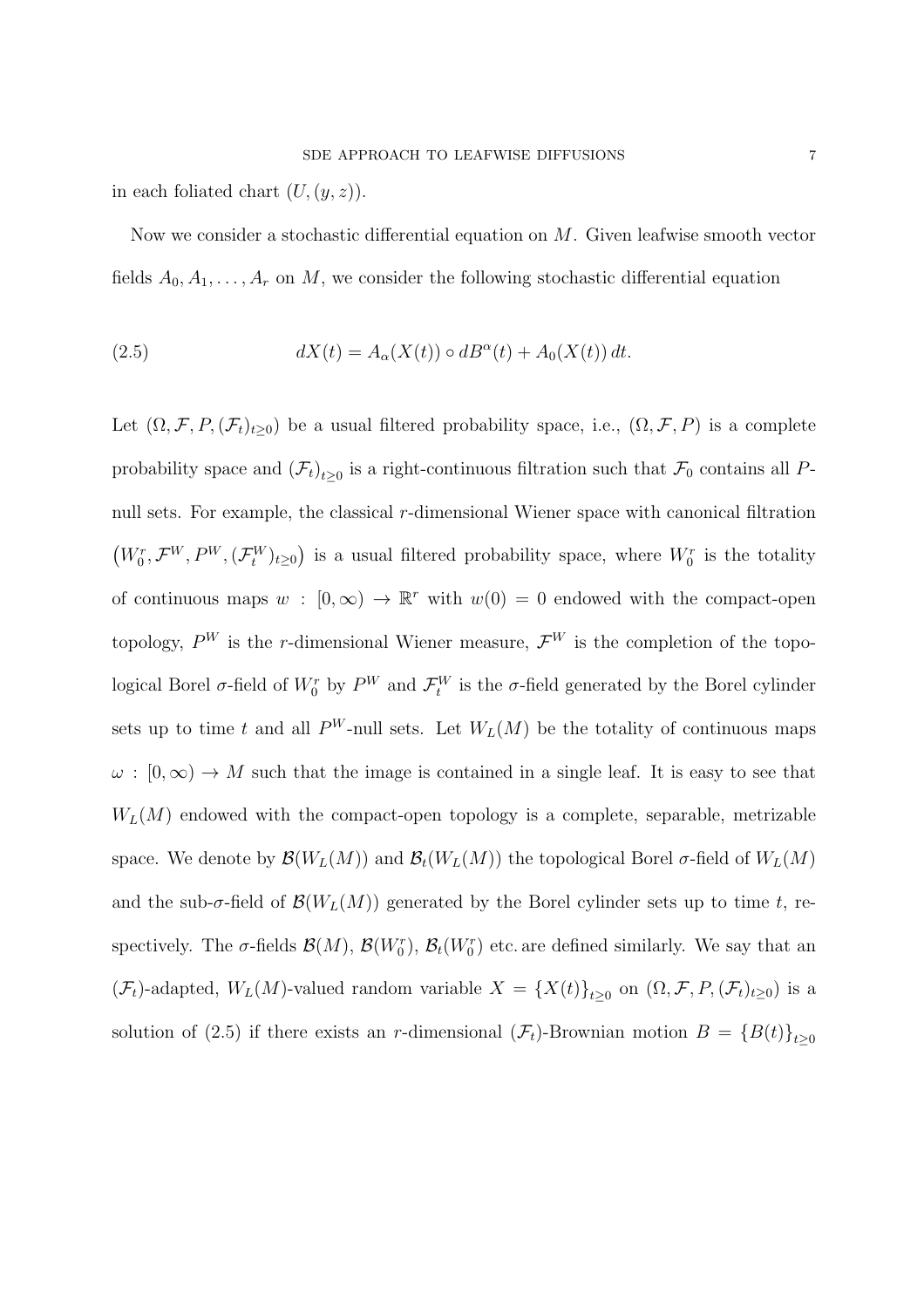with  $B(0) = 0$  such that

(2.6) 
$$
f(X(t)) - f(X(0)) = \int_0^t (A_\alpha f)(X(s)) \circ dB^\alpha(s) + \int_0^t (A_0 f)(X(s)) ds \quad P\text{-a.s.}
$$

for any  $f \in C^2_L(M)$ , where the first term on the right-hand side is understood in the sense of the Fisk-Stratonovich integral (see [6, Chapter III-1] ).

For any topological space *S* and any Borel probability measure  $\mu$  on *S*, we put

$$
\mathcal{F}(S)^{\mu} = \overline{(\mathcal{B}(S) \otimes \mathcal{B}(W_0^r))}^{\mu \otimes P^W} = \text{ the completion of } \mathcal{B}(S) \otimes \mathcal{B}(W_0^r) \text{ by } \mu \otimes P^W,
$$
  

$$
\mathcal{F}_t(S)^{\mu} = (\mathcal{B}(S) \otimes \mathcal{B}_t(W_0^r)) \vee \mathcal{N}(\mu \otimes P^W)
$$

 $=$  the  $\sigma$ -field generated by  $\mathcal{B}(S) \otimes \mathcal{B}_t(W_0^r)$  and all  $\mu \otimes P^W$ -null sets,

and

$$
\widehat{\mathcal{F}}(S) = \bigcap_{\mu \colon \text{ Borel probability measure on } M} \mathcal{F}(S)^{\mu}, \ \widehat{\mathcal{F}}_t(S) = \bigcap_{\mu \colon \text{ Borel probability measure on } M} \mathcal{F}_t(S)^{\mu}.
$$

In the next section we will construct solutions  ${X^x}_{x \in M}$  of (2.5) on the Wiener space  $(W_0^r, \mathcal{F}^W, P^W, (\mathcal{F}_t^W)_{t\geq 0})$  such that  $X^x(0) = x P^W$ -a.s. for each  $x \in M$ . Furthermore, we will see that the family  $\{X^x\}_{x \in M}$  of stochastic processes is stochastically continuous with respect to *x*. Precisely we will obtain the following.

THEOREM 2.1. *There exists a map*  $F : M \times W_0^r \to W_L(M)$  *satisfying the following:* 

(1) *F* is  $\widehat{\mathcal{F}}(M)$  */*  $\mathcal{B}(W_L(M))$ *-measurable.* (2) *F is*  $\hat{\mathcal{F}}_t(M)$  /  $\mathcal{B}_t(W_L(M))$ *-measurable for any*  $t \geq 0$ *.*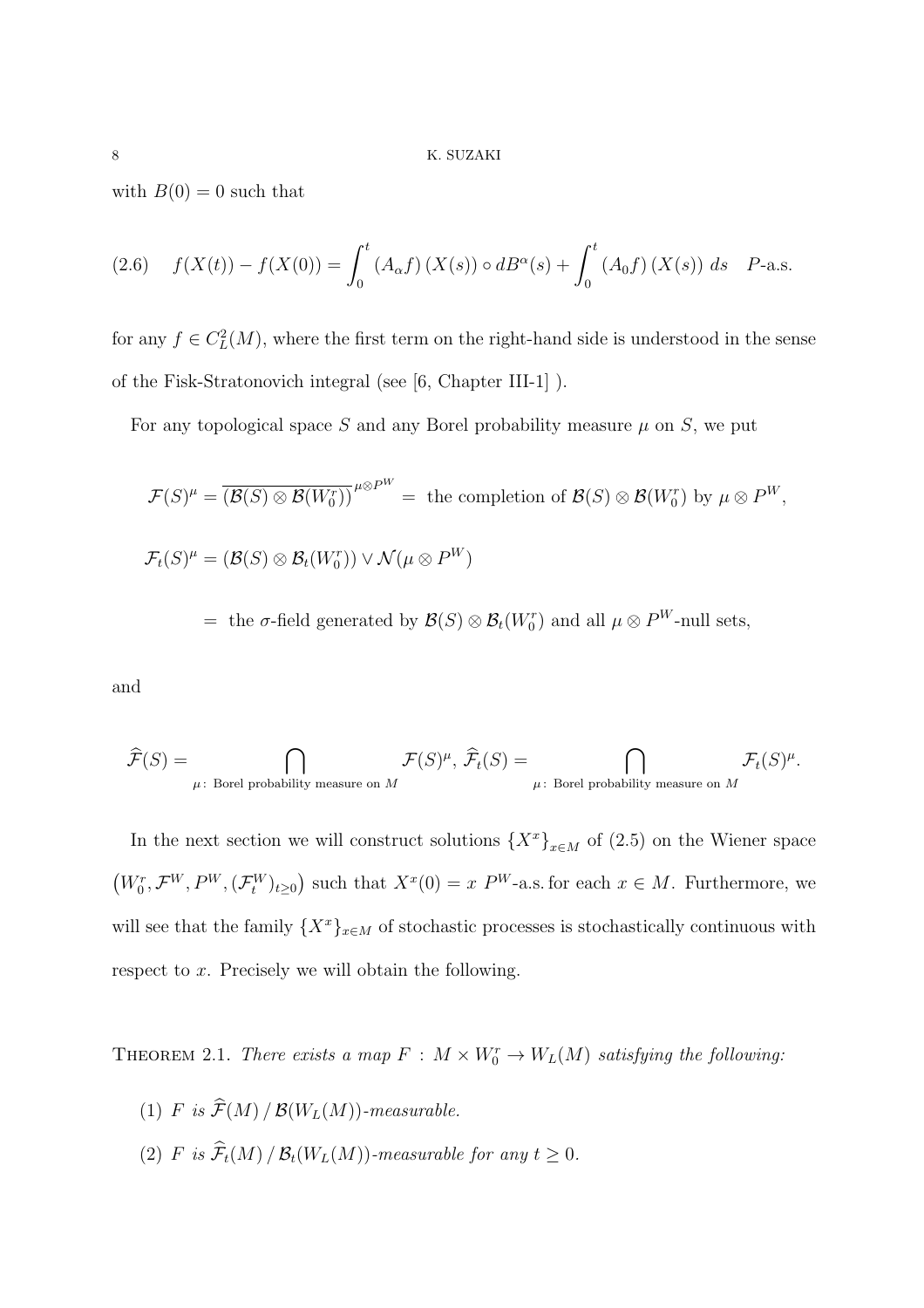- (3) *Suppose that an*  $(\mathcal{F}_t)$ -adapted,  $W_L(M)$ -valued random variable  $X = \{X(t)\}_{t \geq 0}$  is *a solution of* (2.5) *with an*  $(\mathcal{F}_t)$ -Brownian motion  $B = \{B_t\}_{t \geq 0}$  on a usual filtered *probability space*  $(\Omega, \mathcal{F}, P, (\mathcal{F}_t)_{t \geq 0})$ *. Then*  $X = F(X(0), B)$  *P-a.s.*
- (4) *If*  $B = {B(t)}_{t\geq0}$  *is an* ( $\mathcal{F}_t$ )*-Brownian motion and*  $\xi$  *is an M-valued*  $\mathcal{F}_0$ *-random* variable on  $(\Omega, \mathcal{F}, P, (\mathcal{F}_t)_{t\geq 0})$ , then  $F(\xi, B)$  is a solution of  $(2.5)$  on  $(\Omega, \mathcal{F}, P, (\mathcal{F}_t)_{t\geq 0})$ *with the initial value ξ.*

*Therefore, if we define a map*  $X^x$  :  $W_0^r \to W_L(M)$  *for a fixed*  $x \in M$  *by*  $X^x(t, w) =$  $F(x, w)(t)$  for  $(t, w) \in [0, \infty) \times W_0^r$ , then the stochastic process  $X^x = \{X^x(t)\}_{t \geq 0}$  is a *solution of* (2.5) *with the Brownian motion*  $w = \{w(t)\}_{t\geq0}$  *and the initial distribution*  $\delta_x$ on  $(W_0^r, \mathcal{F}^W, P^W, (\mathcal{F}_t^W)_{t\geq 0})$ . Furthermore, if  $d_M$  is a metric on M, then for any  $\epsilon > 0$ *and*  $T > 0$ *, there exists*  $\delta > 0$  *such that* 

$$
P^{W}\left(\sup_{0\leq t\leq T}d_{M}(X^{x}(t),X^{\tilde{x}}(t))<\epsilon\right)\geq 1-\epsilon
$$

*for any*  $x, \tilde{x} \in M$  *with*  $d_M(x, \tilde{x}) < \delta$ .

The proof of Theorem 2*.*1 will be given in the next section.

REMARK 2.2. (1) We sometimes write  $X(t, x, w)$  instead of  $X^x(t, w)$  for convenience. The pathewise uniqueness (the assertion (3) in the above) yields that if  $\sigma$  is a bounded  $(\mathcal{F}_t^W)$ -stopping time, then  $X(t + \sigma(w), x, w) = X(t, X(\sigma(w), x, w), \theta_{\sigma}(w))$  for  $t \geq 0$ ,  $P^W$ a.s.w, where  $\theta_{\sigma} : W_0^r \to W_0^r$  is defined by  $\theta_{\sigma}w(\cdot) = w(\cdot + \sigma(w)) - w(\sigma(w))$ . In particular, the family of laws of the stochastic processes  ${X^x}_{x \in M}$  is a strongly Markovian system.

(2) If *M* has a smooth manifold structure and  $A_0, A_1, \ldots, A_r$  are smooth vector fields on *M*, then  ${X^x}_{x \in M}$  has a modification such that the map  $x \mapsto X(t, x, w)$  is smooth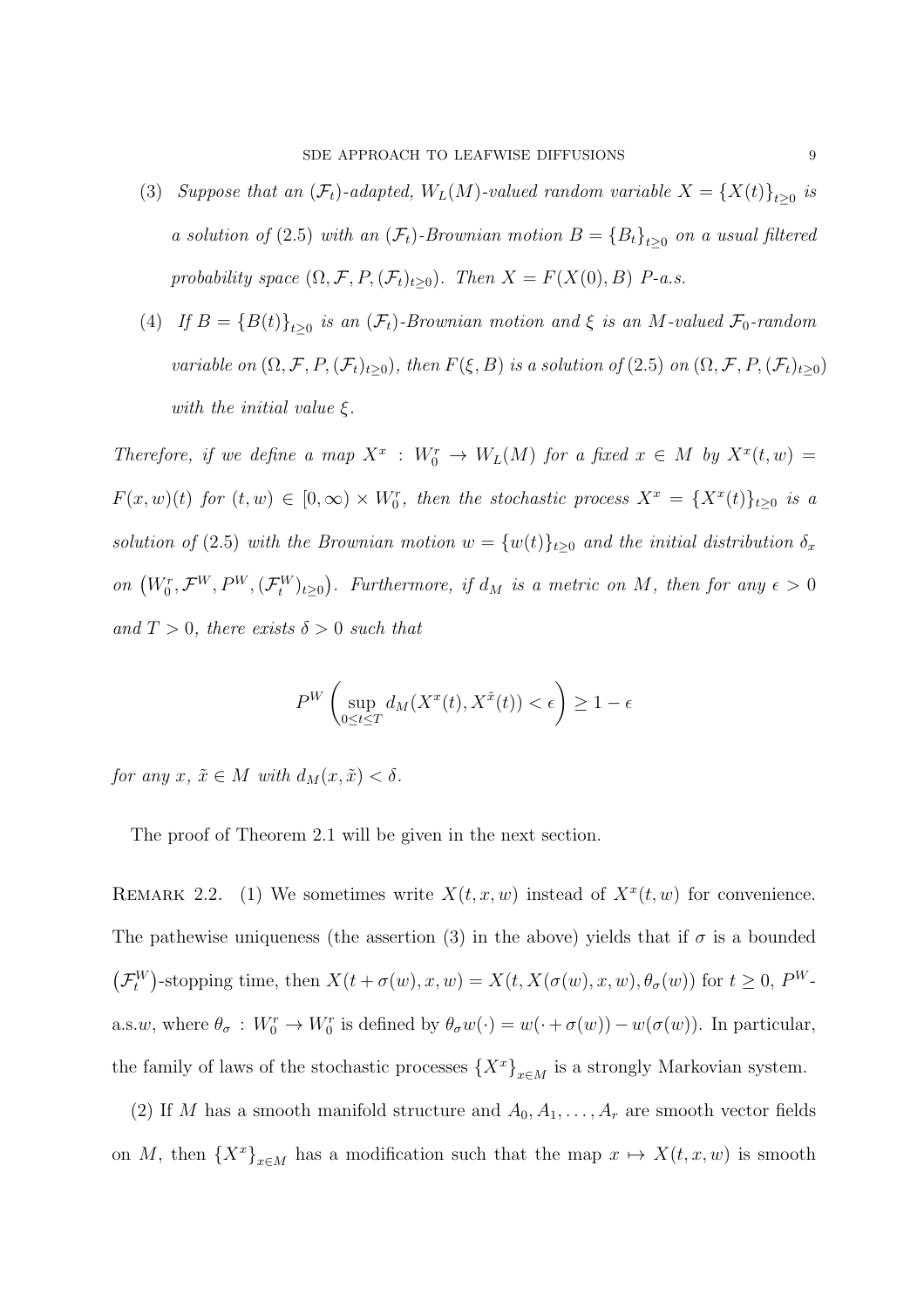#### 10 K. SUZAKI

 $P^{W}$ -a.s.*w* for any  $t \geq 0$  (see [6, Theorem V-2.4]). Therefore we easily see that the family  ${X^x}_{x \in M}$  has the Feller property. As seen from the Corollary below, we need the latter part of Theorem 2.1 to show that the family  ${X^x}_{x \in M}$  has the Feller property in the general case.

We put

$$
(2.7) \tT(t)f(x) = E[f(X^x(t))]
$$

for any bounded Borel measurable function  $f$  on  $M$  and  $t \geq 0$ . From Theorem 2.1, we see that the family of positive operators  $\{T(t)\}_{t\geq 0}$  turns out to be a Feller semi-group on *C*(*M*) with a closed extension of  $A = (1/2) \sum_{\alpha} A_{\alpha} A_{\alpha} + A_0$  as the infinitesimal generator.

Corollary 2.3. *We have the following:*

- (1) *For any*  $t \ge 0$  *and*  $f \in C(M)$ ,  $||T(t)f||_{\infty} \le ||f||_{\infty}$ .
- (2) *For any*  $t \geq 0$  *we have*  $T(t)C(M) \subset C(M)$ *.*
- (3) *For*  $t, s \ge 0$  *and*  $f \in C(M)$ *, we have*  $T(t+s)f = T(t)T(s)f$ *.*
- (4) *For any*  $f \in C(M)$ ,  $\lim_{t \downarrow 0} ||T(t)f f||_{\infty} = 0$ .
- (5) *The infinitesimal generator of the semi-group*  $\{T(t)\}_{t\geq0}$  *is an extension of A and the domain contains*  $C_{L}^{2}(M)$ *.*

*Proof.* The assertion (1) is obvious from (2.7). Take any  $f \in C(M)$  and  $x \in M$ . For any  $\epsilon > 0$ , we can choose  $\delta > 0$  such that  $|f(x) - f(\tilde{x})| < \epsilon$  whenever  $d_M(x, \tilde{x}) < \delta$ . Thus we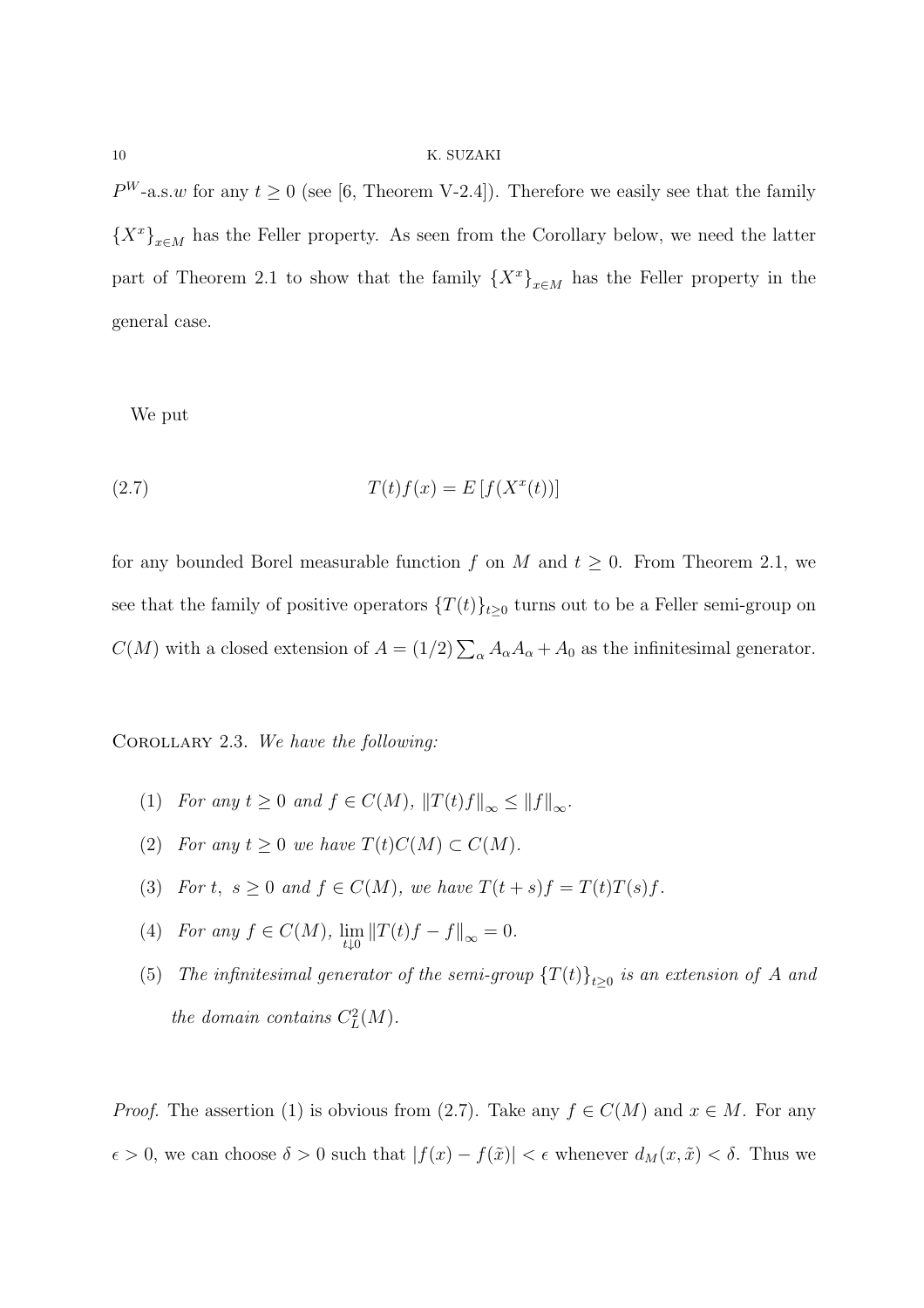have

$$
|T(t)f(x) - T(t)f(\tilde{x})| \le E\left[ \left| f(X^x(t)) - f(X^{\tilde{x}}(t)) \right| \right]
$$
  
\n
$$
\le E\left[ \left| f(X^x(t) - f(X^{\tilde{x}}(t)) \right| : d_M(X^x(t), X^{\tilde{x}}(t)) < \delta \right]
$$
  
\n
$$
+ E\left[ \left| f(X^x(t)) - f(X^{\tilde{x}}(t)) \right| : d_M(X^x(t), X^{\tilde{x}}(t)) \ge \delta \right]
$$
  
\n
$$
< \epsilon + 2 \left\| f \right\|_{\infty} P^W \left( d_M(X^x(t), X^{\tilde{x}}(t)) \ge \delta \right) \to \epsilon \quad (\tilde{x} \to x)
$$

by Theorem 2*.*1. This implies that the assertion (2) is valid. The assertion (3) follows from the Markov property of the stochastic processes  $\{X^x\}_{x \in M}$ . To verify the assertion (4) it suffices to show that  $\lim_{t\downarrow 0} ||T(t)f - f||_{\infty} = 0$  for any  $f \in C_{L}^{2}(M)$ . Since  $X^{x} = \{X^{x}(t)\}_{t\geq 0}$ is a solution of (2.5) with the initial distribution  $\delta_x$ , we have

(2.8) 
$$
f(X^x(t)) - f(x) = \text{ a martingale with mean } 0 + \int_0^t Af(X^x(s)) ds.
$$

By taking expectation and supremum norms in the both sides we obtain

$$
\left\|T(t)f - f\right\|_{\infty} \le \left\|E\left[\int_0^t Af(X^x(s))\,ds\right]\right\|_{\infty} \le \|Af\|_{\infty} \ t \to 0 \quad (t \to 0).
$$

Thus the assertion (4) is valid. It remains to prove the assertion (5). We have to show that

$$
\lim_{t\to 0}\left\|\frac{T(t)f-f}{t}-Af\right\|_{\infty}=0
$$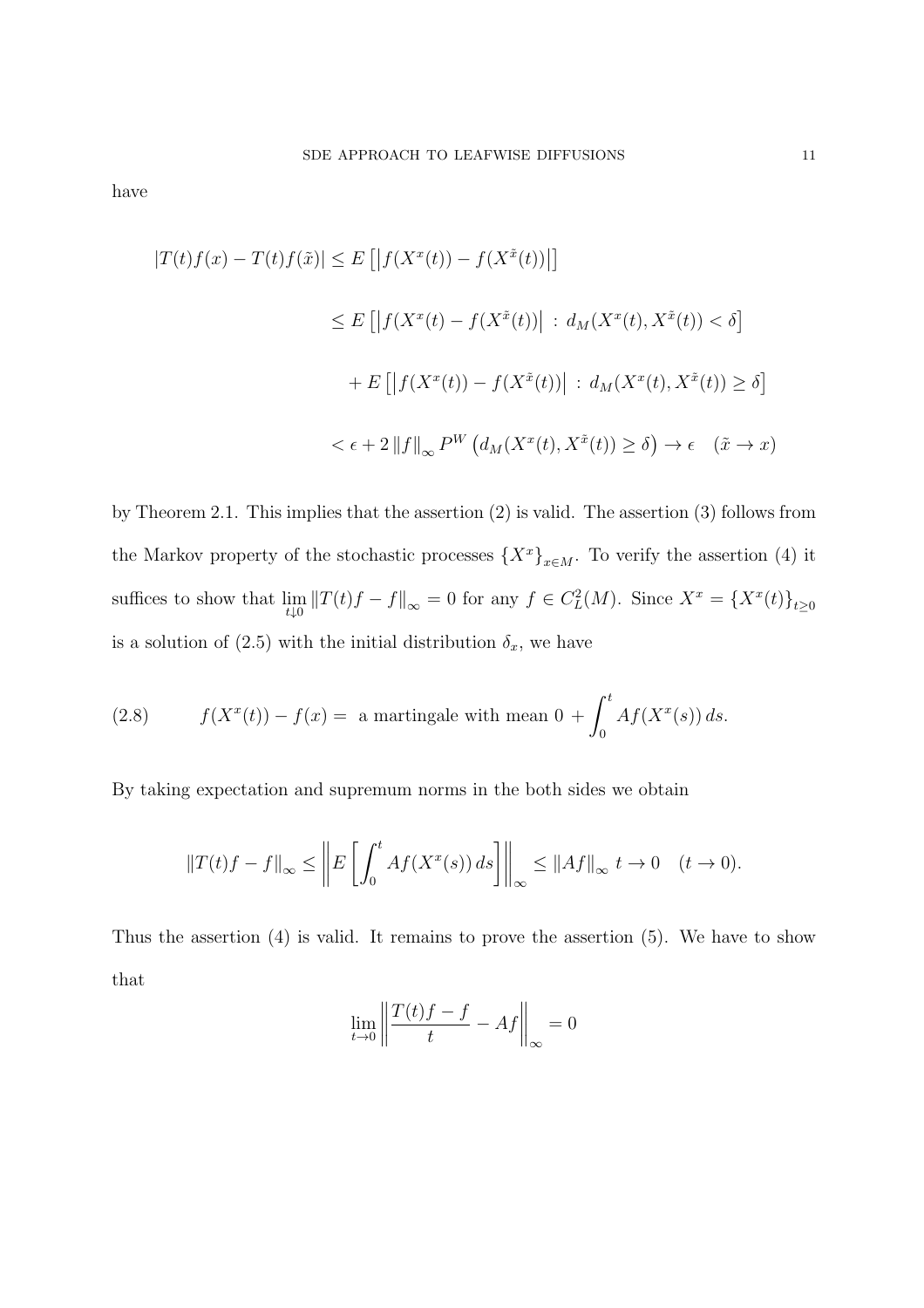for any  $f \in C^2_L(M)$ . From the equation (2.8) and the Fubini theorem we have

$$
T(t)f(x) - f(x) = \int_0^t T(s)Af(x) ds.
$$

Therefore we have

$$
\left\| \frac{T(t)f - f}{t} - Af \right\|_{\infty} \le \frac{1}{t} \int_0^t \|T(s)Af - Af\|_{\infty} ds.
$$

Applying the assertion (4) to  $Af$ , we obtain the desired result.  $\Box$ 

Now we construct a diffusion process generated by a leafwise ellptic differential operator with assuming the validity of Theorem 2.1. We say that a linear operator  $A: C<sub>L</sub><sup>2</sup>(M) \rightarrow$  $C(M)$  is a second order leafwise elliptic differential operator (without zero order term) on *M* if it is expressed as

$$
Af(y, z) = \frac{1}{2} \alpha^{ij}(y, z) \frac{\partial^2}{\partial y^i \partial y^j} f(y, z) + \beta^i(y, z) \frac{\partial}{\partial y^i} f(y, z)
$$

for  $f \in C^2_L(M)$  in each foliated chart  $(U,(y,z))$ , where the coefficients  $\alpha^{ij}, \beta^i, i, j =$ 1, 2, . . . , d are leafwise smooth and the matrices  $\{(\alpha^{ij}(y, z))\}$  are symmetric, positive definite. The function  $Af$  is also defined by the local expression if  $f$  is of class  $C^2$  along each leaf. The family  $\{\alpha^{ij}(y, z)\}\$  of leafwise smooth functions defines a  $(2, 0)$ -tensor field on *M* and hence we see that the inverse matrices  $\{(g_{ij}(y, z))\}$  of  $\{(\alpha^{ij}(y, z))\}$  defines a leafwise smooth Riemannian metric  $g = \{g_{ij}(y, z)\}\$  on *M*. Let  $\left\{ (\Gamma_g)_{ij}^k (y, z) \right\}$  be the leafwise Levi-Civita connection and  $\Delta_g$  the leafwise Laplace-Beltrami operator induced by  $g$  on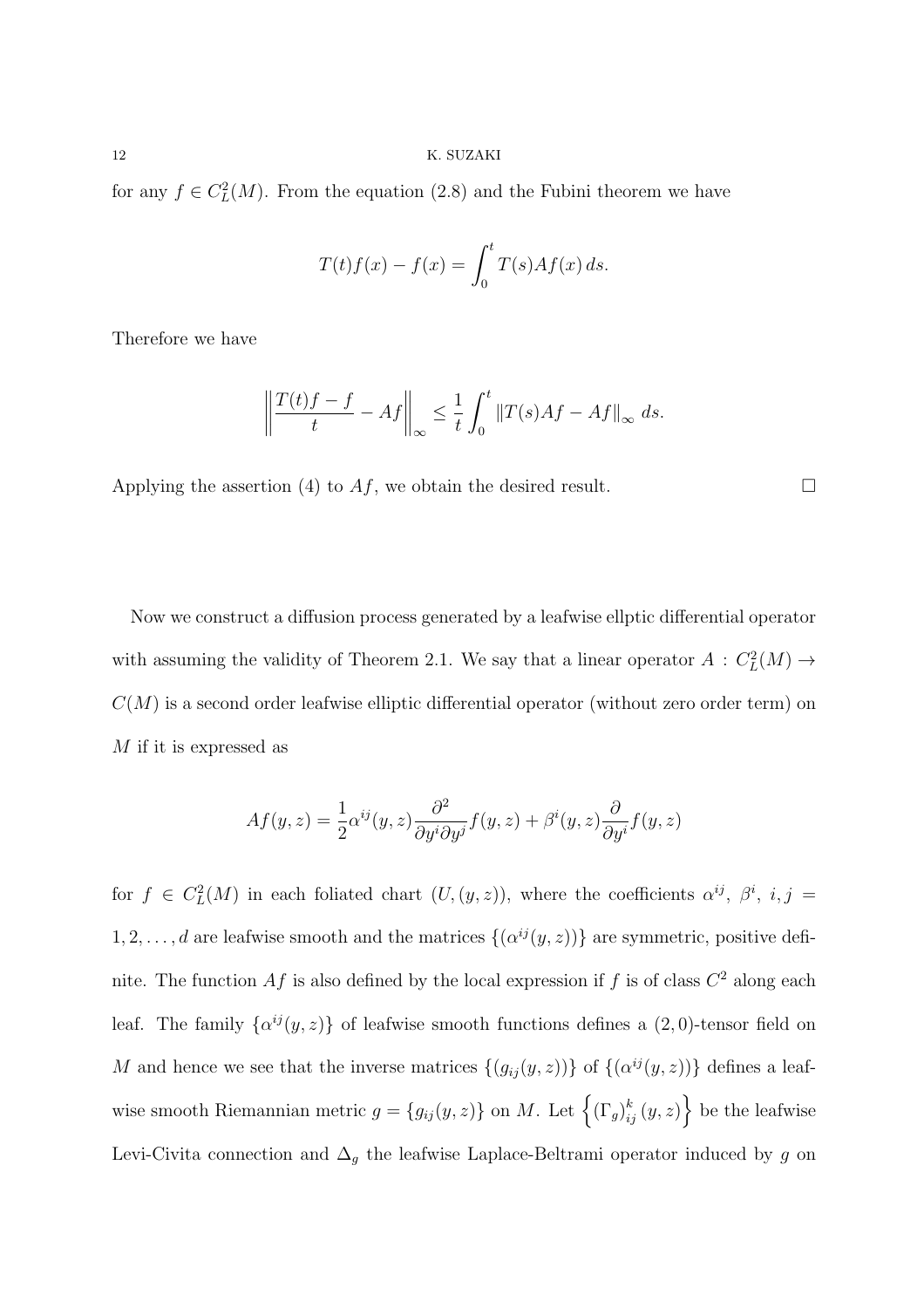*M*. That is, in any foliated chart  $(U, (y, z))$ ,

$$
\left(\Gamma_g\right)_{ij}^k(y,z) = \frac{1}{2} \left( \frac{\partial}{\partial y^i} g_{mj}(y,z) + \frac{\partial}{\partial y^j} g_{im}(y,z) - \frac{\partial}{\partial y^m} g_{ij}(y,z) \right) g^{km}(y,z),
$$

where  $(g^{ij}(y, z)) = (g_{ij}(y, z))^{-1}$ , and

$$
\Delta_g f(y, z) = g^{ij}(y, z) \frac{\partial^2}{\partial y^i \partial y^j} f(y, z) - g^{ij}(y, z) \left(\Gamma_g\right)_{ij}^k (y, z) \frac{\partial}{\partial y^k} f(y, z).
$$

We define leafwise smooth functions  ${b^{i}(y, z)}$  in every foliated chart by

$$
b^{i}(y, z) = \beta^{i}(y, z) + \frac{1}{2}g^{jk}(y, z) (\Gamma_{g})_{jk}^{i}(y, z).
$$

Then we see that  $b = \{b^i(y, z)\}\$ is a leafwise smooth vector field and

(2.9) 
$$
A = \frac{1}{2}\Delta_g + b.
$$

Therefore any second order leafwise smooth elliptic differential operator can be expressed as the form (2*.*9).

We consider sets

$$
GL(\mathcal{L}) = \left\{ r = (x, e) : e \text{ is a base of } T_x(\mathcal{L})_0^1 \right\}
$$

and

 $O(\mathcal{L}) = \{r = (x, e) : e \text{ is an orthonormal base of } T_x(\mathcal{L})\}^1$  with respect to  $g\}$ .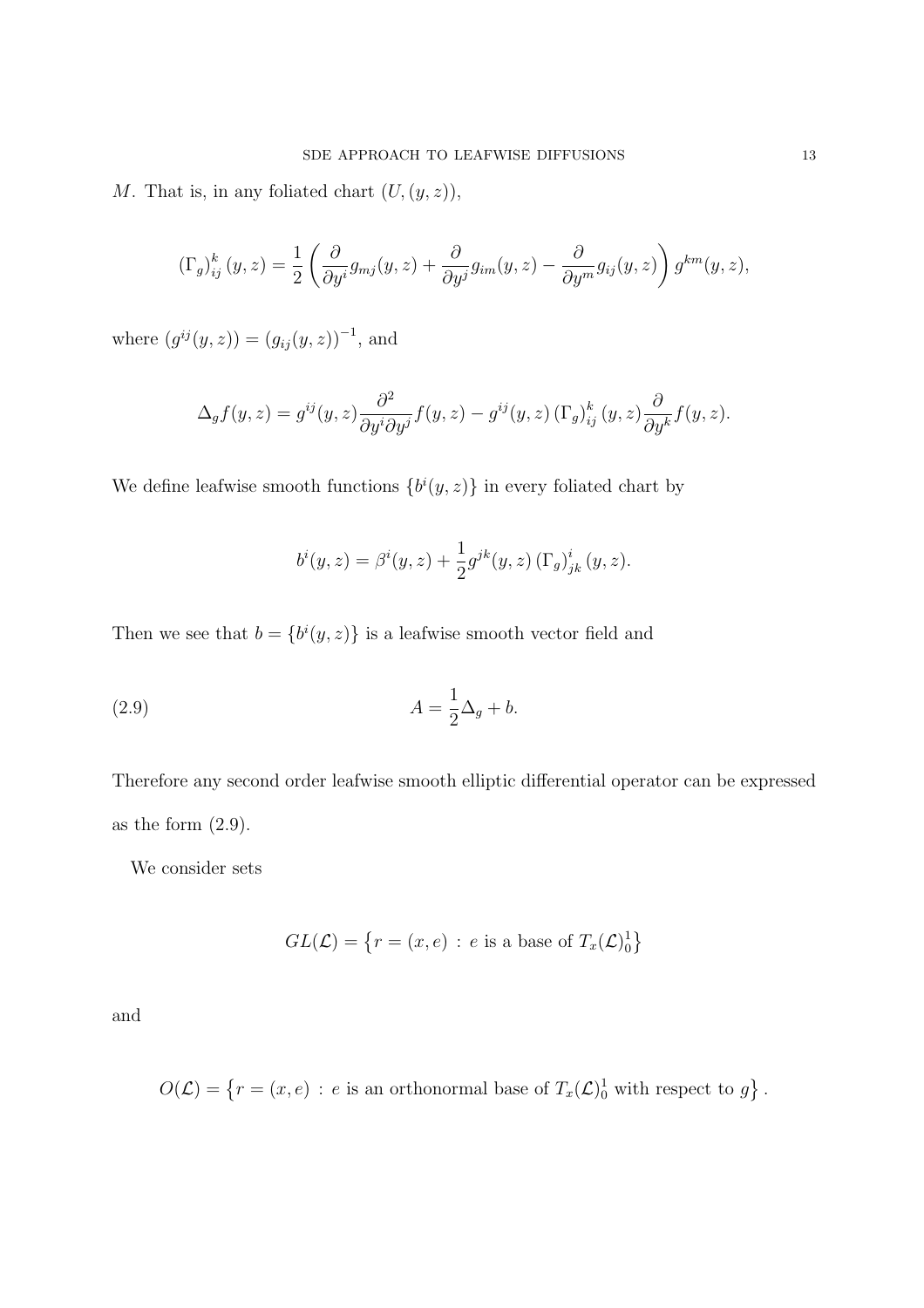For  $\lambda \in \Lambda$ , let  $GL(L_\lambda)$  be the bundle of linear frames and  $O(L_\lambda)$  the bundle of orthonormal frames on  $(L_{\lambda}, g|_{L_{\lambda}})$ . We can easily show that  $GL(\mathcal{L})$  and  $O(\mathcal{L})$  are foliated spaces with  ${GL(L_\lambda)}_{\lambda \in \Lambda}$  and  ${O(L_\lambda)}_{\lambda \in \Lambda}$  as the leaves, respectively. Indeed, a foliated atlas  $\mathcal{U} =$  $\{ (U_{\alpha}, \varphi_{\alpha}) \}$  of *M* gives a foliated atlas of  $GL(\mathcal{L})$  as follows. For each  $\alpha$ , we define a set  $\widetilde{U}_{\alpha}$ by

$$
\widetilde{U}_{\alpha} = \{r = (x, e) \in GL(\mathcal{L}) \,:\, x \in U_{\alpha}\}\
$$

and a map  $\widetilde{\varphi}$  from  $\widetilde{U}$  onto  $\varphi_{\alpha}(U_{\alpha}) \times GL(d, \mathbb{R}) \subset \mathbb{R}^{d} \times Z \times \mathbb{R}^{d^2}$  by

$$
\widetilde{\varphi}_{\alpha}(r) = \widetilde{\varphi}_{\alpha}(x, e) = (\varphi_{\alpha}(x), (e_j^i, i, j = 1, 2, \dots, d)),
$$

where  $e = (e_1, e_2, \ldots, e_d)$  and

$$
e_j = e_j^i \left(\frac{\partial}{\partial y_\alpha^i}\right)_x \in T_x(\mathcal{L})_0^1.
$$

The pair  $(\widetilde{U}_{\alpha}, \widetilde{\varphi}_{\alpha})$  gives a foliated chart of  $GL(\mathcal{L})$  and we see that  $\widetilde{\mathcal{U}} = \{(\widetilde{U}_{\alpha}, \widetilde{\varphi}_{\alpha})\}$  is a foliated atlas of  $GL(\mathcal{L})$ . It is similarly verified for  $O(\mathcal{L})$ . In particular, if M is compact then so is  $O(\mathcal{L})$ . An element *a* of the real orthogonal group  $O(d, \mathbb{R})$  acts on  $O(\mathcal{L})$  from the right by  $r \cdot a = (x, ea)$  for  $r = (x, e)$ , where  $ea = ((ea)_1, (ea)_2, \ldots, (ea)_d)$  is an orthonormal base of  $T_x(\mathcal{L})_0^1$  defined by  $(ea)_j = a_j^i e_i$ ,  $j = 1, 2, \ldots, d$ . Thus  $O(\mathcal{L})$  is a (leafwise smooth) principal fibre bundle with the structural group  $O(d, \mathbb{R})$ .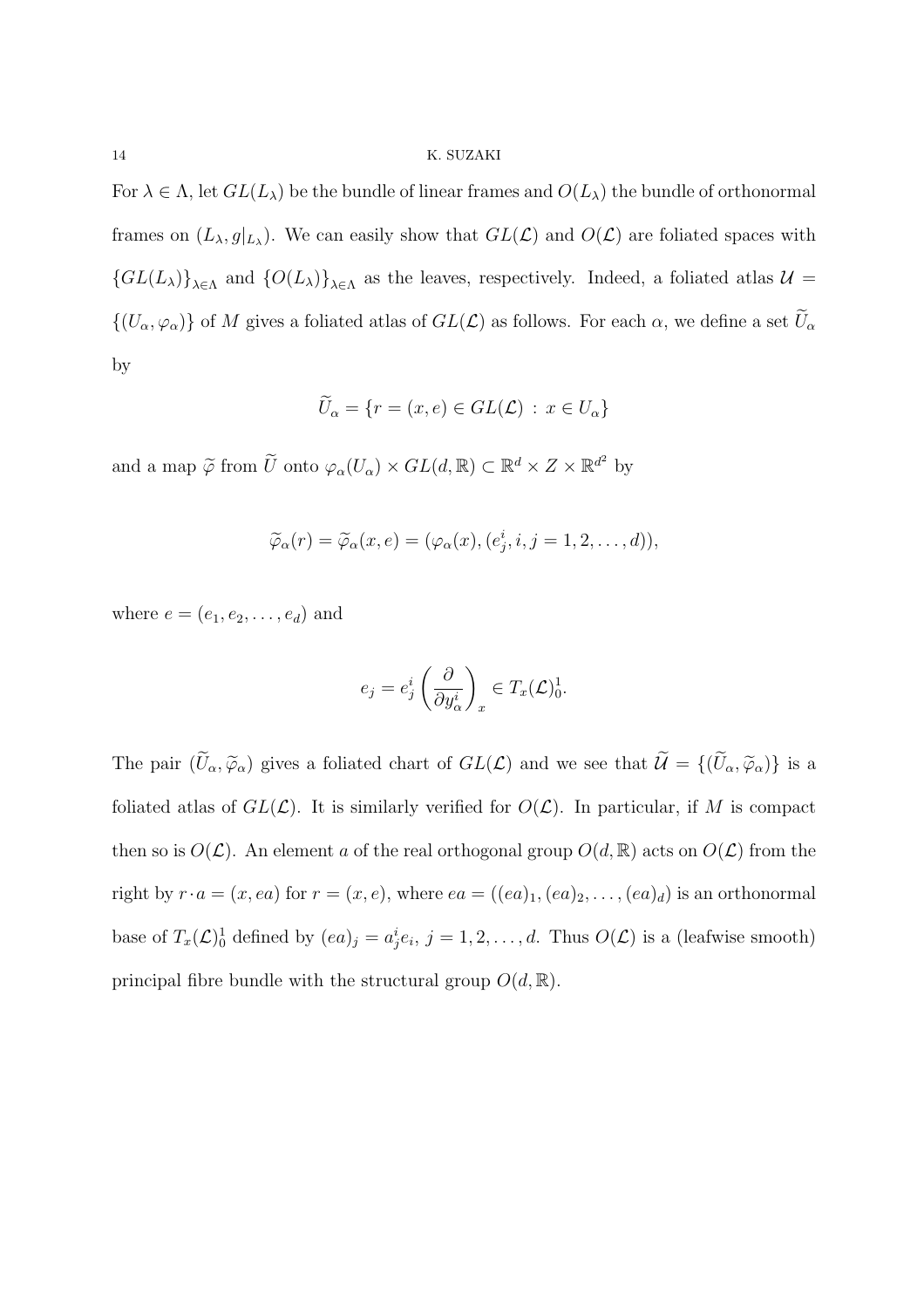Leafwise smooth vector fields  $\widetilde{H}_0, \widetilde{H}_1, \ldots, \widetilde{H}_d$  on  $GL(\mathcal{L})$  are defined by

(2.10)  
\n
$$
\widetilde{H}_0 = b^i(y, z) \frac{\partial}{\partial y^i} - (\Gamma_g)_{ij}^q (y, z) b^i(y, z) e_p^j \frac{\partial}{\partial e_p^q},
$$
\n
$$
\widetilde{H}_\alpha = e_\alpha^i \frac{\partial}{\partial y^i} - (\Gamma_g)_{ij}^q (y, z) e_\alpha^i e_p^j \frac{\partial}{\partial e_p^q}, \quad \alpha = 1, 2, \dots, d,
$$

in each foliated chart  $(\tilde{U}, (y, z, (e_j^i))),$  i.e., these vector fields are defined so that  $H_0|_{GL(L)}$  is the horizontal lift of  $b|_L$  and  $\{H_1|_{GL(L)}, H_2|_{GL(L)}, \ldots, H_d|_{GL(L)}\}$  is the system of canonical horizontal vector fields on  $GL(L)$  if  $L$  is a leaf of  $M$ . We also denote the restrictions of these vector fields to  $O(\mathcal{L})$  by the same symbols. Consider the stochastic differential equation on  $O(\mathcal{L})$  given by

(2.11) 
$$
dr(t) = \widetilde{H}_{\alpha}(r(t)) \circ dB^{\alpha}(t) + \widetilde{H}_{0}(r(t)) dt.
$$

Applying Theorem 2.1 to the equation (2.11), we obtain a solution  $\{r(t,r)\}_{t\geq0}$  of (2.11) with the initial distribution  $\delta_r$  on the Wiener space  $(W_0^d, \mathcal{F}^W, P^W, (\mathcal{F}_t^W)_{t \geq 0})$  for each *r*  $\in$  *O*( $\mathcal{L}$ ). Let  $\pi$  : *O*( $\mathcal{L}$ )  $\ni$  *r* = (*x, e*)  $\mapsto$  *x*  $\in$  *M* be the natural projection. We consider a stochastic process  $X(r) = \{X(t,r)\}_{t\geq 0}$  defined by  $X(t,r) = \pi(r(t,r))$ . By the pathwise uniqueness of solutions for (2*.*11) we see that

$$
r(t, r, aw) \cdot a = r(t, r \cdot a, w)
$$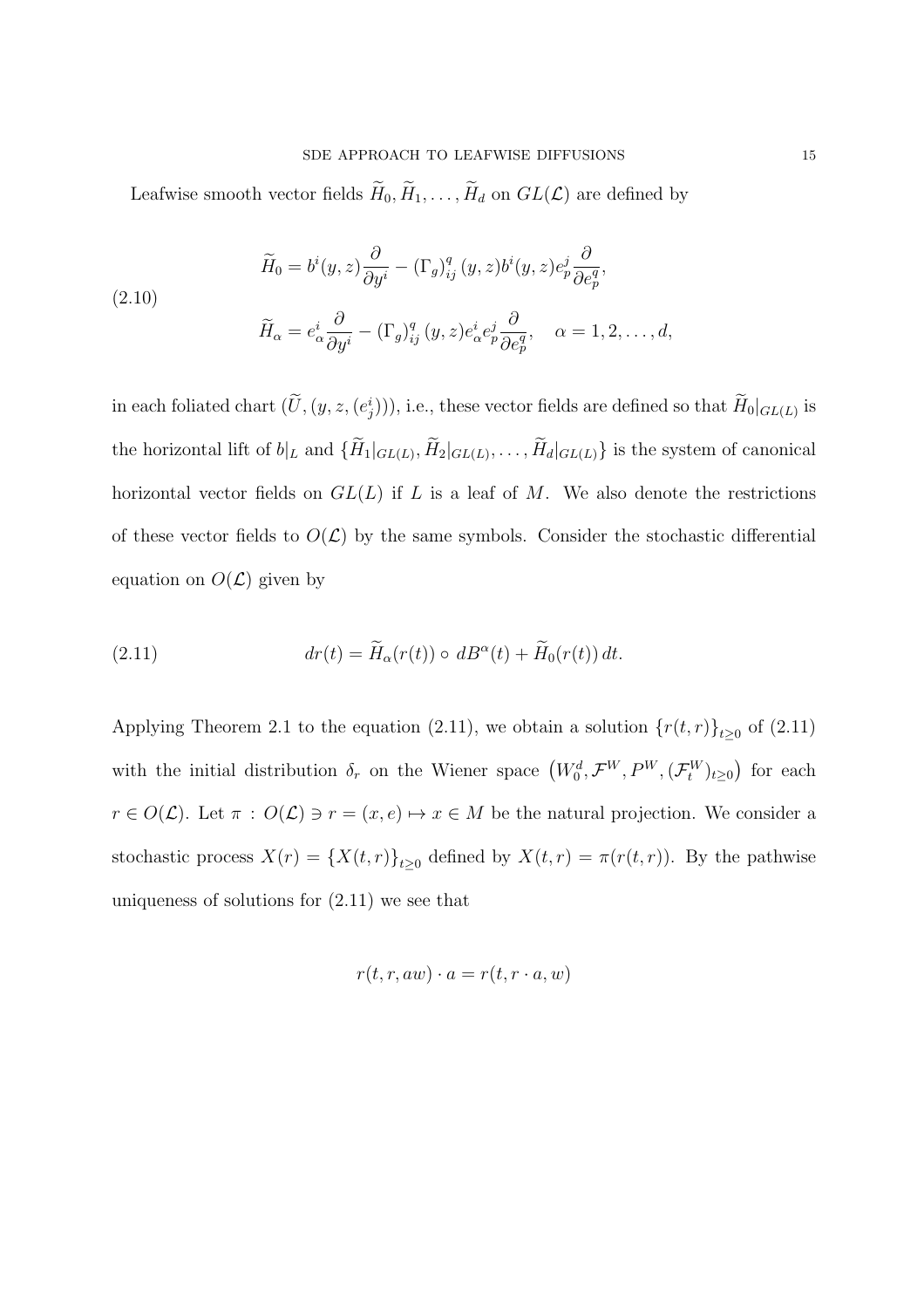for any  $t \geq 0$ ,  $P^W$ -a.s.*w* and any  $a \in O(d, \mathbb{R})$ , where  $aw = \{aw(t)\}_{t \geq 0}$  is another *d*dimensional Brownian motion on  $(W_0^d, \mathcal{F}^W, P^W, (\mathcal{F}_t^W)_{t \geq 0})$ . So we have

$$
X(t, r, aw) = X(t, r \cdot a, w)
$$

for any  $t \geq 0$ ,  $P^W$ -a.s. *w* and any  $a \in O(d, \mathbb{R})$ . Therefore the law  $P^r$  of  $X(r)$  depends only on  $x = \pi(r)$ . For any  $x \in M$  we take  $r \in O(\mathcal{L})$  with  $\pi(r) = x$  and put

(2.12) 
$$
X(t,x)
$$
 (or  $X^x(t) = X(t,r)$  for  $t \ge 0$  and  $P^x = P^r$ .

Then  $P^x$  is the law of  $X^x$  and the family  $\{P^x\}_{x \in M}$  is a strongly Markovian system. We can also prove that the family  ${X^x}_{x \in M}$  gives a Feller semi-group with an extension of  $A = (1/2)\Delta_g + b$  as the infinitesimal generator. Precisely we have the following.

COROLLARY 2.4. For any bounded Borel measurable function  $f$  on  $M$  and  $t \geq 0$  let  $T(t)f(x) = E[f(X^x(t))]$ *. Then the assertions* (1)–(5) *of Corollary* 2*.*3 *are valid for*  ${T(t)}_{t\geq0}$  and  $A = (1/2)\Delta_g + b$ .

*Proof.* Put  $\widetilde{H} = (1/2) \sum_{\alpha} \widetilde{H}_{\alpha} \widetilde{H}_{\alpha} + \widetilde{H}_{0}$ . We notice that  $f \in C(M)$  implies  $f \circ \pi \in C(O(\mathcal{L}))$ . Moreover  $f \in C^2_L(M)$  implies  $f \circ \pi \in C^2_L(O(\mathcal{L}))$  and  $H(f \circ \pi) = Af$ . Applying Corollary 2.3 to the processes  $\{r(t,r)\}_{t\geq 0,r\in O(\mathcal{L})}$ , we can reach the desired result. □

Now we summarize the above mentioned results as the following theorem.

Theorem 2.5. *Let M be a compact foliated space, A a second order leafwise smooth elliptic differential operator defined by* (2.9)*,*  $\widetilde{H}_0$  *the horizontal lift of b and*  $\{\widetilde{H}_1, \widetilde{H}_2, \ldots, \widetilde{H}_d\}$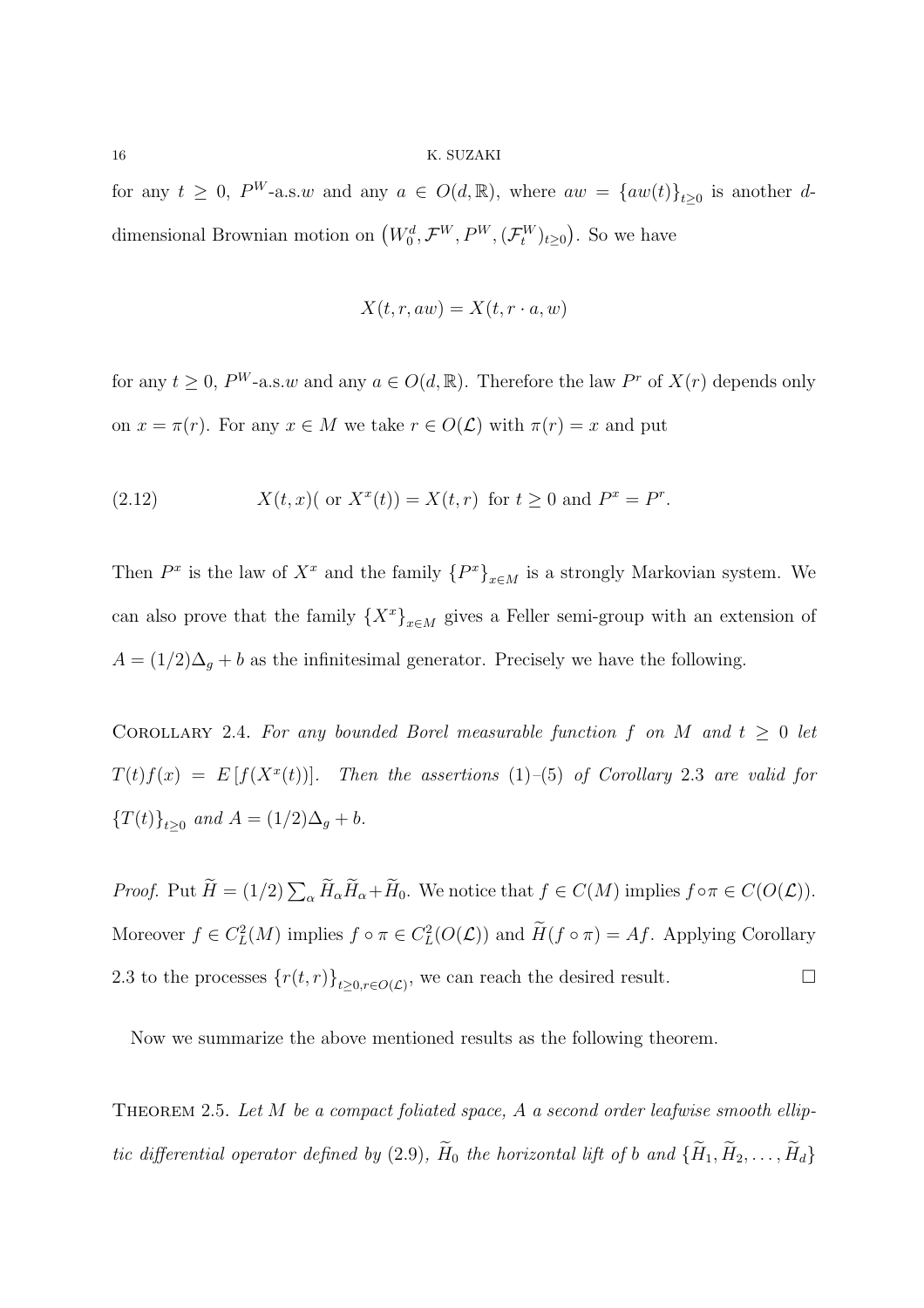*the system of canonical horizontal vector fields (with respect to the leafwise Levi-Civita connection)* defined by  $(2.10)$ *. Consider the stochastic differential equation*  $(2.11)$  *on*  $O(\mathcal{L})$ *. Solutions of the equation define the family*  $\{r(t,r)\}_{t\geq 0,r\in O(\mathcal{L})}$  *of diffusion processes on O*( $\mathcal{L}$ ), which is stochastically continuous with respect to *r.* Their projections  $\{X^x\}_{x \in M}$  to *M* give a Feller semi-group  $\{T(t)\}_{t>0}$  with an extension of A as the infinitesimal genera*tor.*

REMARK 2.6. (1) The infinitesimal generator of  $\{T(t)\}_{t\geq 0}$  and its domain are identified via the Hille-Yosida theorem in [1].

(2) By Corollary 2.4 and the Markov property of  ${P^x}_{x \in M}$ , we see that a function defined by  $x \mapsto P^x(B)$  is  $\mathcal{B}(M)$ -measurable for any Borel measurable set *B* of  $W_L(M)$ .

We call the stochastic process  $X^x = \{X^x(t)\}_{t \geq 0}$  constructed in the above the *A*-leafwise diffusion process on *M* starting at *x*. The family  $X = \{X^x\}_{x \in M}$  of the *A*-leafwise diffusion processes is simply called the *A*-leafwise diffusion on *M*.

To state another one of the main results we consider *A*-harmonic measures. A Borel measure *m* is called an *A*-harmonic measure if

$$
\int_M Af\,dm=0
$$

for any  $f \in C(M)$  which is of class  $C^2$  along each leaf and satisfies  $Af \in C(M)$ . The *A*-harmonic measure is characterized as an invariant measure for the *A*-leafwise diffusion, i.e.,

$$
\int_M T(t)f \, dm = \int_M f \, dm
$$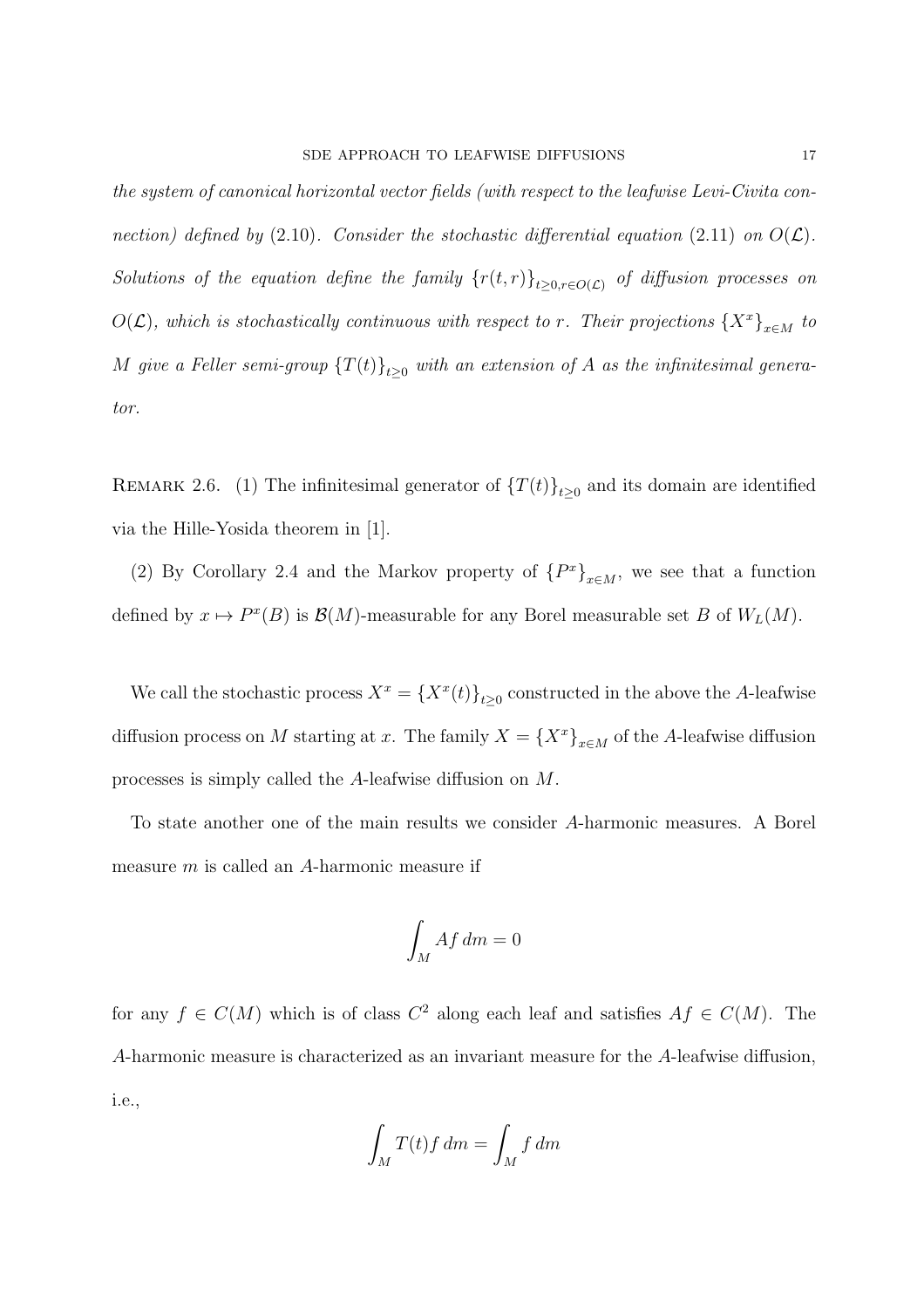holds for any  $f \in C(M)$  and for any  $t \geq 0$  (see [1]).

As another application of our construction, we show a central limit theorem for a class of additive functionals. To this end we need the following result which is a consequence of the ergodic theorem and the martingale convergence theorem. We note that the following is an analogue of [14, Proposition 2*.*7].

PROPOSITION 2.7.

(1) *Consider the set*

$$
Q_X = \left\{ x \in M : \lim_{t \to \infty} \frac{1}{t} \int_0^t f(X^x(s)) ds = \lim_{t \to \infty} \frac{1}{t} \int_0^t T(s) f(x) ds \right\}
$$
  
for any  $f \in C(M)$ ,  $P^{W} \text{-}a.s.$ 
$$
\left\{ x \in M : \lim_{t \to \infty} \frac{1}{t} \int_0^t f(\omega(s)) ds = \lim_{t \to \infty} \frac{1}{t} \int_0^t E^{\omega(0)}[f(\omega(s))] ds \right\}
$$

*where the symbol*  $E^x$  *means taking the expectation with respect to*  $P^x$ *. Then*  $Q_X$ *is Borel measurable subset of M.*

*for any*  $f \in C(M)$ *,*  $P^x$ -a.s. $\omega$ 

*,*

- (2)  $m(Q_X) = 1$  *for any A-harmonic probability measure m.*
- (3) *For any*  $x \in Q_X$ , there exist an *A*-harmonic probability measure  $m_x$  and a mea*surable set*  $\Lambda_x$  *with*  $P^W(\Lambda_x) = 1$  *such that*  $w \in \Lambda_x$  *yields*

(2.13) 
$$
\lim_{t \to \infty} \frac{1}{t} \int_0^t f(X^x(s, w)) ds = \int_M f dm_x
$$

*for any*  $f \in C(M)$ *.*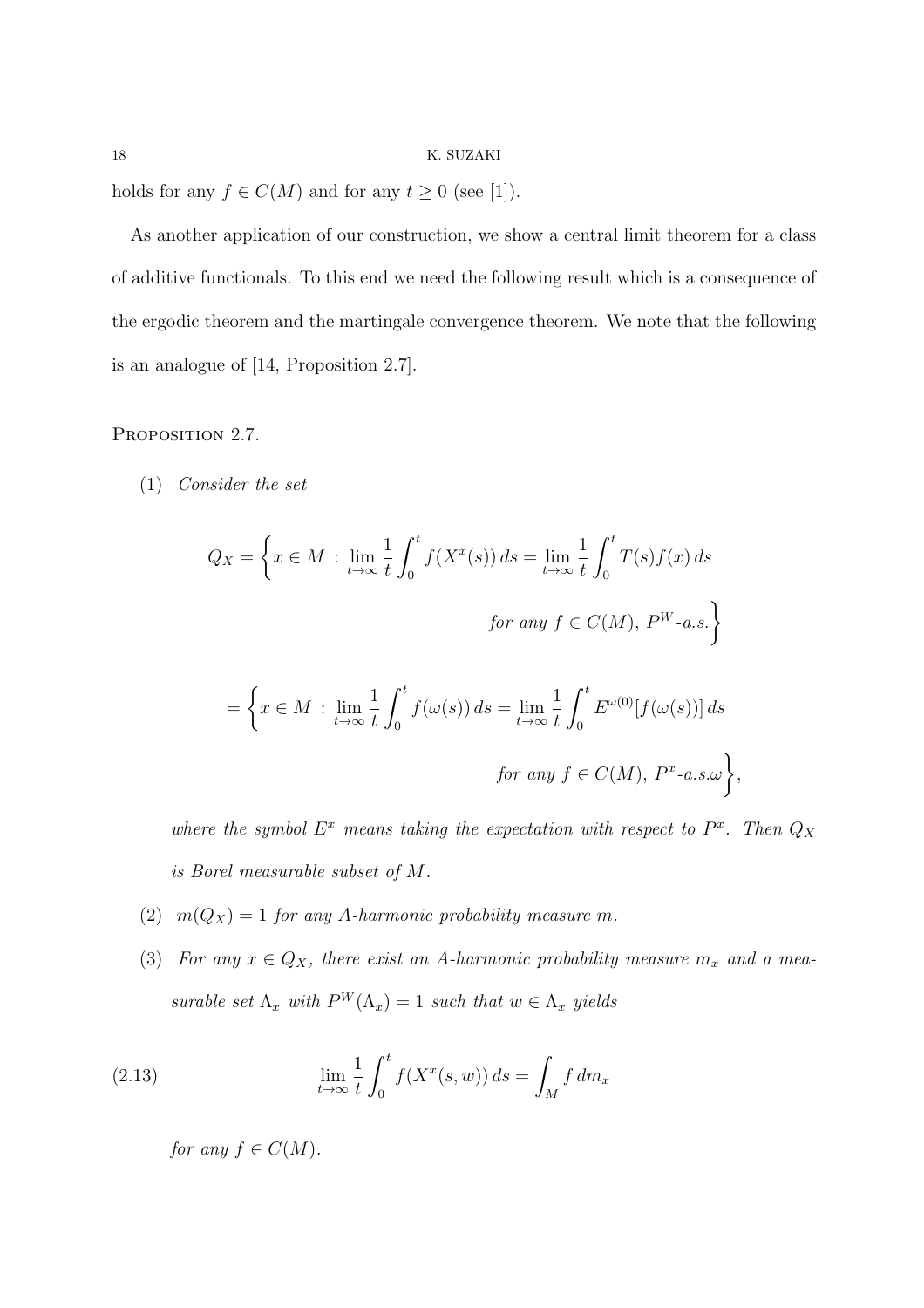*Proof.* (1) Consider the set

$$
Q_1(W_L(M)) = \left\{ \omega \in W_L(M) : \lim_{t \to \infty} \frac{1}{t} \int_0^t f(\omega(s)) ds \text{ exists for any } f \in C(M) \right\}.
$$

Obviously the set

$$
Q_1(W_L(M), f) = \left\{ \omega \in W_L(M) : \lim_{t \to \infty} \frac{1}{t} \int_0^t f(\omega(s)) ds \text{ exists} \right\}
$$

is  $\mathcal{B}(W_L(M))$ -measurable for each  $f \in C(M)$ . Let  $\{f_n\}$  be a countable dense subset of  $C(M)$ . It is easy to see that

$$
Q_1(W_L(M)) = \bigcap_{n=1}^{\infty} Q_1(W_L(M), f_n).
$$

Therefore  $Q_1(W_L(M))$  is  $\mathcal{B}(W_L(M))$ -measurable. For a fixed  $f \in C(M)$ , we define bounded functions on  $W_L(M)$  by

$$
Avr(f)(\omega) = \begin{cases} \lim_{t \to \infty} \frac{1}{t} \int_0^t f(\omega(s)) ds & \omega \in Q_1(W_L(M)) \\ 0 & \omega \notin Q_1(W_L(M)) \end{cases}
$$

and

$$
Avr_0(f)(\omega) = E^{\omega(0)}[Avr(f)].
$$

We can show that the set

$$
Q_2(W_L(M)) = \{ \omega \in W_L(M) : Avr(f)(\omega) = Avr_0(f)(\omega) \text{ for any } f \in C(M) \}
$$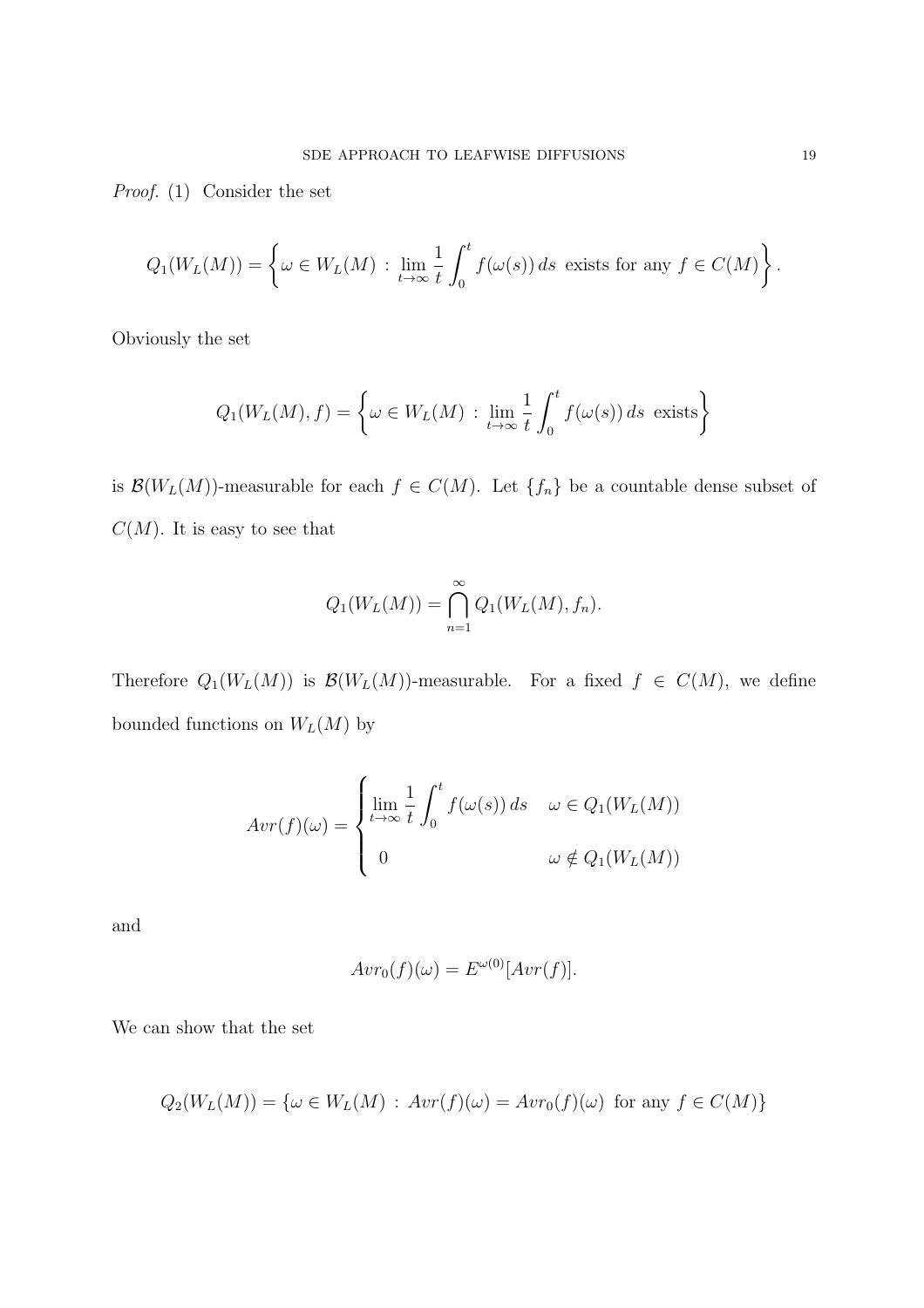is  $\mathcal{B}(W_L(M))$ -measurable in the same way as  $Q_1(W_L(M))$ . Since  $x \mapsto P^x(Q_1(W_L(M)) \cap$  $Q_2(W_L(M)))$  is a  $\mathcal{B}(M)$ -measurable map and

$$
Q_X = \{ x \in M : P^x(Q_1(W_L(M)) \cap Q_2(W_L(M))) = 1 \},
$$

the assertion (1) is valid.

(2) Take any *A*-harmonic probability measure *m* and  $f \in C(M)$ . Let  $P^m$  be a Borel probability measure on  $W_L(M)$  defined by  $P^m(d\omega) = P^x(d\omega) m(dx)$ . In order to verify the assertion (2) it suffices to show that  $P^m(Q_1(W_L(M))) = 1$  and  $P^m(Q_2(W_L(M))) = 1$ . We consider the semi-flow of translations  $\{\sigma_t\}$  on  $W_L(M)$  defined by

$$
(\sigma_t \omega)(s) = \omega(t+s) \quad \text{for } s \ge 0.
$$

The diffusion invariance of *m* implies that  $(\{\sigma_t\}_{t\geq 0}, P^m)$  is a continuous parameter measure-preserving dynamical system. Applying the ergodic theorem, we have

$$
P^m(Q_1(W_L(M),f)) = 1
$$

and hence  $P^m(Q_1(W_L(M))) = 1$ . Next we notice that  $Avr(f) \circ \sigma_t = Avr(f)$  for any  $t \geq 0$ . The Markov property of  ${P^x}_{x \in M}$  and the martingale convergence theorem yield that

$$
Avr_0(f) \circ \sigma_t(\omega) = E^{\omega(t)}[Avr(f)] = E^x[Avr(f) \circ \sigma_t | \mathcal{B}_t(W_L(M))](\omega)
$$

$$
= E^x[Avr(f) | \mathcal{B}_t(W_L(M))](\omega) \to Avr(f)(\omega) \quad (t \to \infty)
$$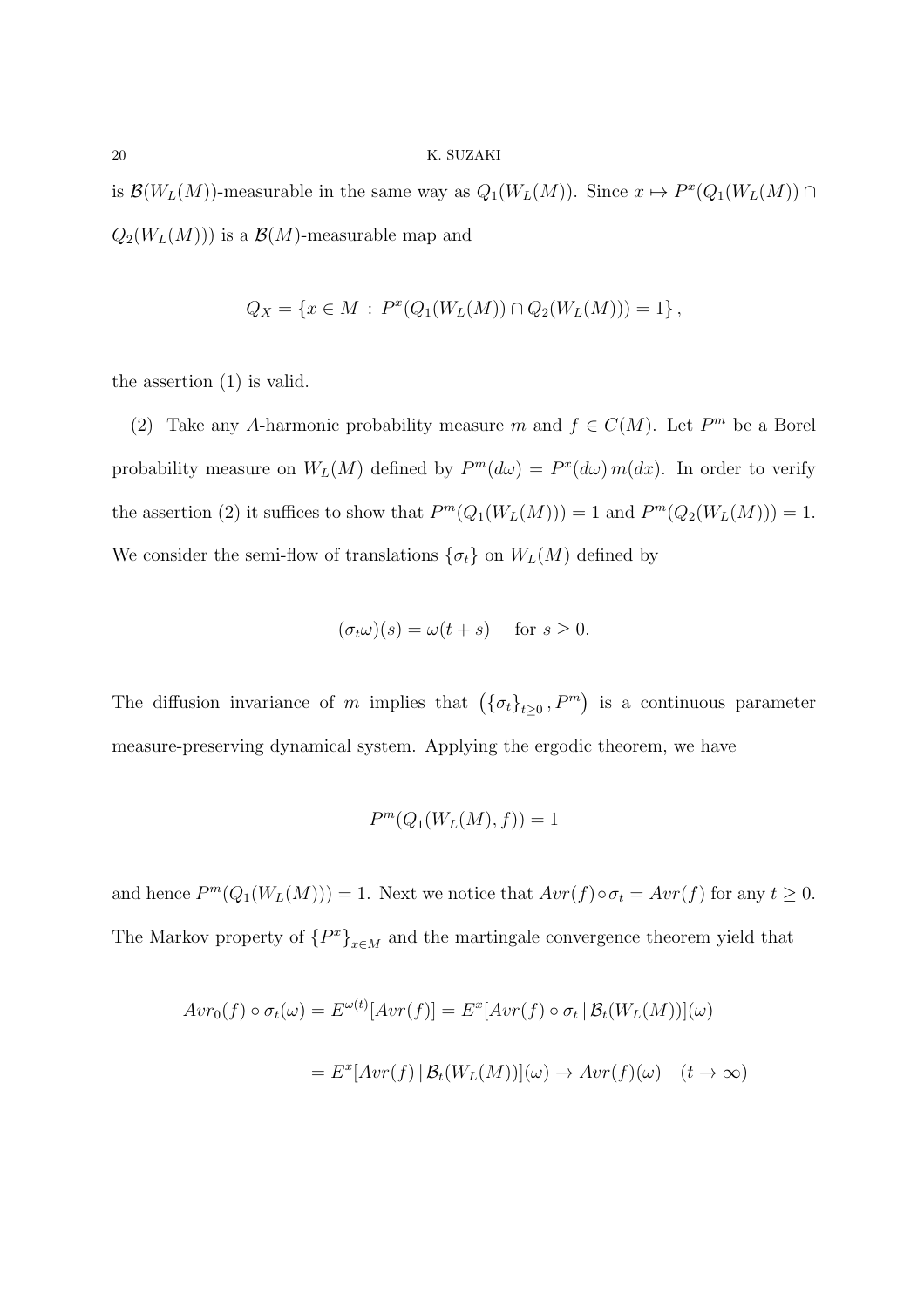$P^x$ -a.s. $\omega$  and  $L^1(P^x)$  for  $x \in M$ . Therefore we have

$$
||Avr_0(f) - Avr(f)||_{L^1(P^m)} = ||Avr_0(f) \circ \sigma_t - Avr(f)||_{L^1(P^m)}
$$
  
= 
$$
\int_M ||Avr_0(f) \circ \sigma_t - Avr(f)||_{L^1(P^x)} m(dx) \to 0 \quad (t \to \infty).
$$

This implies that  $P^m(Q_2(W_L(M))) = 1$ .

(3) If  $x \in Q_X$ , then the map  $c(x) : f \mapsto \lim_{t \to \infty}$ 1 *t*  $\int_0^t$ 0 *T*(*s*)*f*(*x*) *ds* is a bounded positive linear functional on  $C(M)$  with  $c(x)(1) = 1$ . Therefore there exists a probability measure  $m_x$  such that  $c(x)(f) = \int_M f dm_x$  by the Riesz representation theorem. Substituting *T*(*t*)*f* for *f*, we see that  $m_x$  is an *A*-harmonic probability measure. □

For  $x \in M$  and  $f \in C(M)$  we define a stochastic process  $Y_{\lambda}^x = \{Y_{\lambda}^x(t)\}_{t \geq 0}$  with parameter  $\lambda$  by

(2.14) 
$$
Y_{\lambda}^{x}(t) = \frac{1}{\sqrt{\lambda}} \int_{0}^{\lambda t} f(X^{x}(s)) ds.
$$

Now we can state a central limit theorem for the *A*-leafwise diffusion *X*.

THEOREM 2.8. For a real-valued function  $h \in C<sup>2</sup><sub>L</sub>(M)$  let  $f = Ah$  and consider the *process*  $Y_{\lambda}^{x}$  *defined by* (2.14)*. Then for any*  $x \in Q_{X}$ *, the processes*  $Y_{\lambda}^{x}$  *converge in law to the Brownian motion*  $W_{\langle f \rangle}(x)$  *with variance*  $\langle f \rangle(x)$ *t for each time*  $t \geq 0$  *as*  $\lambda \to \infty$ *, where*  $\langle f \rangle(x)$  *is given by* 

(2.15) 
$$
\langle f \rangle(x) = \int_M \|\text{grad}_L h\|_g^2 dm_x,
$$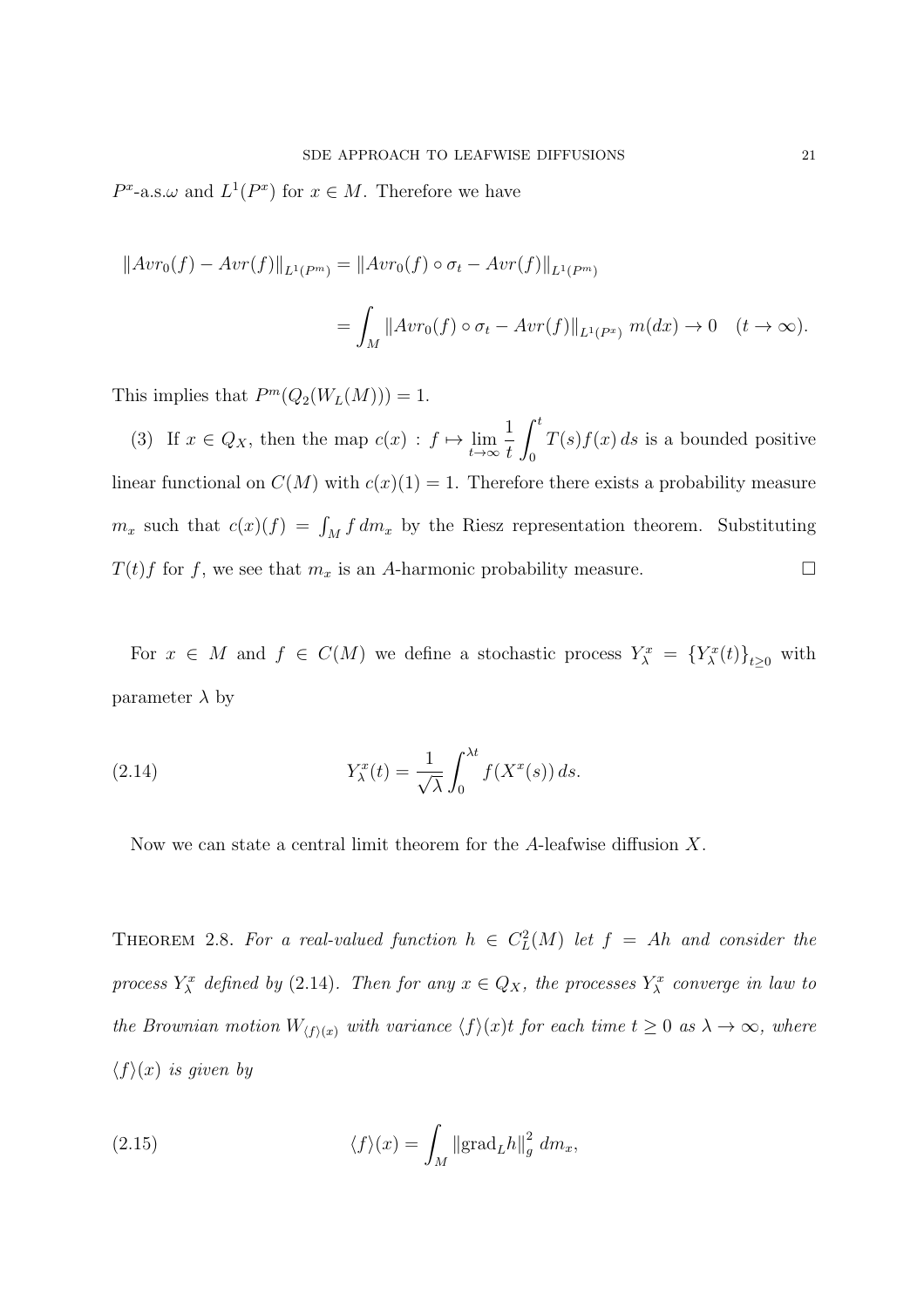*g is the leafwise smooth Riemannian metric induced by A and m<sup>x</sup> is the A-harmonic probability measure appearing in Proposition* 2*.*7*.*

REMARK 2.9. (1) If there exists  $y \in \text{supp } m_x$  such that  $||\text{grad}_L h(y)||_g > 0$ , then  $\langle f \rangle(x) >$ 0, i.e., the Brownian motion  $W_{\langle f \rangle}(x)$  is non-degenerate. If  $\langle f \rangle(x) = 0$ , then we regard the process  $W_{\langle f \rangle(x)}$  as a process which is constantly 0.

(2) For a stationary reversible Markov process, the same kind of central limit theorem as above under extremely general setting was proved by Kipnis and Varadhan in [9]. But as noted by themselves in [9, Remark 1*.*7], their idea is not directly applicable to the limit problem concerned with almost every starting point with respect to any harmonic measure.

### 3. Construction of leafwise diffusions on foliated spaces

The aim of this section is to prove Theorem 2*.*1. First we consider a stochastic differential equation on  $\mathbb{R}^d \times Z$  given by

(3.1) 
$$
dY(t) = \sigma_{\alpha}(Y(t), Z_0) dB^{\alpha}(t) + \sigma_0(Y(t), Z_0) dt,
$$

where  $\sigma_0, \sigma_1, \ldots, \sigma_r$  are  $\mathbb{R}^d$ -valued, bounded leafwise smooth maps on  $\mathbb{R}^d \times Z$ . Let  $Y =$  ${Y(t)}_{t\geq0}$  be an  $\mathbb{R}^d$ -valued,  $(\mathcal{F}_t)$ -adapted continuous process and  $Z_0$  a *Z*-valued,  $\mathcal{F}_0$ random variable on a usual filtered probability space  $(\Omega, \mathcal{F}, P, (\mathcal{F}_t)_{t\geq 0})$ . We say that the pair  $(Y, Z_0)$  is a solution of (3.1) if there exists an *r*-dimensional  $(\mathcal{F}_t)$ -Brownian motion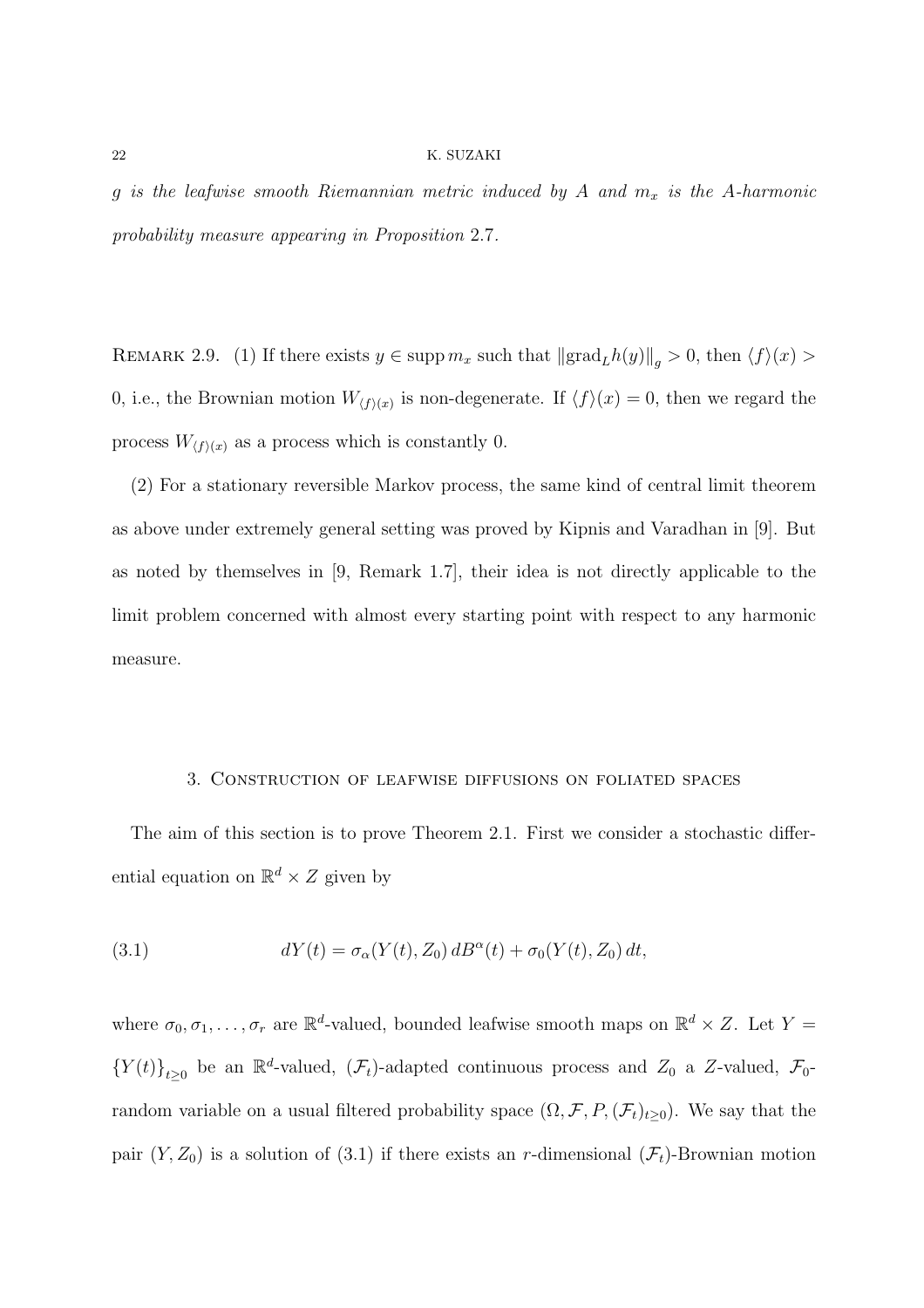$B = {B(t)}_{t\geq0}$  such that

$$
Y(t) - Y(0) = \int_0^t \sigma_\alpha(Y(s), Z_0) \, dB^\alpha(s) + \int_0^t \sigma_0(Y(s), Z_0) \, ds \quad \text{ for } t \ge 0 \ \ P\text{-a.s.}
$$

The results summarized in the following lemma are rather elementary but they play important roles in the construction of the solutions of stochastic differential equations on foliated spaces. So we shall give their proofs for the sake of later convenience.

- LEMMA 3.1. (i) The pathwise uniqueness of solutions for  $(3.1)$  holds, i.e., if  $(Y_1, Z_1)$ *and*  $(Y_2, Z_2)$  *are solutions of*  $(3.1)$  *with an r-dimensional*  $(\mathcal{F}_t)$ *-Brownian motion on a usual filtered probability space*  $(\Omega, \mathcal{F}, P, (\mathcal{F}_t)_{t\geq 0})$  *and satisfy*  $(Y_1(0), Z_1)$  =  $(Y_2(0), Z_2)$  *P-a.s.*, then  $Y_1 = Y_2$  *P-a.s.* 
	- (ii) *For any*  $(y, z) \in \mathbb{R}^d \times Z$ , there exists an  $\mathbb{R}^d$ -valued continuous stochastic process  $Y^{(y,z)} = \left\{Y^{(y,z)}(t)\right\}_{t\geq 0}$  on the r-dimensional Winer space  $\left(W^r_0, \mathcal{F}^W, P^W, (\mathcal{F}^W_t)_{t\geq 0}\right)$ *such that*  $(Y^{(y,z)}, z)$  *is a solution of* (3.1) *with*  $(Y^{(y,z)}(0), z) = (y, z) P^{W}$ -*a.s.*
	- (iii) *For any*  $p \geq 1$ ,  $T > 0$  *and compact subset*  $C$  *of*  $\mathbb{R}^d \times Z$ ,

$$
\sup_{\substack{(y,z),(\tilde{y},\tilde{z})\in C\\|y-\tilde{y}|+dz(z,\tilde{z})<\delta}} E\left[\sup_{0\leq t\leq T} \left|Y^{(y,z)}(t)-Y^{(\tilde{y},\tilde{z})}(t)\right|^p\right] \to 0 \quad (\delta \to 0),
$$

*where*  $d_Z$  *is a metric on*  $Z$ *.* 

*Proof.* (i) Using the regular conditional probability given  $\mathcal{F}_0$ , we need only consider the case where  $(Y_1(0), Z_1) = (Y_2(0), Z_2) = (y, z)$  *P*-a.s. for some  $(y, z) \in \mathbb{R}^d \times Z$  (see [6, Remark 1.4 in Chapter IV-1]). Then  $Y_1$  and  $Y_2$  are solutions of a stochastic differential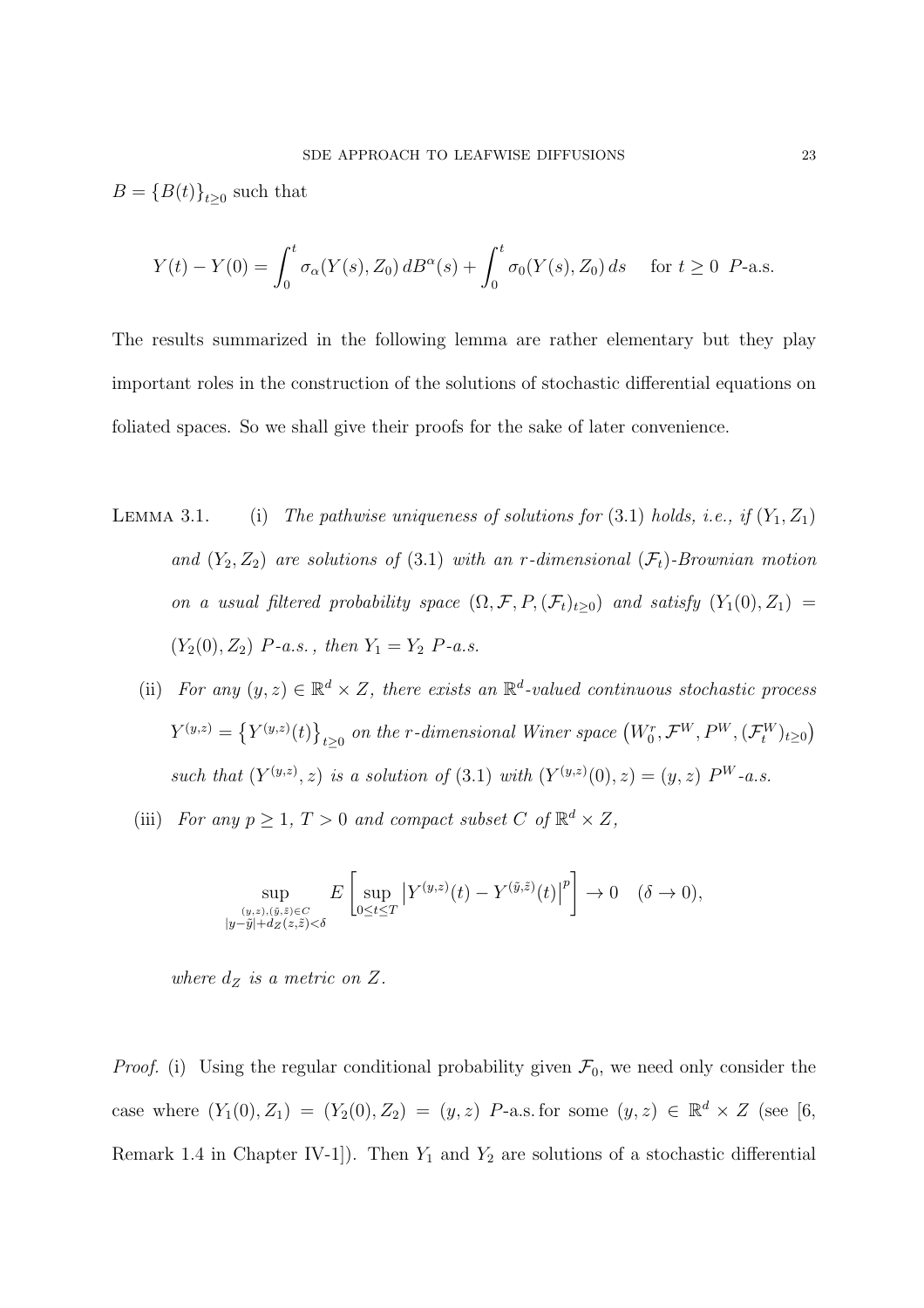equation on  $\mathbb{R}^d$  given by

(3.2) 
$$
\begin{cases} dY(t) = \sigma_{\alpha}(Y(t), z) dB^{\alpha}(t) + \sigma_{0}(Y(t), z) dt \\ Y(0) = y \end{cases}
$$

Since the maps  $\sigma_0(\cdot, z)$ ,  $\sigma_1(\cdot, z)$ , ...,  $\sigma_r(\cdot, z)$  are locally Lipschitz continuous, the pathwise uniqueness of solutions for (3*.*2) holds (see [6, Chapter IV-3] and [16, Chapter V-2] for examples). Therefore we have  $Y_1 = Y_2$  *P*-a.s.

(ii) Obviously, the assertion (ii) is valid by the existence of a strong solution for the equation  $(3.2)$  (see [6, Chapter IV] and [8, Chapter 5-2 and 5-3]).

(iii) We assume that  $d = r = 1$  for simplicity. In the general case, we can also prove in the same way. Furthermore, we may assume that  $p \geq 2$  and *C* is of the form  $[-K, K] \times Z'$ , where  $K > 0$  and  $Z'$  is a compact subset of Z. Take  $T > 0$  and fix it. In the following  $K_1, K_2, \ldots$  are positive constants which may depend on *T*, *K* and *p*. We first show that

$$
\sup_{(y,z)\in C} E\left[\sup_{0\leq t\leq T}|Y^{(y,z)}(t)|^{p+1}\right]<\infty.
$$

We have

$$
E\left[\sup_{0\leq t\leq T} |Y^{(y,z)}(t)|^{p+1}\right] \leq K_1 \left\{ K^{p+1} + E\left[\sup_{0\leq t\leq T} \left|\int_0^t \sigma_1(Y^{(y,z)}(s), z) \, dw(s)\right|^{p+1}\right] + E\left[\sup_{0\leq t\leq T} \left|\int_0^t \sigma_0(Y^{(y,z)}(s), z) \, ds\right|^{p+1}\right]\right\}.
$$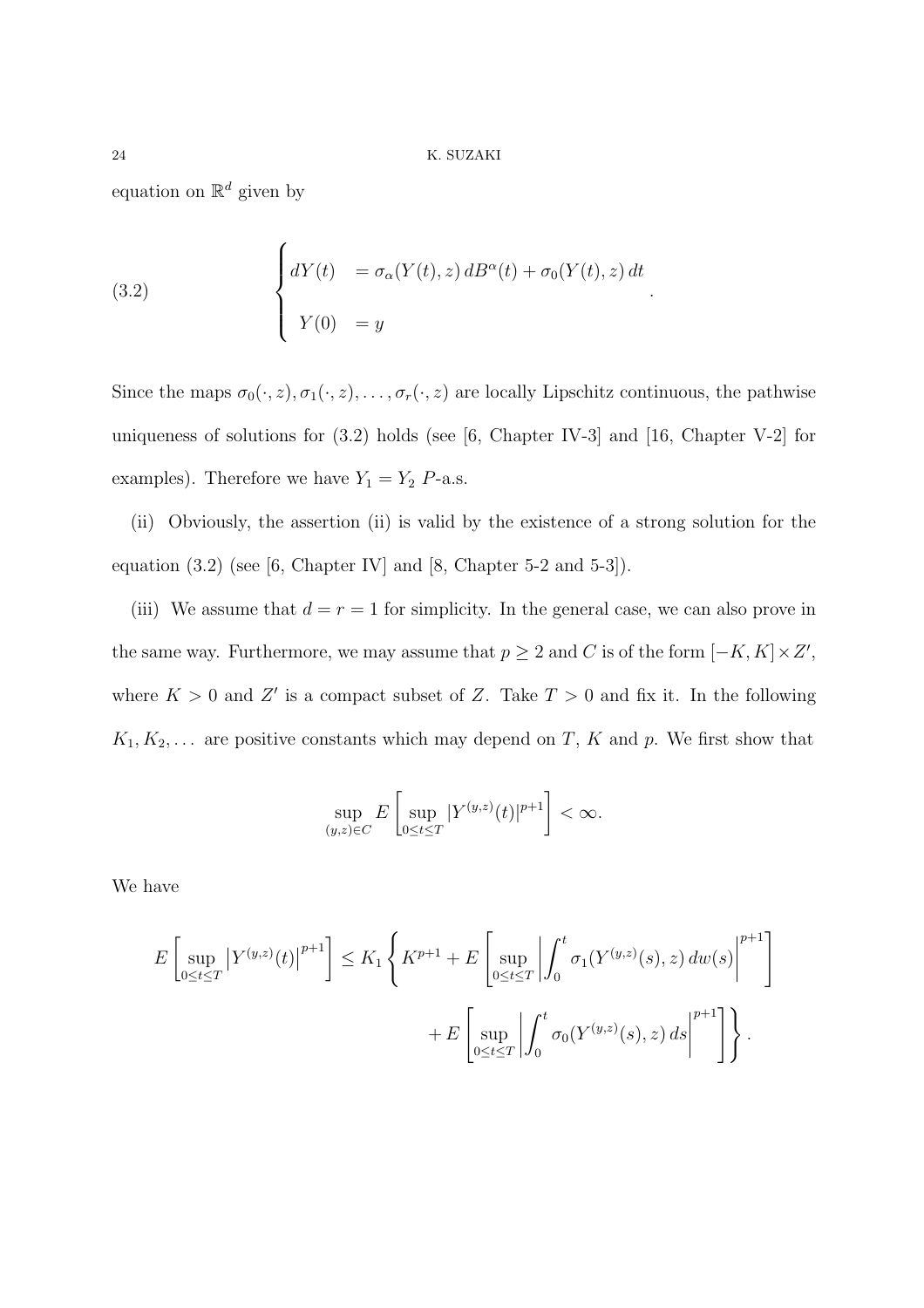Here

$$
E\left[\sup_{0\leq t\leq T}\left|\int_0^t \sigma_1(Y^{(y,z)}(s),z)\,dw(s)\right|^p\right] \leq K_2E\left[\left(\int_0^t \sigma_1(Y^{(y,z)}(s),z)^2\,ds\right)^{(p+1)/2}\right]
$$
  

$$
\leq K_3E\left[\int_0^T \left\|\sigma(Y^{(y,z)}(t),z)\right\|^{p+1}\,dt\right]
$$
  

$$
\leq K_3T\left\|\sigma_1\right\|_{\infty}^{p+1}
$$

and

$$
E\left[\sup_{0\leq t\leq T}\left|\int_0^t \sigma_0(Y^{(y,z)}(s),z)\,ds\right|^{p+1}\right] \leq K_4T\left\|\sigma_0\right\|_{\infty}^{p+1}
$$

from a well-known moment inequality [6, Theorem III-3.1] and the Hölder inequality. Thus we obtain

(3.3) 
$$
\sup_{(y,z)\in C} E\left[\sup_{0\leq t\leq T} |Y^{(y,z)}(t)|^{p+1}\right] < \infty.
$$

For a fixed  $n \geq K$ , we define a  $(\mathcal{F}_t^W)$ -stopping time by  $\tau_n^{(y,z)} = \inf \{ t \geq 0 : |Y^{(y,z)}(t)| \geq n \}$ for  $(y, z) \in \mathbb{R} \times \mathbb{Z}$ . Let  $0 < \epsilon < 1$  be given. Since  $\sigma_0$  and  $\sigma_1$  are leafwise smooth, there exist  $0 < \delta_{n,Z'} < \epsilon$  and  $K_{n,Z'} > 1$  depending on *n* and  $Z'$  such that

$$
|\sigma_{\alpha}(y_1, z_1) - \sigma_{\alpha}(y_2, z_1)| + |\sigma_{\alpha}(y_2, z_1) - \sigma_{\alpha}(y_2, z_2)| < K_{n, Z'}|y_1 - y_2| + \epsilon
$$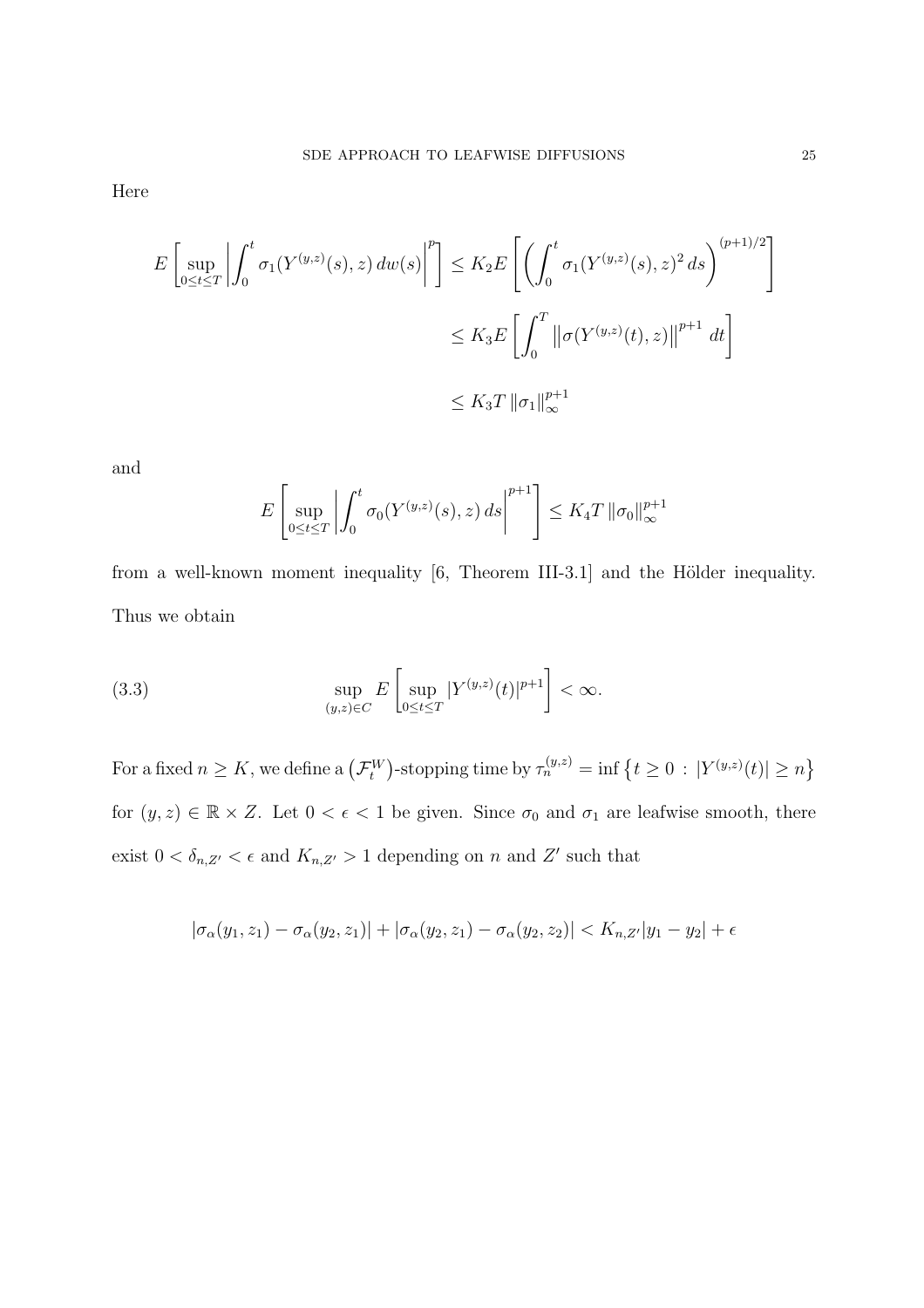for any  $(y_1, z_1), (y_2, z_2) \in [-n, n] \times Z'$  with  $d_Z(z_1, z_2) < \delta_{n, Z'}$  and  $\alpha = 0, 1$ . If  $(y, z)$ ,  $(y, \tilde{z})$  ∈ *C* and *t* satisfy  $|y - \tilde{y}| + d_Z(z, \tilde{z}) < \delta_{n,Z'}$  and  $t \leq T$ , then

$$
\begin{split}\n& |\sigma_{\alpha}(Y^{(y,z)}(t \wedge \tau_n^{(y,z)} \wedge \tau_n^{(\tilde{y},\tilde{z})}), z) - \sigma_{\alpha}(Y^{(\tilde{y},\tilde{z})}(t \wedge \tau_n^{(y,z)} \wedge \tau_n^{(\tilde{y},\tilde{z})}), \tilde{z})|^p \\
&\leq K_5 \left\{ |\sigma_{\alpha}(Y^{(y,z)}(t \wedge \tau_n^{(y,z)} \wedge \tau_n^{(\tilde{y},\tilde{z})}), z) - \sigma_{\alpha}(Y^{(\tilde{y},\tilde{z})}(t \wedge \tau_n^{(y,z)} \wedge \tau_n^{(\tilde{y},\tilde{z})}), z)|^p \right\} \\
& + |\sigma_{\alpha}(Y^{(\tilde{y},\tilde{z})}(t \wedge \tau_n^{(y,z)} \wedge \tau_n^{(\tilde{y},\tilde{z})}), z) - \sigma_{\alpha}(Y^{(\tilde{y},\tilde{z})}(t \wedge \tau_n^{(y,z)} \wedge \tau_n^{(\tilde{y},\tilde{z})}), \tilde{z})|^p \right\} \\
&\leq K_5 K_{n,Z'}^p \left\{ \left| Y^{(y,z)}(t \wedge \tau_n^{(y,z)} \wedge \tau_n^{(\tilde{y},\tilde{z})}) - Y^{\tilde{y},\tilde{z}}(t \wedge \tau_n^{(y,z)} \wedge \tau_n^{(\tilde{y},\tilde{z})}, \tilde{y}, \tilde{z}) \right|^p + \epsilon \right\}\n\end{split}
$$

for  $\alpha = 0, 1$ . Therefore we have

$$
E\left[\sup_{0\leq s\leq t\wedge\tau_n^{(\tilde{y},z)}\wedge\tau_n^{(\tilde{y},\tilde{z})}}\left|Y^{(y,z)}(s)-Y^{(\tilde{y},\tilde{z})}(s)\right|^p\right]
$$
  
\n
$$
\leq K_6\left\{|y-\tilde{y}|^p+E\left[\sup_{0\leq s\leq t\wedge\tau_n^{(\tilde{y},\tilde{z})}\wedge\tau_n^{(\tilde{y},\tilde{z})}}\left|\int_0^s\left\{\sigma_1(Y^{(y,z)}(u),z)-\sigma_1(Y^{(\tilde{y},\tilde{z})}(u),\tilde{z})\right\}\,dw(u)\right|^p\right]
$$
  
\n
$$
+E\left[\sup_{0\leq s\leq t\wedge\tau_n^{(\tilde{y},z)}\wedge\tau_n^{(\tilde{y},\tilde{z})}}\left|\int_0^s\left\{\sigma_0(Y^{(y,z)}(u),z)-\sigma_0(Y^{(\tilde{y},\tilde{z})}(u),\tilde{z})\right\}\,du\right|^p\right]\right\}
$$

$$
\leq K_6 |y - \tilde{y}|^p
$$
  
+  $K_7 E \left[ \int_0^t |\sigma_1(Y^{(y,z)}(s \wedge \tau_n^{(y,z)} \wedge \tau_n^{(\tilde{y},\tilde{z})}), z) - \sigma_1(Y^{(\tilde{y},\tilde{z})}(s \wedge \tau_n^{(y,z)} \wedge \tau_n^{(\tilde{y},\tilde{z})}, \tilde{z})|^p ds \right]$   
+  $K_8 E \left[ \int_0^t |\sigma_0(Y^{(y,z)}(s \wedge \tau_n^{(y,z)} \wedge \tau_n^{(\tilde{y},\tilde{z})}), z) - \sigma_0(Y^{(\tilde{y},\tilde{z})}(s \wedge \tau_n^{(y,z)} \wedge \tau_n^{(\tilde{y},\tilde{z})}), \tilde{z})|^p ds \right]$   
 $< K_9 K_{n,Z'}^p \left\{ \epsilon + \int_0^t E \left[ |Y^{(y,z)}(s \wedge \tau_n^{(y,z)} \wedge \tau_n^{(\tilde{y},\tilde{z})}) - Y^{(\tilde{y},\tilde{z})}(s \wedge \tau_n^{(y,z)} \wedge \tau_n^{(\tilde{y},\tilde{z})}, \tilde{z})|^p \right] ds \right\}.$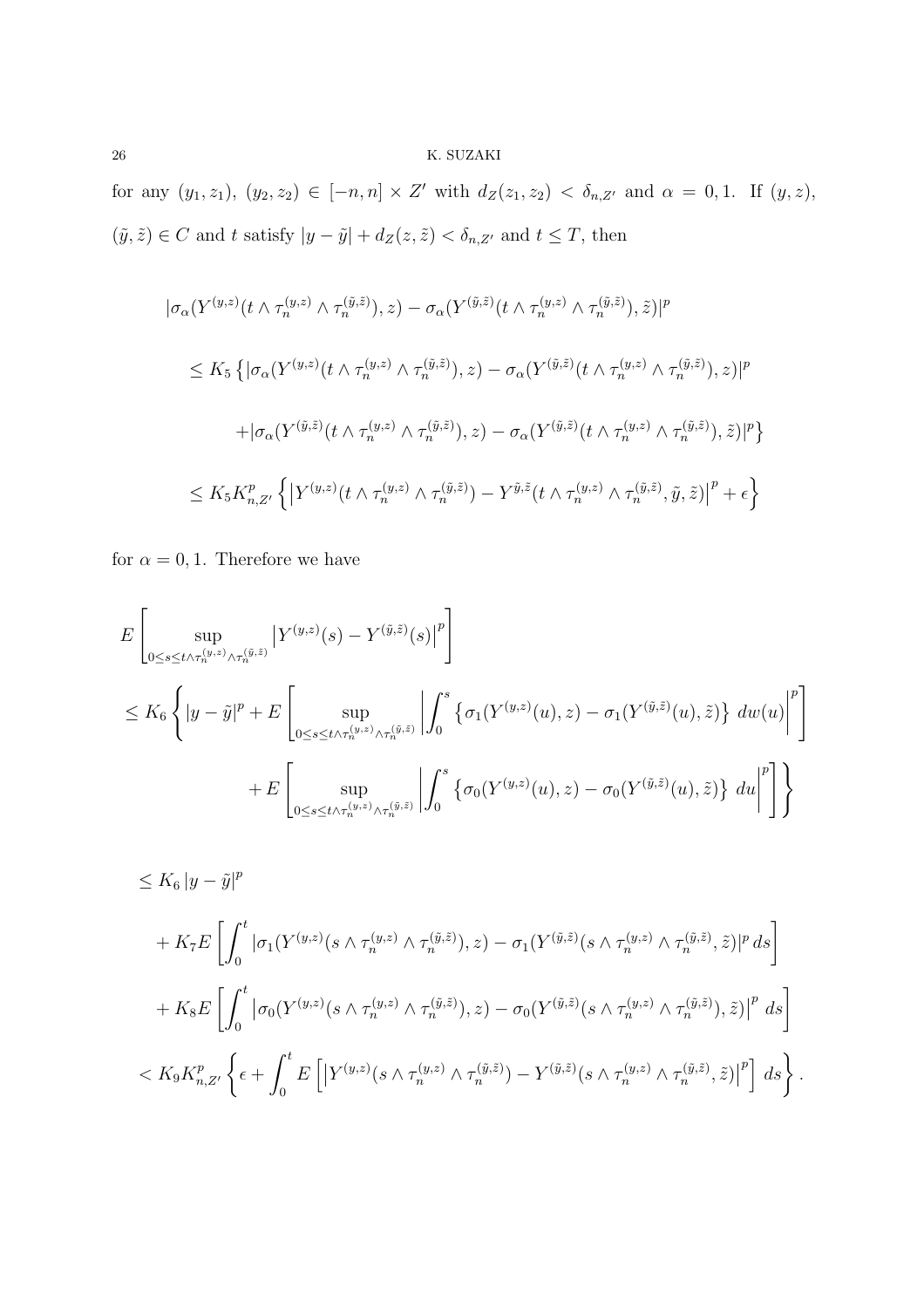By the Gronwall inequality, we obtain

$$
E\left[\sup_{0\leq t\leq T\wedge\tau_n^{(y,z)}\wedge\tau_n^{(\tilde{y},z)}}\left|Y^{(y,z)}(t)-Y^{(\tilde{y},\tilde{z})}(t)\right|^p\right]\leq \epsilon K_{10}K_{n,Z'}^p\exp\left\{K_{10}K_{n,Z'}^pT\right\}.
$$

Consequently, for any  $n \geq K$ ,

$$
(3.4) \qquad \sup_{\substack{(y,z),(\tilde{y},\tilde{z})\in C\\|y-\tilde{y}|+dz(z,\tilde{z})<\delta}} E\left[\sup_{0\leq t\leq T\wedge\tau_n^{(y,z)}\wedge\tau_n^{(\tilde{y},\tilde{z})}}\left|Y^{(y,z)}(t)-Y^{(\tilde{y},\tilde{z})}(t)\right|^p\right]\to 0 \quad (\delta\to 0).
$$

In addition, we have

$$
E\left[\sup_{0\leq t\leq T}|Y^{(y,z)}(t)-Y^{(\tilde{y},\tilde{z})}(t)|^{p}\right]
$$
  
\n
$$
\leq E\left[\sup_{0\leq t\leq T\wedge\tau_{n}^{(y,z)}\wedge\tau_{n}^{(\tilde{y},\tilde{z})}}|Y^{(y,z)}(t)-Y^{(\tilde{y},\tilde{z})}(t)|^{p}\right]
$$
  
\n
$$
+E\left[\sup_{0\leq t\leq T}\left(|Y^{(y,z)}(t)|+|Y^{(\tilde{y},\tilde{z})}(t)|\right)^{p}:\tau_{n}^{(y,z)}\wedge\tau_{n}^{(\tilde{y},\tilde{z})}\leq T\right]
$$
  
\n
$$
\leq E\left[\sup_{0\leq t\leq T\wedge\tau_{n}^{(y,z)}\wedge\tau_{n}^{(\tilde{y},\tilde{z})}}|Y^{(y,z)}(t)-Y^{(\tilde{y},\tilde{z})}(t)|^{p}\right]
$$
  
\n
$$
+E\left[\sup_{0\leq t\leq T}\left(|Y^{(y,z)}(t)|+|Y^{(\tilde{y},\tilde{z})}(t)|\right)^{p}:\sup_{0\leq t\leq T}\left(|Y^{(y,z)}(t)|+|Y^{(\tilde{y},\tilde{z})}(t)|\right)\geq n\right]
$$
  
\n
$$
\leq E\left[\sup_{0\leq t\leq T\wedge\tau_{n}^{(y,z)}\wedge\tau_{n}^{(\tilde{y},\tilde{z})}}|Y^{(y,z)}(t)-Y^{(\tilde{y},\tilde{z})}(t)|^{p}\right]+\frac{1}{n}E\left[\sup_{0\leq t\leq T}\left(|Y^{(y,z)}(t)|+|Y^{(\tilde{y},\tilde{z})}(t)|\right)^{p+1}\right]
$$

for  $(y, z)$ ,  $(\tilde{y}, \tilde{z}) \in C$ . Combining (3.3) and (3.4), we obtain the desired result. □

Let  $W^d$  be the totality of  $\mathbb{R}^d$ -valued continuous maps on  $[0, \infty)$  and  $P^{(y,z)}$  the law of  $W^d \times Z$ -valued random variable  $(Y^{(y,z)}, z)$ . If  $\mu$  is a Borel probability measure on  $\mathbb{R}^d \times Z$ , then a probability measure  $P^{\mu}$  on  $W^{d} \times Z$  is defined by  $P^{\mu}(d\omega) = P^{(y,z)}(d\omega)\mu(d(y,z)).$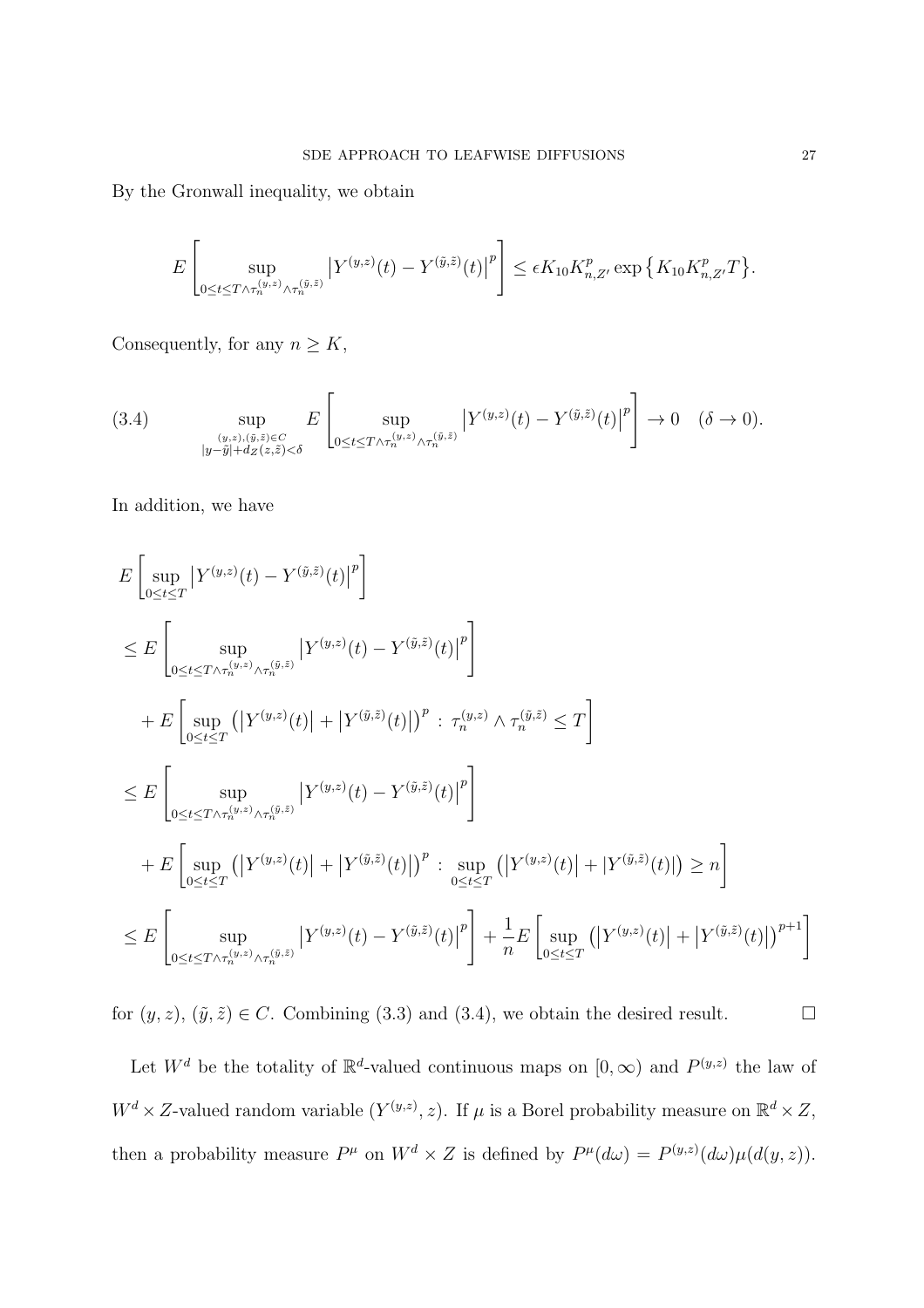### 28 K. SUZAKI

We can easily show that the measure  $P^{\mu}$  is the law of a solution of the equation (3.1) with the initial distribution  $\mu$ . Therefore by combining this result with Lemma 3.1-(i), we have a unique strong solution of the equation (3*.*1).

LEMMA 3.2. *There exists a map*  $\overline{F}$  :  $\mathbb{R}^d \times Z \times W_0^r \to W^d$  satisfying the following:

- (1)  $\overline{F}$  *is*  $\widehat{\mathcal{F}}(\mathbb{R} \times Z)$  */*  $\mathcal{B}(W^d)$ -measurable.
- (2)  $\overline{F}$  *is*  $\mathcal{F}_t(\mathbb{R} \times Z) / \mathcal{B}_t(W^d)$ -measurable.
- (3) *Suppose that*  $(Y, Z_0)$  *is a solution of* (3.1) *with an*  $(\mathcal{F}_t)$ -Brownian motion B =  ${B_t}_{t\geq0}$  *on a usual filtered probability space*  $(\Omega, \mathcal{F}, P, (\mathcal{F}_t)_{t\geq0})$ *. Then*  $Y = \overline{F}(Y(0), Z_0, B)$  *P-a.s.*
- (4) *If*  $B = {B(t)}$  *is an*  $(\mathcal{F}_t)$ -Brownian motion,  $\xi$  *is an*  $\mathbb{R}^d$ -valued  $\mathcal{F}_0$ -random variable *and η is a Z-valued*  $\mathcal{F}_0$ *-random variable on*  $(\Omega, \mathcal{F}, P, (\mathcal{F}_t)_{t \geq 0})$ *, then*  $(\overline{F}(\xi, \eta, B), \eta)$ *is a solution of* (3.1) *on*  $(\Omega, \mathcal{F}, P, (\mathcal{F}_t)_{t\geq 0})$  *with the initial value*  $(\xi, \eta)$ *.*

We omit the proof since it is shown in the same way as [6, Theorem IV-1*.*1] and [8, Corollary 5-3*.*23].

Recall that we consider the stochastic differential equation on *M* given by

(3.5) 
$$
dX(t) = A_{\alpha}(X(t)) \circ dB^{\alpha}(t) + A_0(X(t)) dt,
$$

where  $A_0, A_1, \ldots, A_r$  are leafwise smooth vector fields. First we construct "local" solutions of  $(3.5)$ . For a fixed foliated chart  $(U,(y,z))$ , these vector fields are expressed as

$$
A_{\alpha} = \sigma_{\alpha}^{i}(y, z) \frac{\partial}{\partial y^{i}}, \quad \alpha = 0, 1, \dots, r
$$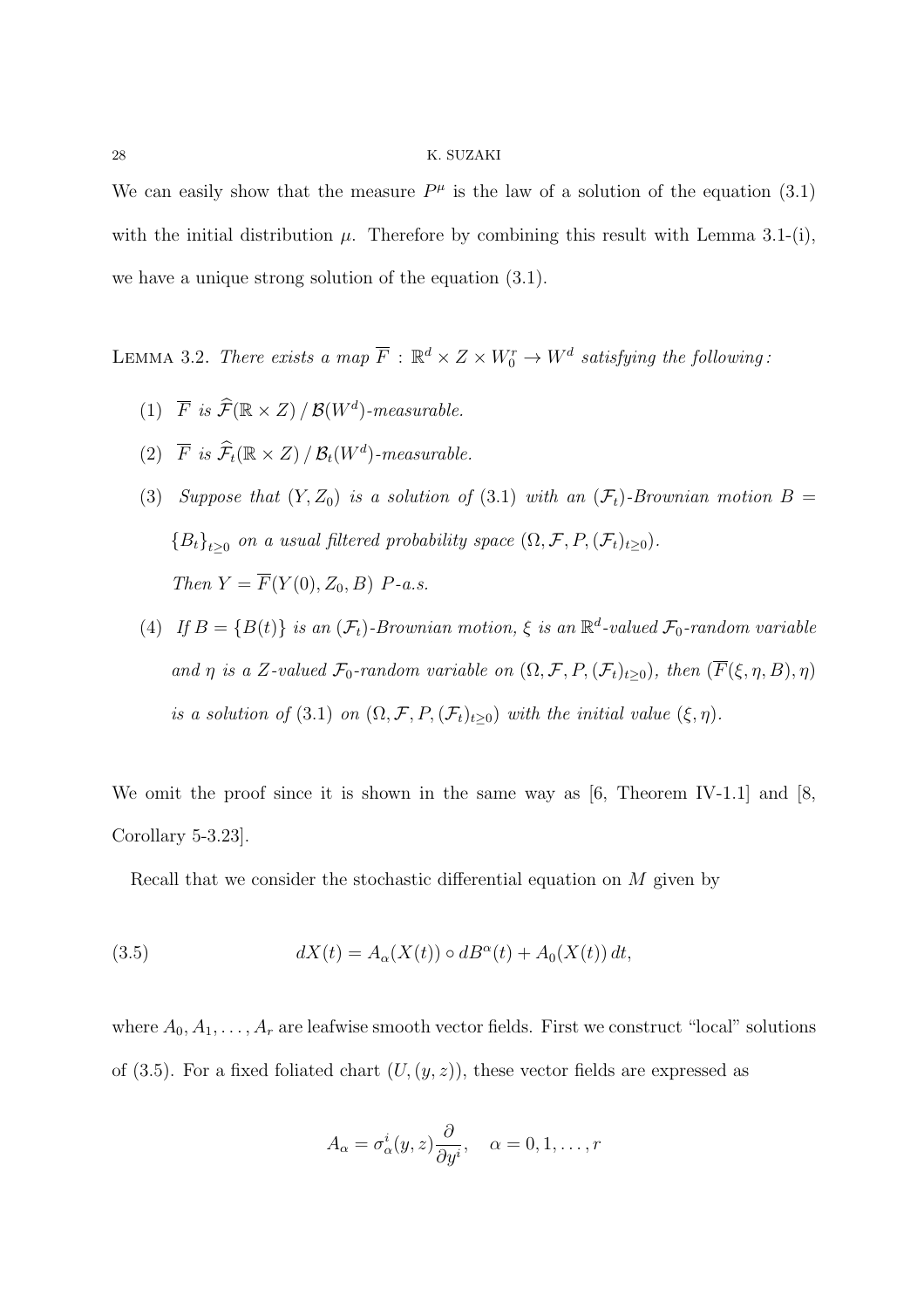in  $(U,(y,z))$ . We can extend  $\sigma_0, \sigma_1, \ldots, \sigma_r$  to leafwise smooth functions with compact support on  $\mathbb{R}^d \times Z$ . Consider a stochastic differential equation on  $\mathbb{R}^d \times Z$  given by

(3.6)  
\n
$$
dY(t) = \sigma_{\alpha}(Y(t), z) \circ dB^{\alpha}(t) + \sigma_{0}(Y(t), z) dt
$$
\n
$$
= \sigma_{\alpha}(Y(t), z) dB^{\alpha}(t) + \overline{\sigma}_{0}(Y(t), z) dt,
$$

where

$$
\overline{\sigma}_0^i(y, z) = \sigma_0^i(y, z) + \frac{1}{2} \sum_{\alpha=1}^r \left( \frac{\partial \sigma_\alpha^i}{\partial y^k}(y, z) \right) \sigma_\alpha^k(y, z).
$$

Then we have the strong solution  $\overline{F}_U$ :  $\mathbb{R}^d \times Z \times W_0^r \to W^d$  for the equation (3.6) by Lemma 3.2. We notice that the map  $(y, z) : U \to B_1 \times B_2$  is extended to a map from  $\overline{U}$ onto  $\overline{B_1} \times \overline{B_2}$ . Define maps  $\tau_{B_1 \times I}^{(y,z)}$  $E_{B_1\times B_2}^{(y,z)}$ ,  $F_U$  and  $\tau_U$  so that

$$
\tau_{B_1 \times B_2}^{(y,z)}(w) = \inf \left\{ t \ge 0 : \left( \overline{F}_U(y, z, w)(t), z \right) \notin B_1 \times B_2 \right\},\
$$
  

$$
F_U(t, x, w) = (y, z)^{-1} \left( \overline{F}_U(y(x), z(x), w)(t \wedge \tau_{B_1 \times B_2}^{(y(x), z(x))}), z(x) \right) \text{ and }
$$
  

$$
\tau_U(x, w) = \tau_{B_1 \times B_2}^{(\varphi(x))}(w).
$$

Recall that the rule (2.2) for  $A_0, A_1, \ldots, A_r$  under changes of coordinates and the fact that the chain rule for the operation *◦* takes the same form as in the ordinary calculus. Then we can show that if  $V \in \mathcal{U}$  is another foliated chart containing *x*,  $F_U(t, x) = F_V(t, x)$  for  $t \leq \tau_U(x) \wedge \tau_V(x)$  *PW*-a.s. by the pathwise uniqueness of solutions for the equation (3.6).

Next we patch together the local solutions. Let  $\mathcal{U} = \{(U_\alpha, \varphi_\alpha)\}\)$  be a foliated atlas of *M*. We may assume that for any  $\alpha$ , there exist foliated charts  $(U_{\alpha,1}, \varphi_{\alpha,1})$  and  $(U_{\alpha,2}, \varphi_{\alpha,2})$ such that  $\overline{U_{\alpha}} \subset U_{\alpha,1} \subset \overline{U_{\alpha,1}} \subset U_{\alpha,2}$ ,  $\varphi_{\alpha,2}|_{U_{\alpha,1}} = \varphi_{\alpha,1}$  and  $\varphi_{\alpha,1}|_{U_{\alpha}} = \varphi_{\alpha}$ . For  $x \in M$ ,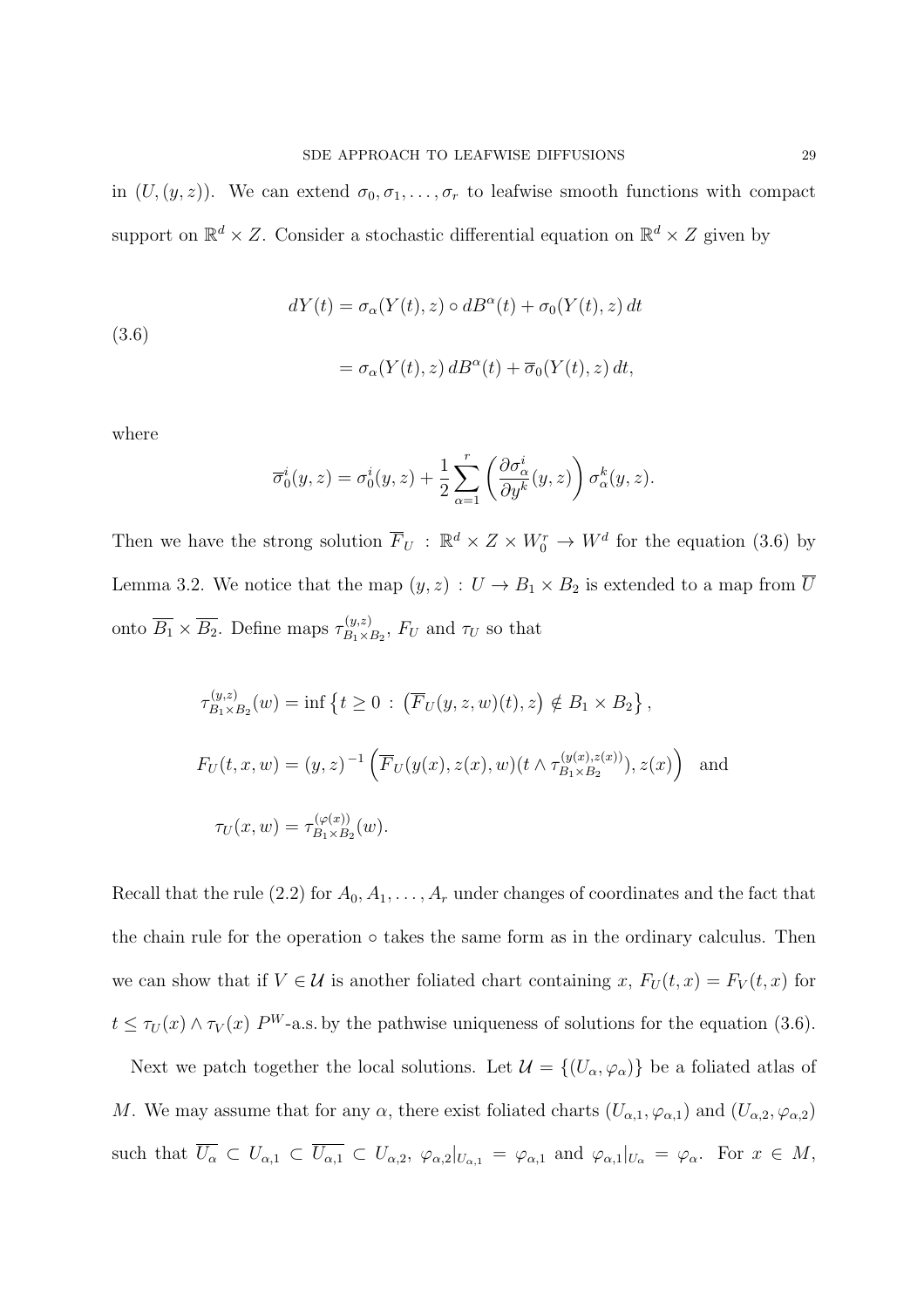## 30 K. SUZAKI

if  $\{U_1, U_2, \ldots, U_l\}$  is the totality of foliated charts in *U* containing *x*, we set  $\hat{\tau}(x, w) =$  $\max \{ \tau_{U_{i,1}}(x, w) : 1 \leq i \leq l \}.$  Then a map  $\widehat{F}$  is defined for  $t \leq \widehat{\tau}(x, w)$  so that  $\widehat{F}(t, x, w) =$  $F_{U_{i,1}}(t,x,w)$  for  $t \leq \tau_{U_{i,1}}(x,w)$  and  $1 \leq i \leq l$   $P^W$ -a.s.w. Define  $\tau_1 = \hat{\tau}$  and  $F(t) = \hat{F}(t)$ for  $t \leq \tau_1$ . Inductively, if  $\tau_n$  and  $F(t)$  are defined for  $0 \leq t \leq \tau_n$ , then on the set  $\{(x, w) : \tau_n(x, w) < \infty\}$ , we define

$$
x_n = F(\tau_n)
$$
,  $w_n = \theta_{\tau_n} w$ ,  $\tau_{n+1} = \tau_n + \hat{\tau}(x_n, w_n)$  and  $F(t) = \hat{F}(t - \tau_n, x_n, w_n)$ 

for  $\tau_n \leq t \leq \tau_{n+1}$ . Thus  $F(t)$  is defined for  $t < \lim_{n \to \infty} \tau_n$ .

Now we prove Theorem 2*.*1.

*Proof of Theorem* 2*.*1. We divide the proof into three steps.

(Step 1) For any  $x \in M$ ,  $P^W(\tau_n(x) \uparrow \infty (n \uparrow \infty)) = 1$ .

Take  $x \in M$  and fix it. By definition,  $\hat{\tau}(x)$ ,  $\tau_n(x)$ ,  $n = 1, 2, \dots$  are  $(\mathcal{F}_t^W)$ -stopping times. We need to show that

$$
E\left[\prod_{n} 1_{\{\tau_n(x)<\infty\}} \exp\left(-\widehat{\tau}(x_n, w_n)\right)\right] = 0.
$$

Since *M* is compact, we may assume that *U* is finite. We can prove that there exists  $k < 1$ such that

$$
1_{\{\tau_n(x)<\infty\}}E\left[\exp\left(-\widehat{\tau}(x_n,w_n)\right)\big|\mathcal{F}_{\tau_n(x)}^W\right]\leq k
$$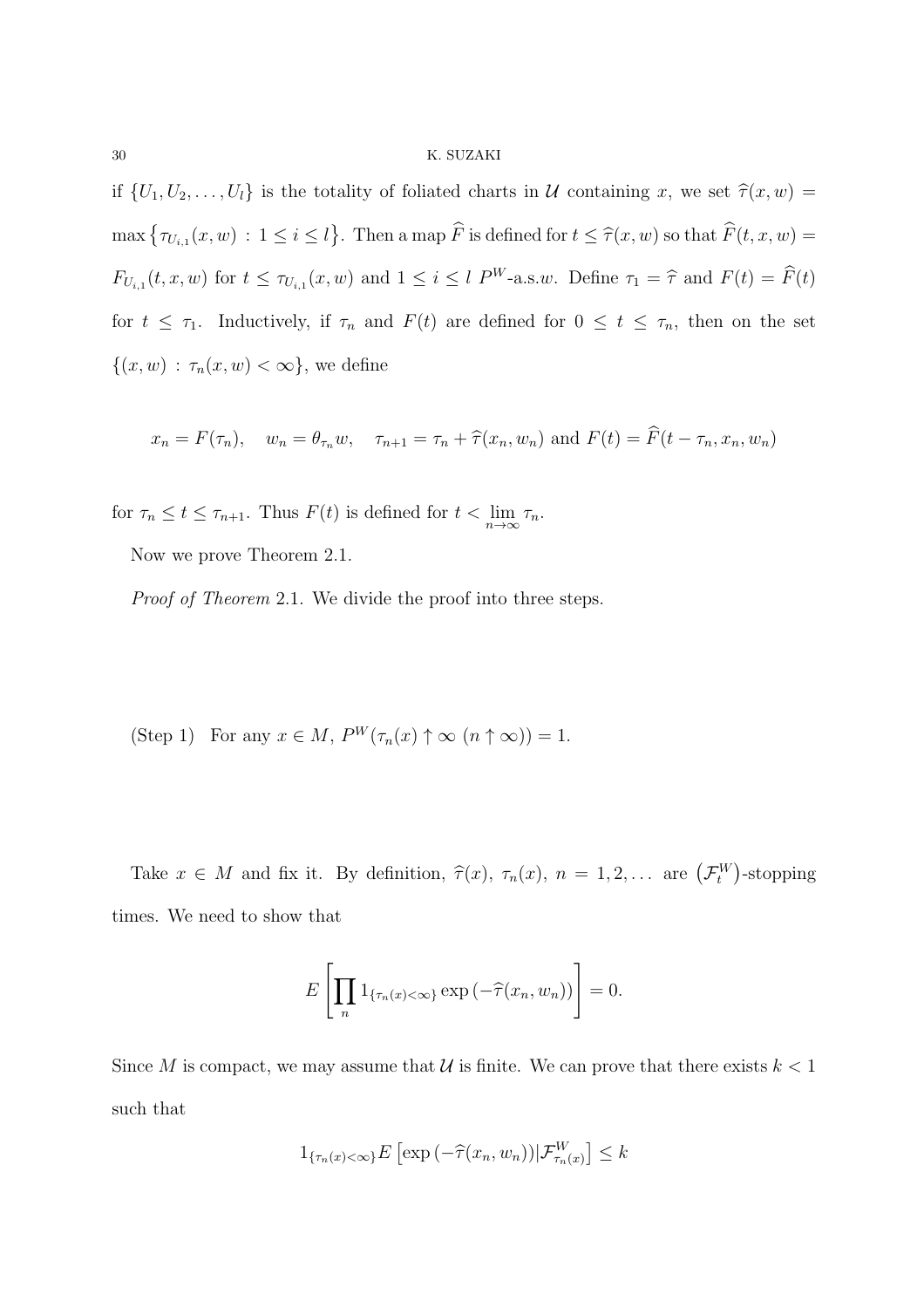for any  $n \ge 1$  and  $x \in M$  in the same way as [6, Lemma IV-2.1]. Moreover, we have

$$
E\left[\prod_{n=1}^{m+1} 1_{\{\tau_n(x)<\infty\}} \exp\left(-\widehat{\tau}(x_n, w_n)\right)\right] = E\left[E\left[\prod_{n=1}^{m+1} 1_{\{\tau_n(x)<\infty\}} \exp\left(-\widehat{\tau}(x_n, w_n)\right)\middle| \mathcal{F}_{\tau_{m+1}(x)}^W\right]\right]
$$

$$
\leq kE\left[\prod_{n=1}^m 1_{\{\tau_n(x)<\infty\}} \exp\left(-\widehat{\tau}(x_n, w_n)\right)\right]
$$

for  $m \geq 1$ . Therefore we reach the desired result.

(Step 2) The map  $F : (x, w) \mapsto F(\cdot, x, w)$  gives a unique strong solution for  $(2.5)$  $((3.5))$ , i.e., *F* satisfies  $(1)–(4)$  in Theorem 2.1.

The assertions (1) and (2) follow from the measurability of the maps  $\{F_{U_{\alpha,1}}\}$  stated in Lemma 3*.*2. To verify the assertion (4) we need only to show in the case where  $(\Omega, \mathcal{F}, P, (\mathcal{F}_t)_{t\geq 0}) = (M \times W_0^r, \mathcal{F}(M)^\mu, \mu \otimes P^W, (\mathcal{F}_t(M)^\mu)_{t\geq 0}), B(t)(x, w) = w(t)$  and  $\xi(x, w) = x$  for a fixed Borel probability measure  $\mu$  on *M*. Suppose that  $x \in U_\alpha$  and  $f \in C^2_L(M)$ . Since  $\overline{F}_{U_{\alpha,1}}$  is a solution of the equation (3.6), we have

$$
f(F(t \wedge \tau_1(x))) - f(x) = \int_0^{t \wedge \tau_1(x)} \left( \sigma_\alpha^i \frac{\partial f}{\partial y^i} \right) (\overline{F}_{U_{\alpha,1}}(y(x), z(x))(s), z(x)) \circ dw^\alpha(s)
$$

$$
+ \int_0^{t \wedge \tau_1(x)} \left( \sigma_\alpha^i \frac{\partial f}{\partial y^i} \right) (\overline{F}_{U_{\alpha,1}}(y(x), z(x))(s), z(x)) ds
$$

$$
= \int_0^{t \wedge \tau_1(x)} (A_\alpha f) (F(s, x)) \circ dw^\alpha(s) + \int_0^{t \wedge \tau_1(x)} (A_0 f) (F(s, x)) ds P^W \text{-a.s.}
$$

on the set  $\{w : \tau_1(x, w) = \tau_{U_{\alpha,1}}(x, w)\}.$  Therefore

$$
f(F(t \wedge \tau_1)) - f(F(0)) = \int_0^{t \wedge \tau_1} (A_{\alpha}f) (F(s)) \circ dw^{\alpha}(s) + \int_0^{t \wedge \tau_1} (A_0f) (F(s)) ds
$$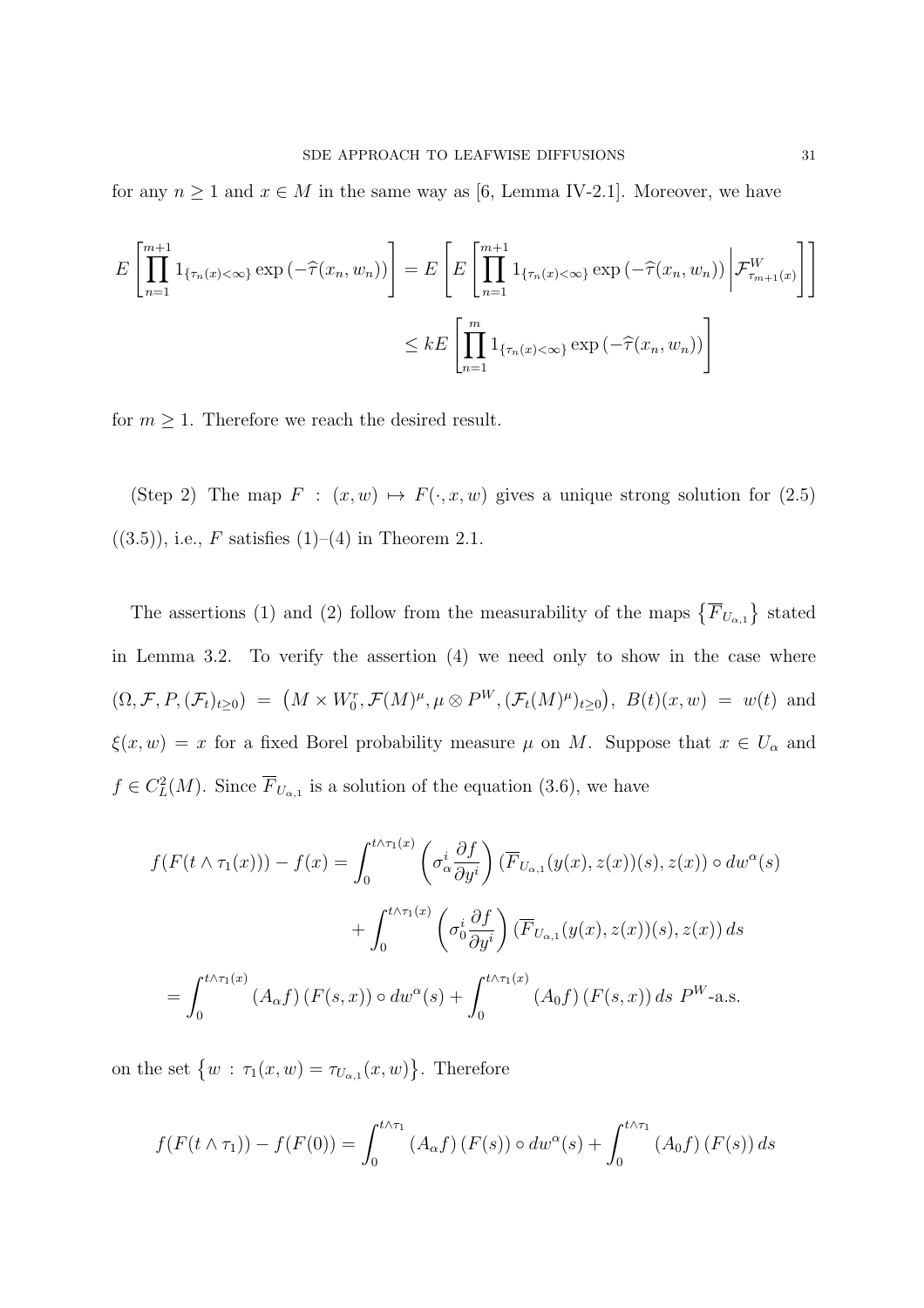$\mu \otimes P^W$ -a.s. Substituting the law of  $x_n$  for  $\mu$  and noticing that  $x_n$  and  $w_n$  are independent for  $n \geq 1$ , we see that

$$
f(F(t \wedge \tau_{n+1})) - f(F(t \wedge \tau_n)) = \int_{t \wedge \tau_n}^{t \wedge \tau_{n+1}} (A_{\alpha}f) (F(s)) \circ dw^{\alpha}(s)
$$

$$
+ \int_{t \wedge \tau_n}^{t \wedge \tau_{n+1}} (A_0f) (F(s)) ds
$$

 $\mu \times P^W$ -a.s. From Step 1, it follows that  $\tau_n \uparrow \infty$  ( $n \uparrow \infty$ )  $\mu \otimes P^W$ -a.s. Hence we see that the assertion (4) is valid. It remains to prove the assertion (3). But it immediately follows by the pathwise uniqueness of solutions for the equations (3*.*6).

We define a map  $X^x$ :  $W_0^r \to W_L(M)$  for a fixed  $x \in M$  by  $X^x(t, w) = F(x, w)(t)$  for  $(t, w) \in [0, \infty) \times W_0^r$ . Let  $d_M$  be a metric on M.

(Step 3) For any  $\epsilon > 0$  and  $T > 0$ , there exists  $\delta > 0$  such that

$$
P^{W}\left(\sup_{0\leq t\leq T}d_{M}(X^{x}(t),X^{\tilde{x}}(t))<\epsilon\right)\geq1-\epsilon
$$

for any  $x, \tilde{x} \in M$  with  $d_M(x, \tilde{x}) < \delta$ .

We take a foliated atlas  $\mathcal{U} = \{(U_i, \varphi_i)\}_{i=1}^m$  of M satisfying that there exist foliated charts  $(U_{i,1}, \varphi_{i,1})$  and  $(U_{i,2}, \varphi_{i,2})$  such that  $\overline{U_i} \subset U_{i,1} \subset \overline{U_{i,1}} \subset U_{i,2}$ ,  $\varphi_{i,2}|_{U_{i,1}} = \varphi_{i,1}$  and  $\varphi_{i,1}|_{U_i} = \varphi_i$  for each *i*. Let *l* be a Lebesgue number of *U*. For each  $x \in M$  we put  $\mathcal{I}(x) = \{1 \leq i \leq m : B_x(l/2) \subset U_i\}$  and  $i(x) = \min \mathcal{I}(x)$ , where  $B_x(l/2)$  is the open ball of radius *l/*2 centered at *x* in *M*. We define maps by

$$
\rho(x, w) = \inf \{ t \ge 0 \, : \, X(t, x, w) \notin U_{i(x), 1} \}, \, \sigma(x, w) = \inf \{ t \ge 0 \, : \, X(t, x, w) \notin U_{i(x), 2} \}
$$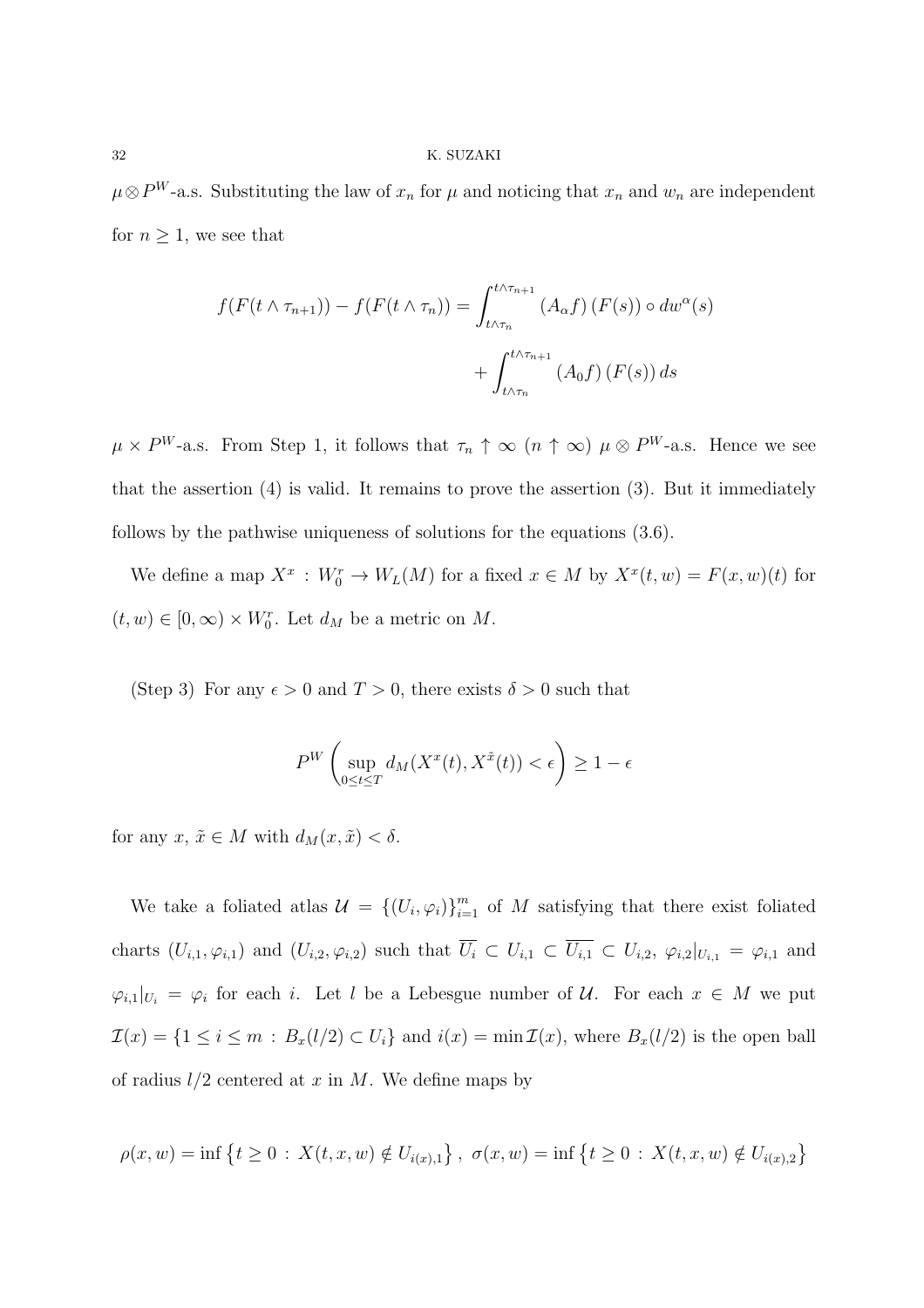for  $(x, w) \in M \times W_0^r$ ,

$$
\rho(\tilde{x}; x, w) = \inf \{ t \ge 0 : X(t, \tilde{x}, w) \notin U_{i(x), 1} \},
$$

$$
\sigma(\tilde{x};x,w) = \inf \left\{ t \ge 0 \, : \, X(t,\tilde{x},w) \notin U_{i(x),2} \right\}
$$

for  $(x, \tilde{x}, w) \in M \times M \times W_0^r$  and  $\rho_0(x, w) = 0$ ,  $\rho_{n+1}(x, w) = \rho_n(x, w) + \rho(X^x(\rho_n), \theta_{\rho_n}w)$ for  $n \geq 0$ .

To prove the assertion of Step 3, we need the next lemma.

- LEMMA 3.3. (i) *For any*  $x \in M$ ,  $P^W(\rho_n(x) \uparrow \infty (n \uparrow \infty)) = 1$ .
	- (ii) *For any*  $\epsilon > 0$  *and*  $T > 0$ *, there exists*  $\delta > 0$  *such that*

$$
P^{W}\left(\sup_{0\leq t\leq T}d_{M}\left(X^{x}(t\wedge\rho(x)),X^{\tilde{x}}(t\wedge\rho(x))\right)<\epsilon\right)\geq1-\epsilon
$$

*for any*  $x, \tilde{x} \in M$  *with*  $d_M(x, \tilde{x}) < \delta$ .

*Proof of Lemma* 3*.*3. The assertion (i) immediately follows from the same reason as Step 1 stated above. The assertion (ii) is shown as follows. Put

$$
D = \min \left\{ d_M(\overline{U_{i,1}}, M \setminus U_{i,2}) \, : \, 1 \leq i \leq m \right\}.
$$

We take any  $T > 0$  and  $0 < \epsilon < D/2$ . From Lemma 3.1-(iii) and the Chebyshev inequality in each  $U_{i,2}$ , we see that there exists  $0 < \delta < l/2$  such that

$$
(3.7) \qquad P^{W}\left(\sup_{0\leq t\leq T} d_{M}\left(X^{x}(t\wedge\sigma(x)\wedge\sigma(\tilde{x};x)),X^{\tilde{x}}(t\wedge\sigma(x)\wedge\sigma(\tilde{x};x))\right)<\epsilon\right)\geq 1-\epsilon
$$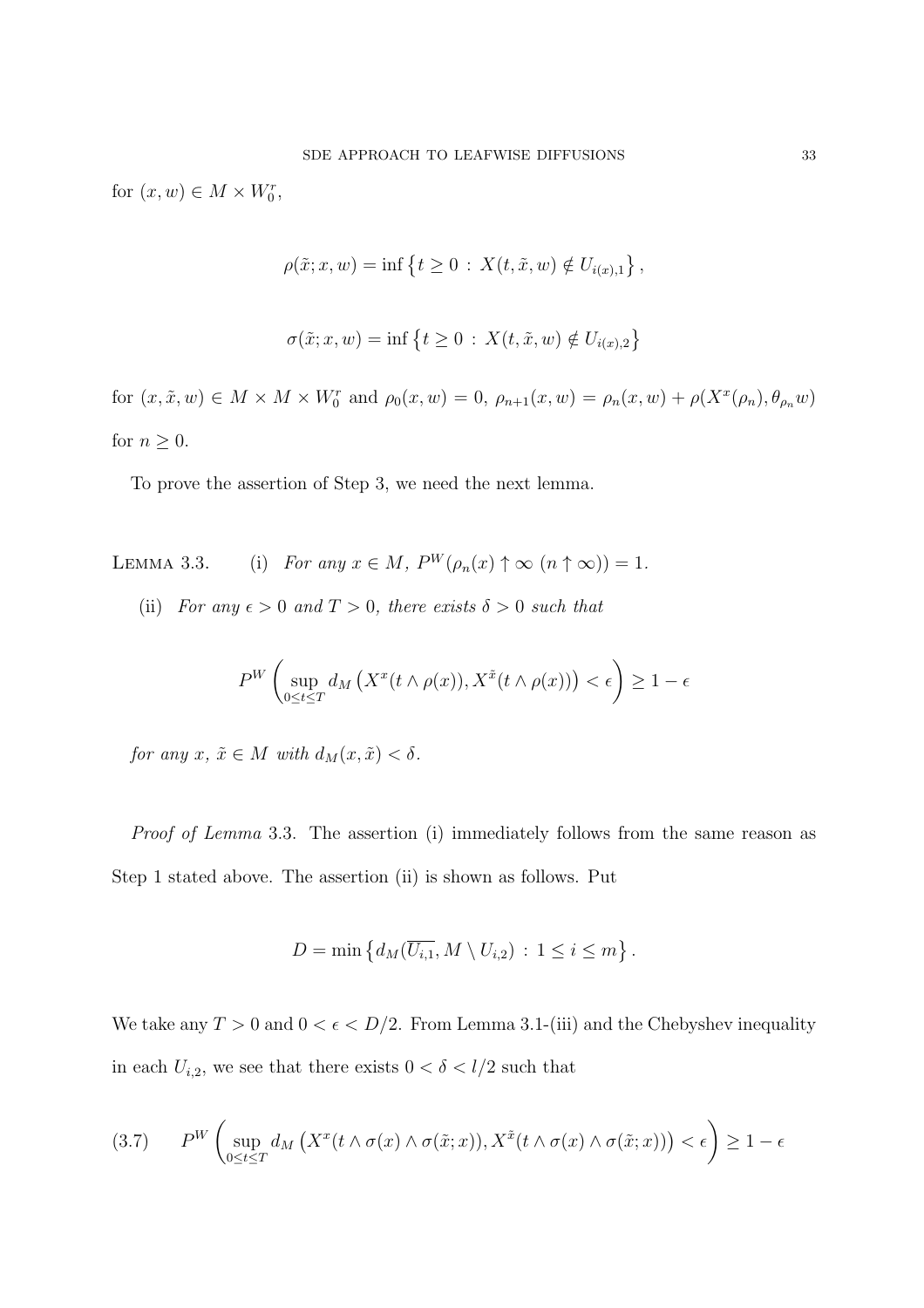whenever  $d_M(x, \tilde{x}) < \delta$ . Since  $\epsilon < D/2$ , if  $d_M(x, \tilde{x}) < \delta$  and

$$
\sup_{0\leq t\leq T} d_M\left(X^x(t\wedge \sigma(x)\wedge \sigma(\tilde{x};x),w),X^{\tilde{x}}(t\wedge \sigma(x)\wedge \sigma(\tilde{x};x),w)\right)<\epsilon,
$$

then  $\rho(x, w) \leq (\sigma(x) \wedge \sigma(\tilde{x}; x))(w)$ . Therefore the inequality (3.7) implies

$$
P^{W}\left(\sup_{0\leq t\leq T}d_{M}\left(X^{x}(t\wedge\rho(x)),X^{\tilde{x}}(t\wedge\rho(x))\right)<\epsilon\right)\geq1-\epsilon,
$$

which completes the proof of Lemma 3*.*3.

Now we return to the proof of Theorem 2.1. Let  $\epsilon > 0$ ,  $T > 0$  and  $x \in M$  be given. It suffices to show that there exists  $\delta > 0$  such that  $P^{W}$ sup 0*≤t≤T*  $d_M(X^x(t), X^{\tilde{x}}(t)) < \epsilon$ <sup>)</sup> *≥* 1 *−*  $\epsilon$ for any  $\tilde{x} \in M$  with  $d_M(x, \tilde{x}) < \delta$ . By Lemma 3.3-(ii), we can choose  $0 < \delta_1 < \epsilon$  so that

$$
P^{W}\left(\sup_{0\leq t\leq T\wedge\rho_{1}(x_{1})}d_{M}(X^{x_{1}}(t),X^{x_{2}}(t))<\epsilon\right)\geq1-\epsilon
$$

for any  $x_1, x_2 \in M$  with  $d_M(x_1, x_2) < \delta_1$ . Applying Lemma 3.3-(ii) again, we can take  $0 < \delta_2 < \delta_1$  so that

$$
P^{W}\left(\sup_{0\leq t\leq T\wedge\rho_{1}(x_{1})}d_{M}(X(t,x_{1}),X(t,x_{2}))<\delta_{1}\right)\geq1-\delta_{1}
$$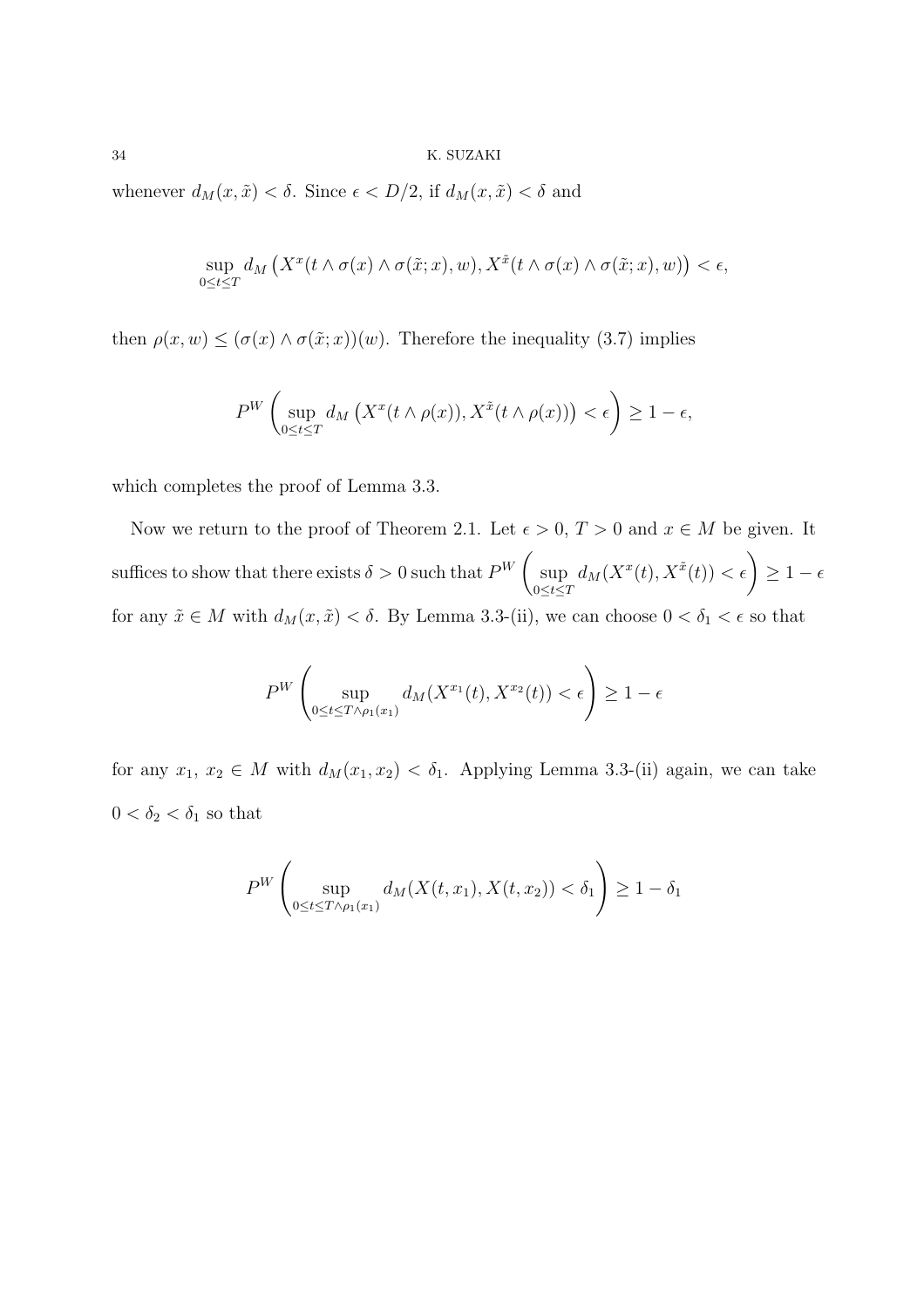whenever  $d_M(x_1, x_2) < \delta_2$ . Since  $(X^x(\rho_1(x)), X^{\tilde{x}}(\rho_1(x)))$  and  $\theta_{\rho_1(x)}w$  are independent on  $(\rho_1(x) < \infty)$ , we have

$$
\label{eq:3.1} \begin{split} &P^W\left(\sup_{0\leq t\leq T\wedge\rho_2(x)}d_M(X^x(t),X^{\tilde{x}}(t))<\epsilon\right)\\ =&P^W\left(\left(\sup_{0\leq t\leq T\wedge\rho_2(x)}d_M(X^x(t),X^{\tilde{x}}(t))<\epsilon\right)\cap (T<\rho_1(x))\right)\\ &+P^W\left(\left(\sup_{0\leq t\leq T\wedge\rho_2(x)}d_M(X^x(t),X^{\tilde{x}}(t))<\epsilon\right)\cap (\rho_1(x)\leq T)\right)\\ \geq &P^W\left(\left(\sup_{0\leq t\leq T\wedge\rho_1(x)}d_M(X^x(t),X^{\tilde{x}}(t))<\epsilon\right)\cap (T<\rho_1(x))\right)\\ &+P^W\left(\left(\sup_{0\leq t\leq \rho_1(x)}d_M(X^x(t),X^{\tilde{x}}(t))<\delta_1\right)\cap (\rho_1(x)\leq T)\\ &\bigcap\left(\sup_{0\leq t\leq T\wedge\rho_1(X^x(\rho_1(x)),\theta_{\rho_1(x)}w)}d_M(X(t,X^x(\rho_1(x)),\theta_{\rho_1(x)}w),X(t,X^{\tilde{x}}(\rho_1(x)),\theta_{\rho_1(x)}w))<\epsilon\right)\right)\\ \geq &P^W\left((T<\rho_1(x)))-\epsilon+(1-\epsilon)P^W\left(\left(\sup_{0\leq t\leq \rho_1(x)}d_M(X^x(t),X^{\tilde{x}}(t))<\delta_1\right)\cap (\rho_1(x)\leq T)\right)\\ \geq &P^W\left((T<\rho_1(x)))-\epsilon+(1-\epsilon)\left(P^W((\rho_1(x)\leq T))-\delta_1\right)\geq 1-3\epsilon\end{split}
$$

if  $d_M(x, \tilde{x}) < \delta_2$ . Here the first inequality follows from the fact that

$$
X^{\tilde{x}}(t+\rho_1(x)) = X(t, X^{\tilde{x}}(\rho_1(x)), \theta_{\rho_1(x)}w)
$$
 for  $t \ge 0$  P<sup>W</sup>-a.s. on  $(\rho_1(x) < \infty)$ .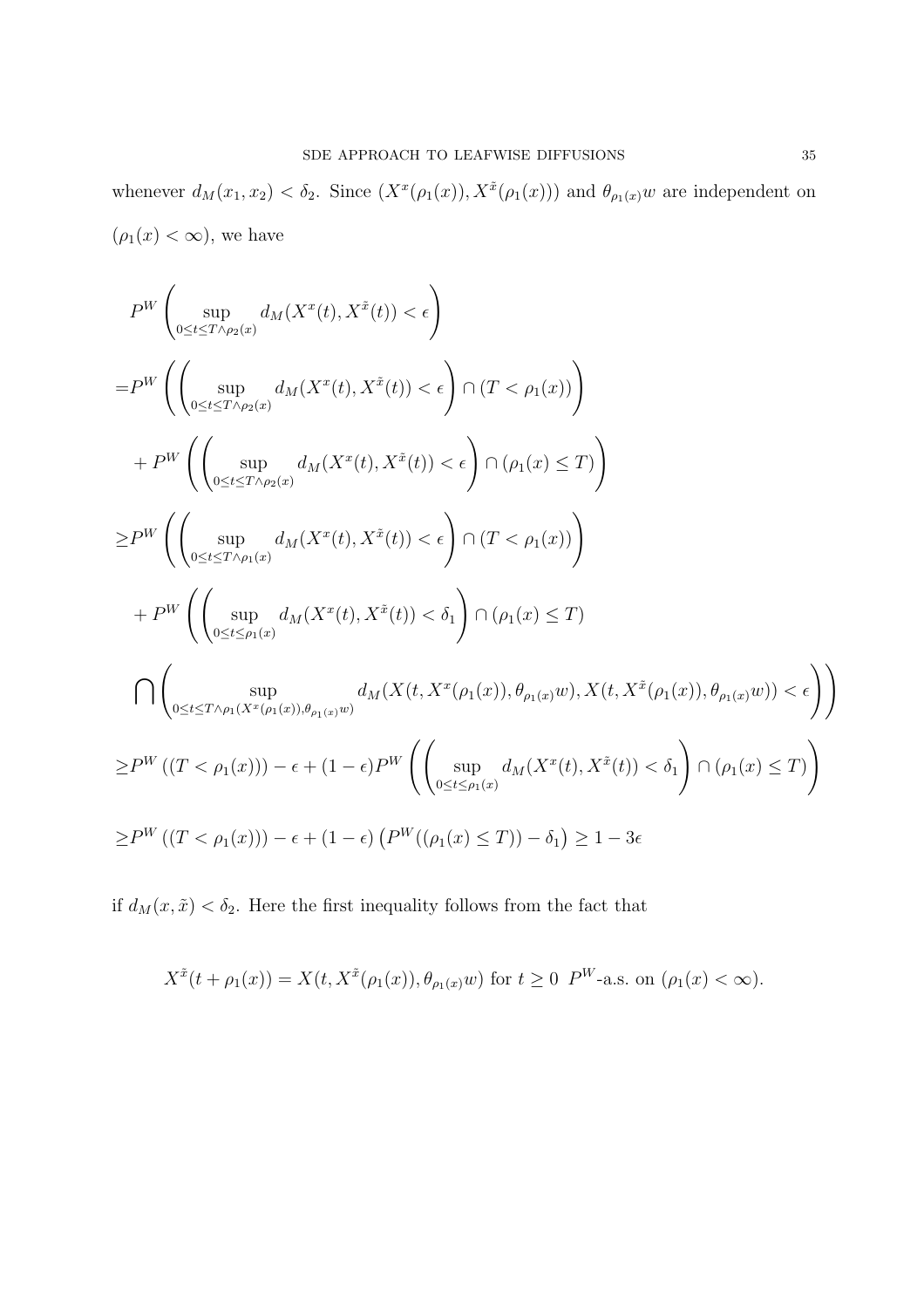Using the same argument above, we can show that for any positive integer *n*, there exists  $\delta_n > 0$  such that

$$
P^{W}\left(\sup_{0\leq t\leq T\wedge \rho_{n}(x)}d_{M}(X^{x}(t),X^{\tilde{x}}(t))<\epsilon\right)\geq 1-\frac{\epsilon}{2}
$$

for any  $\tilde{x} \in M$  with  $d_M(x, \tilde{x}) < \delta_n$ . From (i) of Lemma 3.3, there exists  $N \ge 1$  such that  $P^{W}(T \leq \rho_{N}(x)) \geq 1 - \epsilon/2$ . Consequently, we obtain

$$
P^{W}\left(\sup_{0\leq t\leq T} d_{M}(X^{x}(t), X^{\tilde{x}}(t)) < \epsilon\right)
$$
  
\n
$$
\geq P^{W}\left(\left(\sup_{0\leq t\leq T\wedge\rho_{N}(x)} d_{M}(X^{x}(t), X^{\tilde{x}}(t)) < \epsilon\right) \cap (T \leq \rho_{N}(x))\right)
$$
  
\n
$$
\geq 1 - \frac{\epsilon}{2} - \frac{\epsilon}{2} = 1 - \epsilon
$$

whenever  $d_M(x, \tilde{x}) < \delta_N$ . The proof of Theorem 2.1 is now complete.

REMARK 3.4. (1) Considering functions defined by  $f(y, z) = y^i$ ,  $i = 1, 2, ..., d$  in each foliated chart, we easily see that if a stochastic process  $X = \{X(t)\}_{t \geq 0}$  satisfies the equality (2.6) for any  $f \in C^{\infty}_L(M)$ , then *X* is a solution of the equation (2.5).

(2) Let  $X_L^x = \{X_L^x(t)\}_{t\geq 0}$  be a solution on  $(W_0^r, \mathcal{F}^W, P^W, (\mathcal{F}^W_t)_{t\geq 0})$  of the equation

(3.8) 
$$
dX_L(t) = A_\alpha|_L(X_L(t)) \circ dB^\alpha(t) + A_0|_L(X_L(t)) dt
$$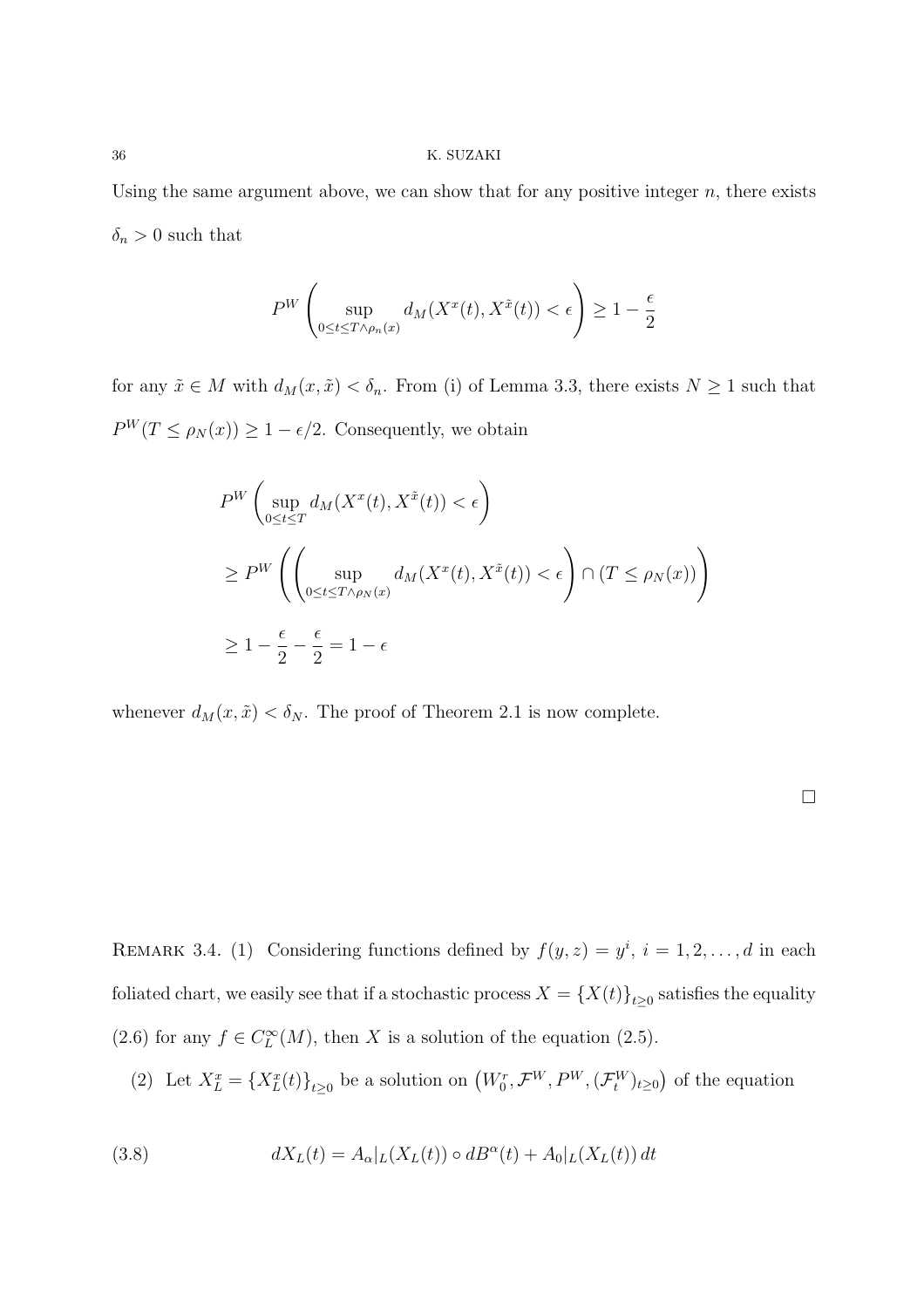on a leaf *L* with the initial distribution  $\delta_x$  and  $i_L$  :  $L \rightarrow M$  the inclusion map. Consequently, we have  $X^x = i_L(X^x_L) P^W$ -a.s. by the pathwise uniquess of solutions in each foliated chart.

(3) If *M* is non-compact, we can similarly construct a unique strong solution of (2*.*5) up to explosion times.

(4) As we mentioned in Remark 2.2, the stochastic continuity of the family  ${X^x}_{x \in M}$ with respect to x is an important result to show its Feller property.

# 4. Central limit theorem for additive functionals

In this section we prove Theorem 2.8. Let  $X = \{X^x\}_{x \in M}$  be an *A*-leafwise diffusion defined by (2.12). Let *x* be an element in *M* and *f* a continuous function given by  $f = Ah$ for a function  $h \in C^2_L(M)$ . We consider the stochastic process  $Y^x_\lambda = \{Y^x_\lambda(t)\}_{t \geq 0}$  defined by (2.14). If the process  $\{r(t,r)\}_{t\geq 0}$  is a solution of the equation (2.11) on  $O(\mathcal{L})$  satisfying that  $\pi(r(t,r)) = X^x(t)$  for  $t \geq 0$ , then we have

$$
h(X^{x}(t)) - h(x) = h \circ \pi(r(t,r)) - h \circ \pi(r)
$$
  
= 
$$
\int_{0}^{t} \widetilde{H}_{\alpha} (h \circ \pi) (r(s,r)) \circ dw^{\alpha}(s) + \int_{0}^{t} \widetilde{H}_{0} (h \circ \pi) (r(s,r)) ds
$$
  
= 
$$
\int_{0}^{t} \widetilde{H}_{\alpha} (h \circ \pi) (r(s,r)) dw^{\alpha}(s) + \int_{0}^{t} \left( \frac{1}{2} \sum_{\alpha=1}^{d} \widetilde{H}_{\alpha} \widetilde{H}_{\alpha} + \widetilde{H}_{0} \right) (h \circ \pi) (r(s,r)) ds
$$
  
= 
$$
\int_{0}^{t} \widetilde{H}_{\alpha} (h \circ \pi) (r(s,r)) dw^{\alpha}(s) + \int_{0}^{t} f(X^{x}(s)) ds.
$$

We put

$$
M_{\lambda}^{x}(t) = \frac{-1}{\sqrt{\lambda}} \int_{0}^{\lambda t} \widetilde{H}_{\alpha} \left( h \circ \pi \right) \left( r(s, r) \right) dw^{\alpha}(s)
$$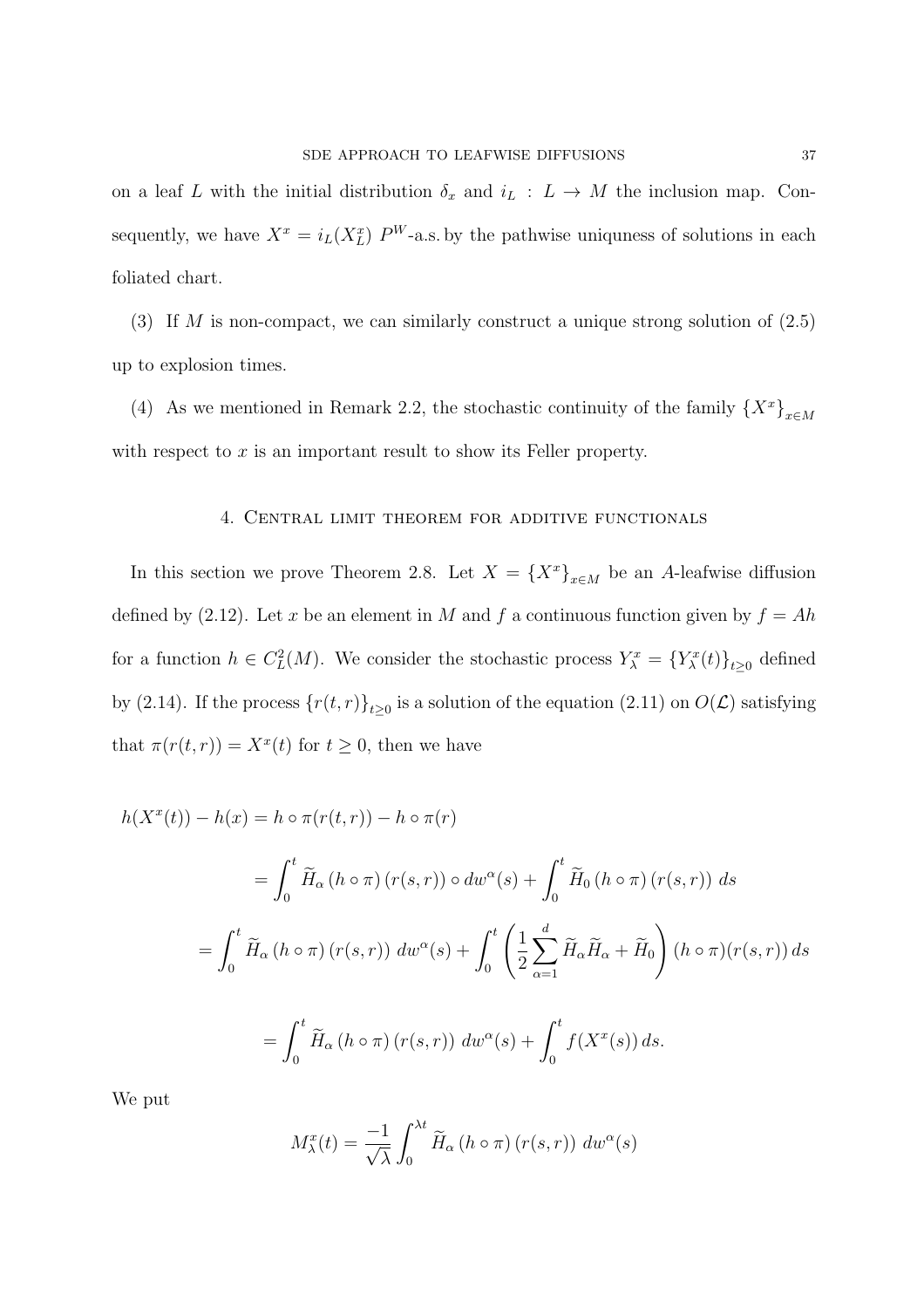for  $t \geq 0$ . Then we have

$$
Y_{\lambda}^{x}(t) = M_{\lambda}^{x}(t) + \frac{h(X^{x}(\lambda t)) - h(x)}{\sqrt{\lambda}}.
$$

In addition we see that the stochastic processes  $\{M_{\lambda}^x\}$  are continuous martingales and their quadratic variations are given by

$$
\langle M_{\lambda}^{x} \rangle (t) = \frac{1}{\lambda} \int_{0}^{\lambda t} \sum_{\alpha=1}^{d} \left( \widetilde{H}_{\alpha} \left( h \circ \pi \right) \left( r(s,r) \right) \right)^{2} ds = \frac{1}{\lambda} \int_{0}^{\lambda t} \left\| \operatorname{grad}_{L} h(X^{x}(s)) \right\|_{g}^{2} ds,
$$

where *g* is the leafwise smooth Riemannian metric on *M* induced by *A*. Note that

$$
\sum_{\alpha=1}^{d} \left( \widetilde{H}_{\alpha} \left( h \circ \pi \right) \left( y, z, (e_j^i) \right) \right)^2 = \sum_{\alpha=1}^{d} e_{\alpha}^i e_{\alpha}^j \frac{\partial h}{\partial y^i} (y, z) \frac{\partial h}{\partial y^j} (y, z) = g^{ij} (y, z) \frac{\partial h}{\partial y^i} (y, z) \frac{\partial h}{\partial y^j} (y, z)
$$

$$
= || \text{grad}_L h(y, z) ||_g^2
$$

for  $(y, z, (e_j^i))$  with  $\tilde{\varphi}^{-1}(y, z, (e_j^i)) \in O(\mathcal{L})$ .

We can easily prove Theorem 2*.*8.

*Proof of Theorem* 2*.*8. Let *x* be an element in *QX*. Recall that

$$
Y_{\lambda}^{x}(t) = M_{\lambda}^{x}(t) + \frac{h(X^{x}(\lambda t)) - h(x)}{\sqrt{\lambda}}.
$$

Since

$$
\sup_{t\geq 0} \frac{|h(X^x(\lambda t))-h(x)|}{\sqrt\lambda}\leq \frac{2\|h\|_\infty}{\lambda}\to 0 \quad (\lambda\to\infty),
$$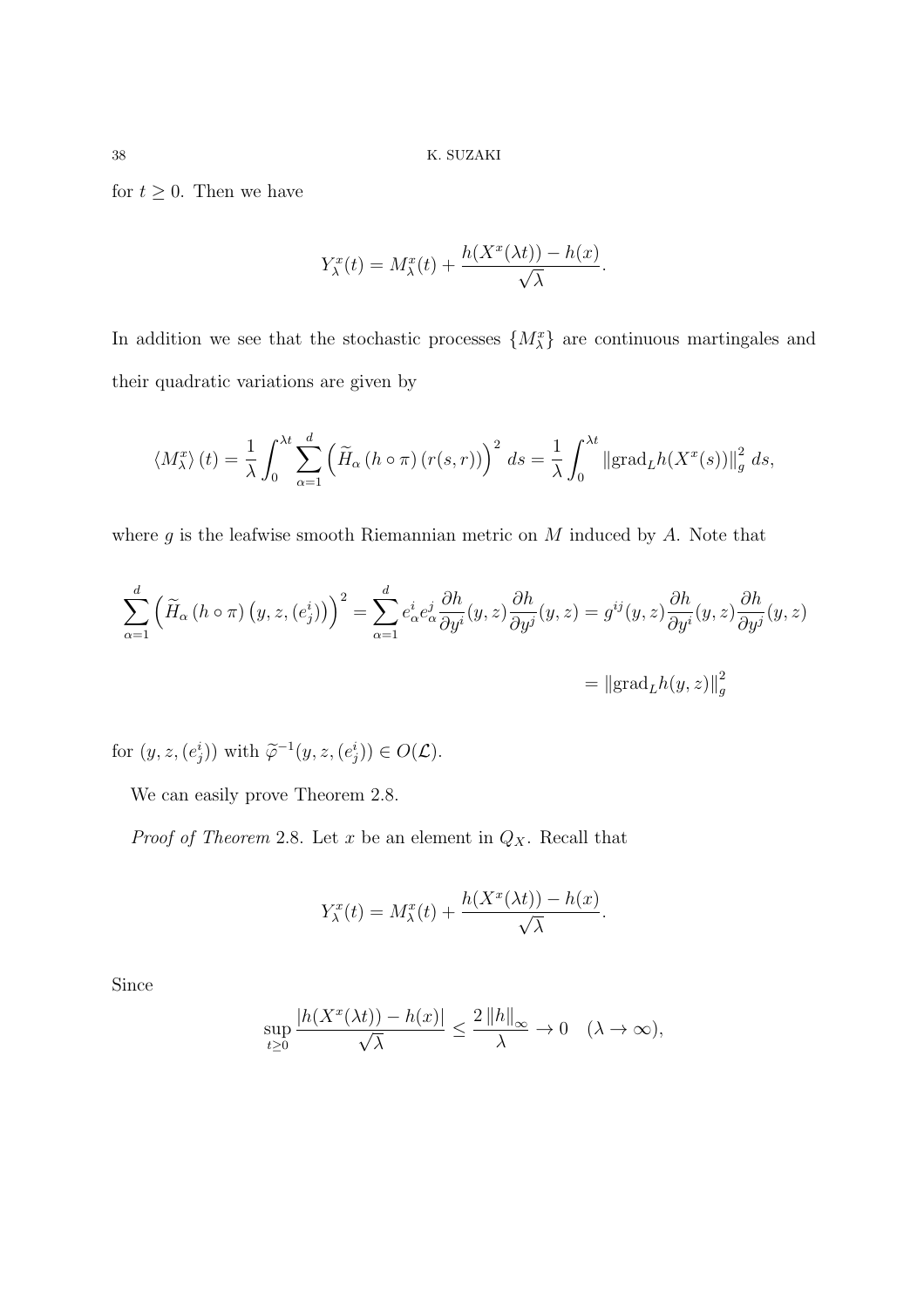we have only to show that  $M^x_\lambda \to W_{(f)(x)}$  in law as  $\lambda \to \infty$ . To this end it suffices to show that

$$
\langle M_{\lambda}^{x}\rangle(t) \to \left(\int_{M} \left\| \operatorname{grad}_{L} h \right\|_{g} dm_{x}\right) \cdot t \quad (\lambda \to \infty) \text{ in probability}
$$

for  $t \geq 0$  by [12, Corollary 1 and references therein]. Noticing that  $x \in Q_X$ , we obtain

$$
\langle M_{\lambda}^{x} \rangle(t) = \frac{1}{\lambda} \int_{0}^{\lambda t} ||\text{grad}_{L} h(X^{x}(s))||_{g}^{2} ds = \left(\frac{1}{\lambda t} \int_{0}^{\lambda t} ||\text{grad}_{L} h(X^{x}(s))||_{g}^{2} ds\right) \cdot t
$$

$$
\rightarrow \left(\int_{M} ||\text{grad}_{L} h||_{g}^{2} dm_{x}\right) \cdot t \quad (\lambda \rightarrow \infty) \ P^{W}\text{-a.s.}
$$

This completes the proof of the theorem.

□

REMARK 4.1. When *M* is a mapping torus constructed by a topological dynamical system and *X* is the leafwise Brownian motion induced by a natural leafiwise smooth Riemannian metric, the corresponding result to Theorem 2*.*8 is obtained in [14].

Next we consider the case when there is only one *A*-harmonic probability measure on *M*. Then we obtain the following.

Lemma 4.2. *The following are equivalent.*

- (i) *An A-harmonic probability measure exists uniquely.*
- (ii) *There exists an A-harmonic probability measure <i>m such that for any*  $f \in C(M)$ *,* (1*/t*)  $\int_0^t$ 0 *<sup>T</sup>*(*s*)*f ds converges to* <sup>∫</sup> *M f dm uniformly as*  $t \to \infty$ *.*
- (iii) *For any*  $f \in C(M)$ *, there exists a number*  $C(f)$  *depending only on*  $f$  *such that for any*  $x \in M$ *,*  $(1/t)$  $\int_0^t$ 0  $f(X^x(s))$  *ds* converges to  $C(f)$  in  $L^2(P^W)$  as  $t \to \infty$ .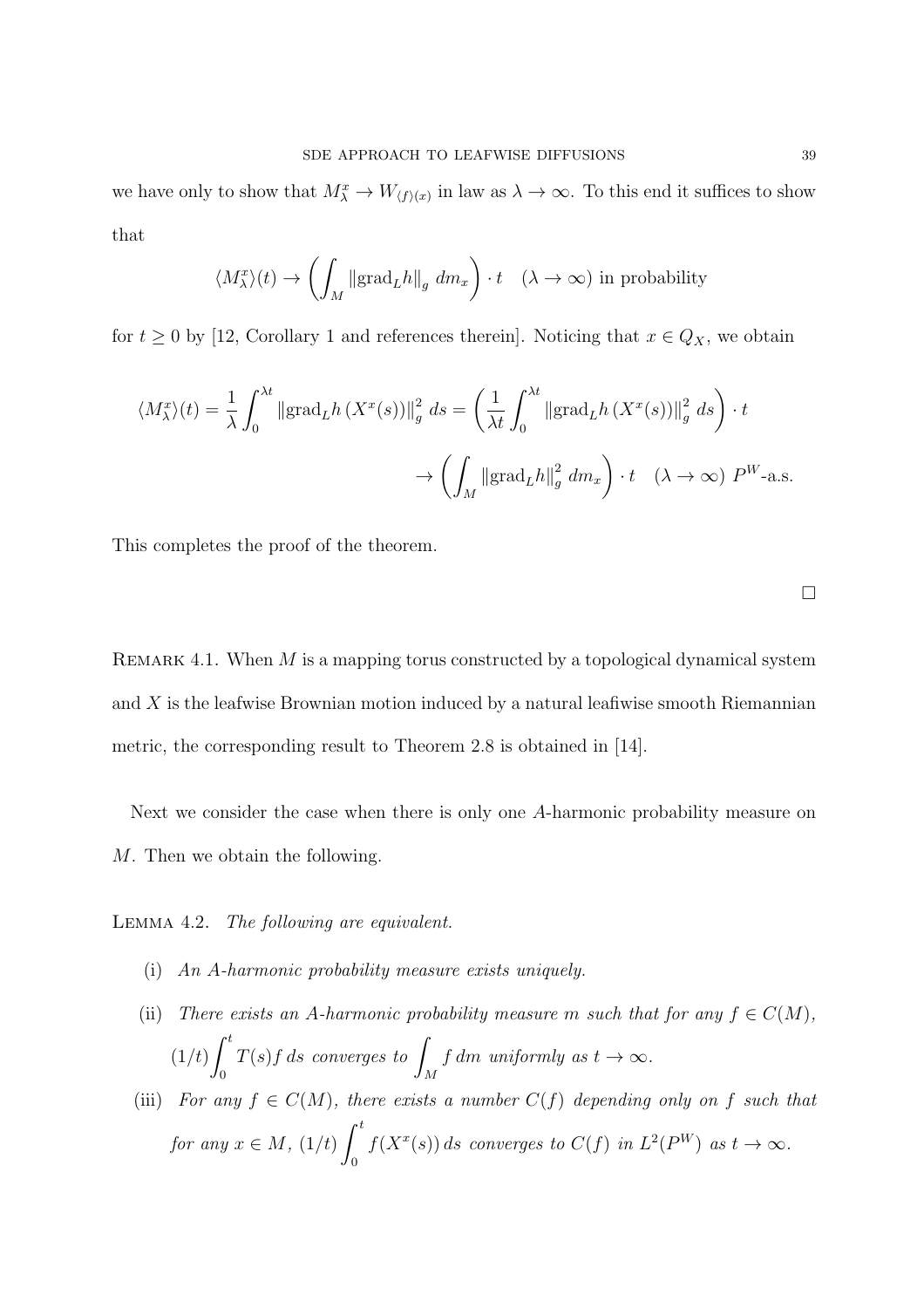40 K. SUZAKI

- (iv) *For any*  $f \in C(M)$ *, there exists a number*  $C(f)$  *depending only on*  $f$  *such that for any*  $x \in M$ *,*  $(1/t)$  $\int_0^t$ 0  $f(X^x(s))$  *ds* converges to  $C(f)$  *in probability as*  $t \to \infty$ *.*
- (v) *For any*  $f \in C(M)$ *, there exists a number*  $C(f)$  *depending only on*  $f$  *such that for any*  $x \in M$ *,*  $(1/t)$  $\int_0^t$ 0  $T(s)f(x)$  *ds* converges to  $C(f)$  as  $t \to \infty$ .

*Proof.* ((i)  $\Rightarrow$  (ii)). Let *m* be an *A*-harmonic probability measure. Suppose that (ii) is false. Then there exist an element  $f_0$  in  $C(M)$ , a positive number  $\epsilon_0$ , a sequence  $\{x_j\}$  of points in *M* and a sequence of positive numbers  $\{t_j\}$  such that  $\lim_{j\to\infty} t_j = \infty$  and

(4.1) 
$$
\left|\frac{1}{t_j}\int_0^{t_j}T(s)f_0(x_j)\,ds-\int_Mf_0\,dm\right|\geq\epsilon_0.
$$

Choosing a subsequence we may assume that the limit

$$
J(f) = \lim_{j \to \infty} \frac{1}{t_j} \int_0^{t_j} T(s) f(x_j) ds
$$

exists for any  $f \in C(M)$ . By the Riesz representation theorem, there exists a Borel probability measure  $m'$  such that  $J(f) = \int$ *M f*  $dm'$  for each  $f \in C(M)$ . By substituting  $T(t)$ *f* for *f*, it is easy to see that *m'* is an *A*-harmonic probability measure. The inequality  $(4.1)$  implies that  $m \neq m'$ .

((ii)  $\Rightarrow$  (iii)). Considering  $f - C(f)$ , we have only to show

(4.2) 
$$
\lim_{t \to \infty} E\left[ \left( \frac{1}{t} \int_0^t f(X^x(s)) ds \right)^2 \right] = 0
$$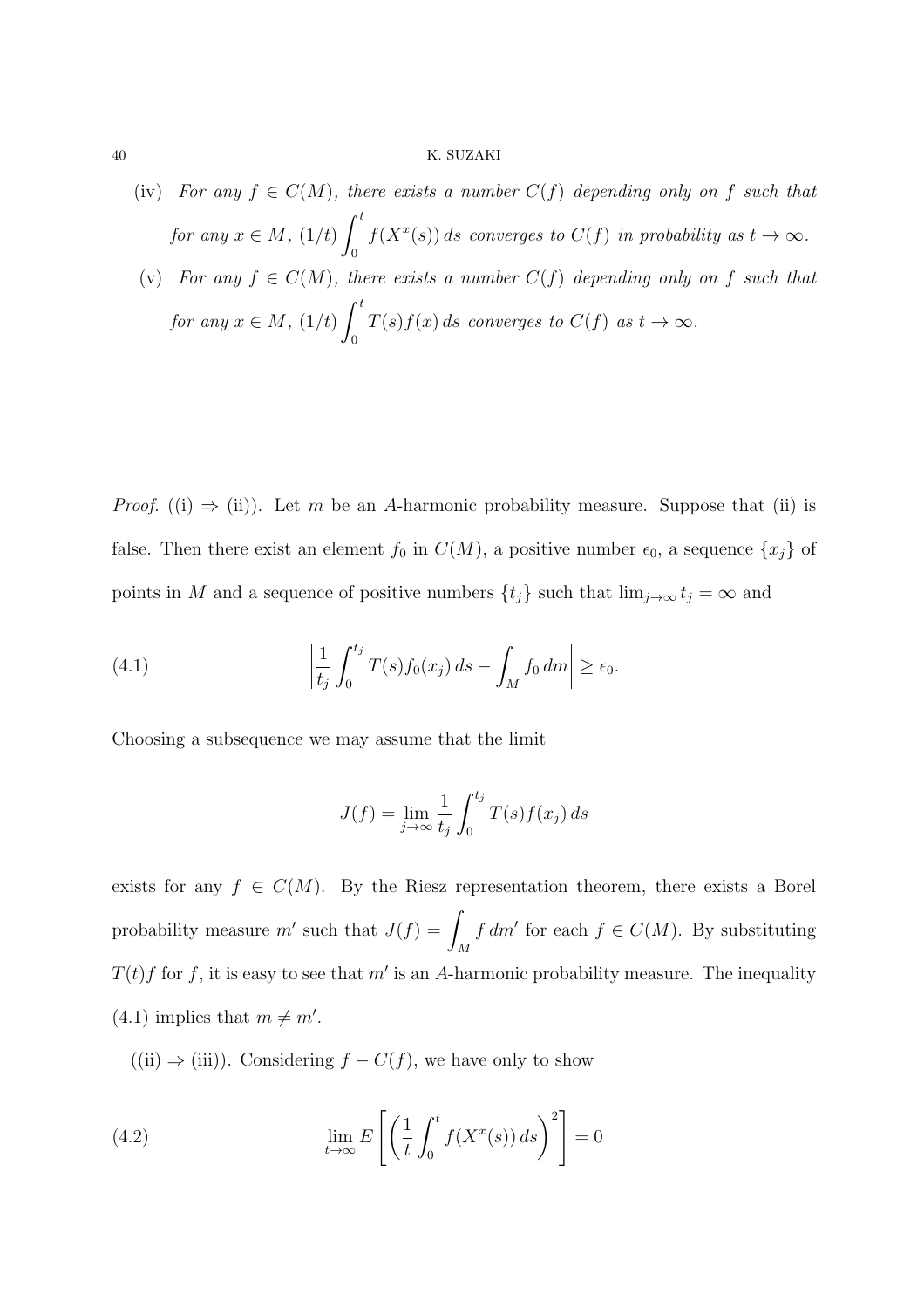whenever (1*/t*)  $\int_0^t$  $\boldsymbol{0}$ *T*(*s*)*f* ds converges to 0 uniformly in *x* as  $t \to \infty$ . For  $t > 0$  we have

$$
I(t) = E\left[\left(\frac{1}{t}\int_{0}^{t}f(X^{x}(s))ds\right)^{2}\right]
$$
  
\n
$$
= \frac{2}{t^{2}}\int_{0}^{t}dr\int_{r}^{t}E[f(X^{x}(r))f(X^{x}(s))]ds
$$
  
\n
$$
= \frac{2}{t^{2}}\int_{0}^{t}dr\int_{r}^{t}E[f(X^{x}(r))(T(s-r)f)(X^{x}(r))]ds
$$
  
\n
$$
= \frac{2}{t^{2}}\int_{0}^{t}dr\int_{0}^{t-r}E[f(X^{x}(r))(T(s)f)(X^{x}(r))]ds
$$
  
\n
$$
= \frac{2}{t^{2}}\int_{0}^{t}E\left[f(X^{x}(r))\int_{0}^{t-r}(T(s)f)(X^{x}(r))ds\right]dr
$$
  
\n
$$
= \frac{2}{t^{2}}\int_{0}^{t}(t-r)E\left[f(X^{x}(r))\frac{1}{t-r}\int_{0}^{t-r}(T(s)f)(X^{x}(r))ds\right]dr
$$
  
\n
$$
= 2\int_{0}^{1}(1-r)E\left[f(X^{x}(tr))\frac{1}{t(1-r)}\int_{0}^{t(1-r)}(T(s)f)(X^{x}(tr))ds\right]dr
$$

Here the third equality follows from the Markov property of  $X = \{X^x\}_{x \in M}$ , the fourth equality is obtained by the change of variable  $s - r \mapsto s$ , the fifth equality is a consequence of the Fubini theorem, and the last equality is obtained by the change of variable  $r \mapsto tr$ . Thus we have

$$
|I(t)| \le 2||f||_{\infty} \int_0^1 (1-r) \left\| \frac{1}{t(1-r)} \int_0^{t(1-r)} T(s)f \, ds \right\|_{\infty} dr \to 0 \quad (t \to \infty)
$$

by the bounded convergence theorem. Hence we have (4*.*2).

 $(iii) \Rightarrow (iv)$  and  $(iv) \Rightarrow (v)$  hold immediately.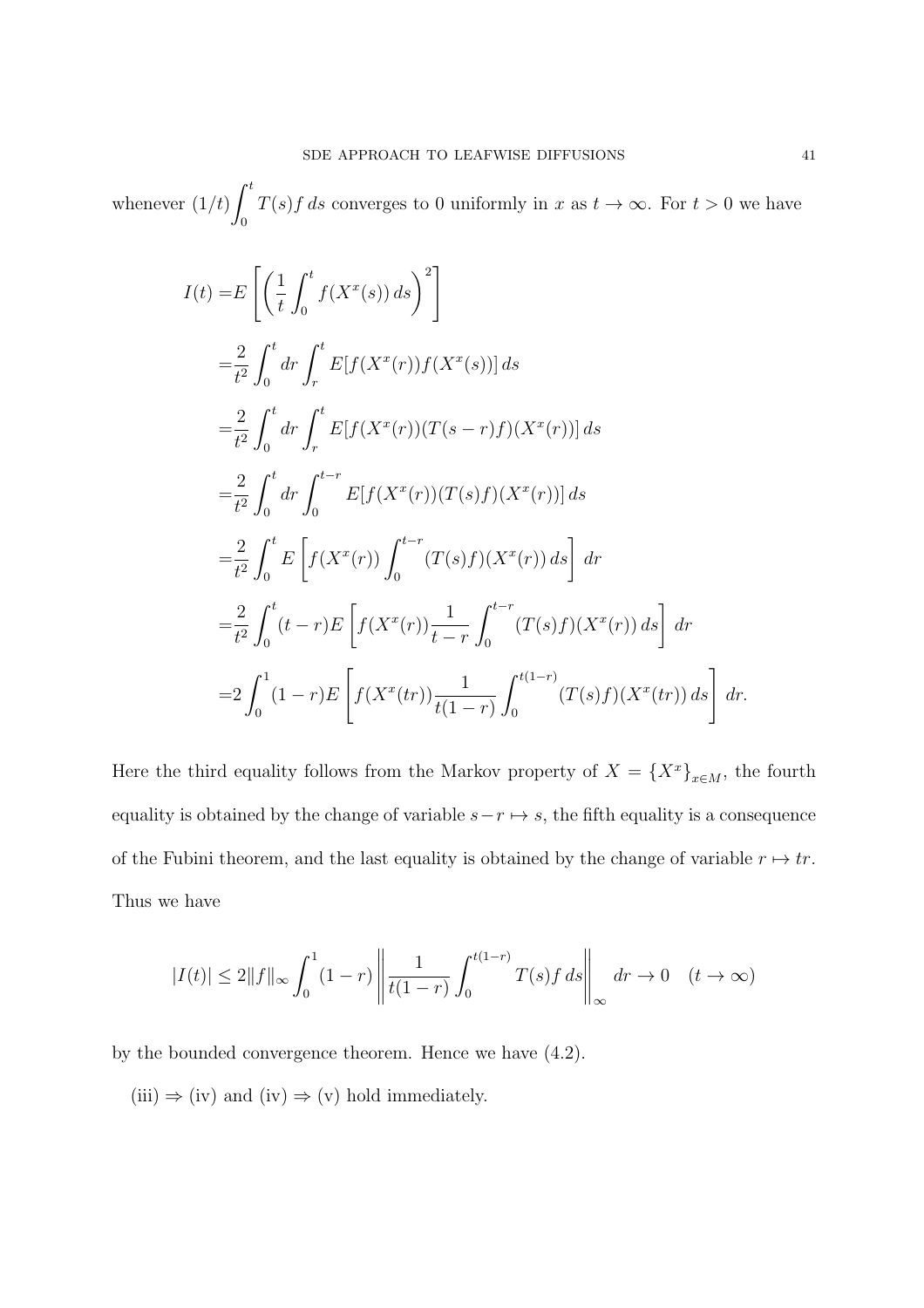#### 42 K. SUZAKI

 $((v) ⇒ (i)).$  The ergodic theorem for  ${T(t)}_{t≥0}$  yields that  $C(f) = ∫$ *M f dm* holds for any *A*-harmonic probability measure *m* (see [1, Theorem 7*.*3] and [4, Theorem VIII.7*.*1 and Theorem VIII.7.5]). Hence an *A*-harmonic probability measure exists uniquely.  $\square$ 

REMARK 4.3. If *M* is a mapping torus constructed by a topological dynamical system and *X* is the leafwise Brownian motion, the unique ergodicity of the base dynamical system is also equivalent to the preceding  $(i)$ – $(v)$ . The proof of this fact is given in [14].

Now we state a version of Theorem 2*.*8 in the case when there is only one *A*-harmonic probability measure on *M*.

Theorem 4.4. *Assume that there exists a unique A-harmonic probability measure m. For a real-valued function*  $h \in C^2_L(M)$  *let*  $f = Ah$  *and consider the process*  $Y^x_\lambda$  *defined by* (2.14)*. Then for any point*  $x \in M$ *, the processes*  $Y_{\lambda}^x$  *converge in law to the Brownian motion*  $W_{\langle f \rangle}$  *with variance*  $\langle f \rangle t$  *for each time*  $t \geq 0$  *as*  $\lambda \to \infty$ *, where* 

$$
\langle f \rangle = \int_M \|\text{grad}_L h\|_g^2 dm.
$$

*Proof.* We use the notation in the proof of Theorem 2.8. We need only to show that

$$
\langle M_\lambda^x \rangle(t) \to \left( \int_M \left\| \text{grad}_L h \right\|_g^2 dm \right) \cdot t \quad (\lambda \to \infty) \text{ in probability}
$$

for any  $x \in M$  and  $t \geq 0$ . From (iv) of Lemma 4.2, we have

$$
\langle M_{\lambda}^{x} \rangle(t) = \left(\frac{1}{\lambda t} \int_{0}^{\lambda t} ||\text{grad}_{L} h(X^{x}(s))||_{g}^{2} ds\right) \cdot t \to \left(\int_{M} ||\text{grad}_{L} h||_{g}^{2} dm\right) \cdot t \quad (\lambda \to \infty)
$$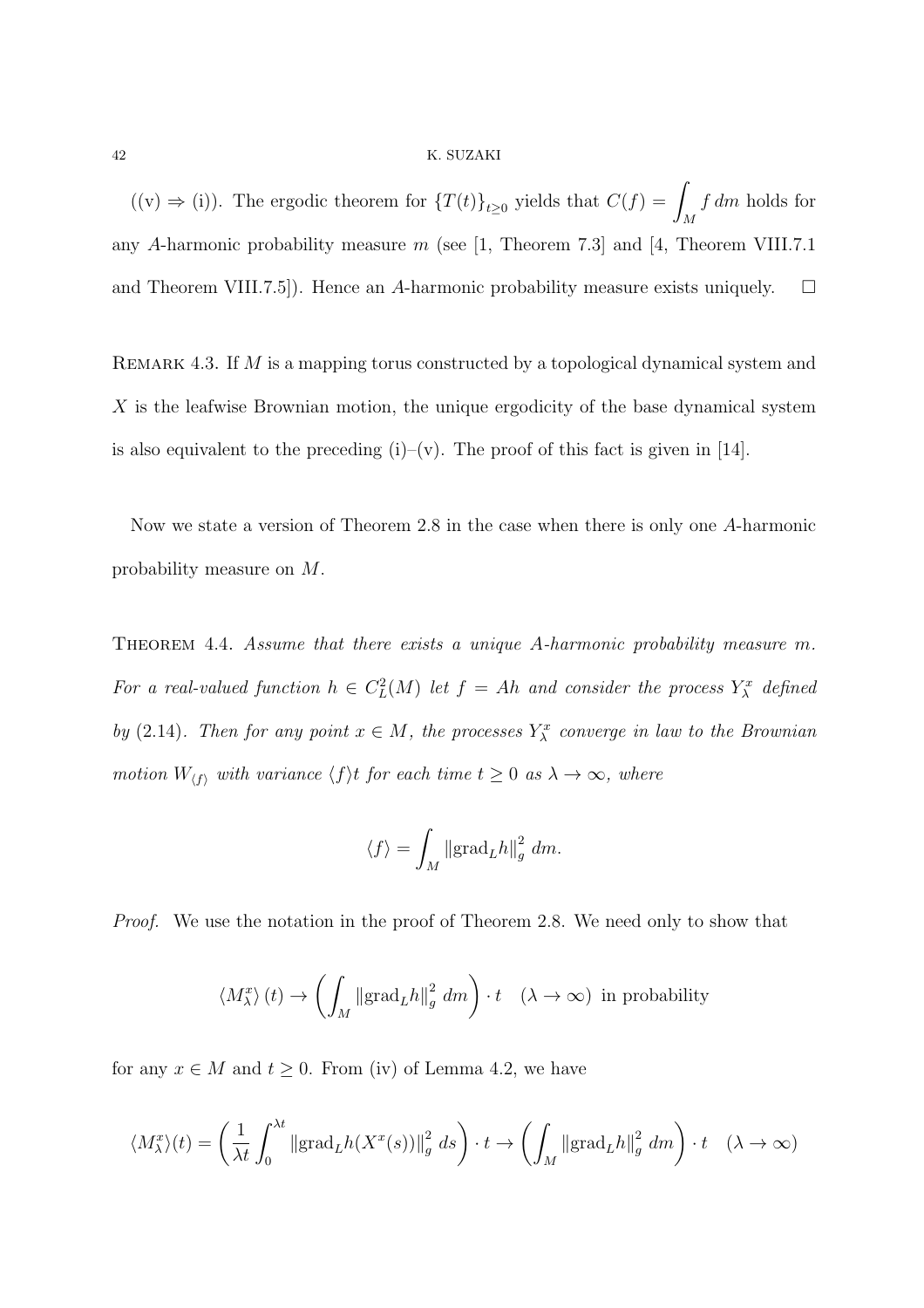in probability for any  $x \in M$  and  $t \geq 0$ . Now the proof of the theorem is complete.  $\Box$ 

Finally we give two examples of uniquely ergodic  $(1/2)\Delta_g$ -leafwise diffusions, i.e., leafwise Brownian motions on foliated spaces.

EXAMPLE 4.5. (The mapping torus of a  $\mathbb{Z}^d$ -action on the *d*-torus) Let  $\mathbb{T}^d = \mathbb{R}^d / \mathbb{Z}^d$  be the *d*-torus and  $\{a_1, a_2, \ldots, a_d\}$  a set of real numbers such that 1,  $a_1, a_2, \ldots, a_d$  are linearly independent over  $\mathbb{Q}$ . Consider the  $\mathbb{Z}^d$ -action on  $\mathbb{T}^d$  given by

$$
F^{n} : \mathbb{T}^{d} \ni (x_{1}, x_{2}, \dots, x_{d}) + \mathbb{Z}^{d} \mapsto (x_{1} + n_{1}a_{1}, x_{2} + n_{2}a_{2}, \dots, x_{d} + n_{d}a_{d}) + \mathbb{Z}^{d} \in \mathbb{T}^{d}
$$

for  $n = (n_1, n_2, \ldots, n_d) \in \mathbb{Z}^d$ . A  $\mathbb{Z}^d$ -action on  $\mathbb{R}^d \times \mathbb{T}^d$  is also defined by  $\mathbb{R}^d \times \mathbb{T}^d \ni (u, x) \mapsto$  $(u-n, F^n x) \in \mathbb{R}^d \times \mathbb{T}^d$  for  $n \in \mathbb{Z}^d$ . The quotient space  $(\mathbb{R}^d \times \mathbb{T}^d)/\mathbb{Z}^d$  is a compact foliated space endowed with a natural leafwise smooth Riemannian metric *g*. The space is called the mapping torus of the action  $F = \{F^n\}_{n \in \mathbb{Z}^d}$  and we denote it by  $\mathbb{T}^d_F$ . Each of the leaves of  $\mathbb{T}_F^d$  is identified with  $\mathbb{R}^d$ . Let  $B = \{B(t)\}_{t \geq 0}$  be a *d*-dimensional standard Brownian motion defined on a probability space  $(\Omega, \mathcal{F}, P)$ . The stochastic processes  $X = \{X^x\}_{x \in \mathbb{T}_F^d}$ on  $\mathbb{T}_F^d$  are defined so that  $X^{\pi_F(u,x)}(t) = \pi_F(u+B(t),x)$  for  $t \geq 0$ , where  $\pi_F : \mathbb{R}^d \times \mathbb{T}^d \to \mathbb{T}_F^d$ is the natural projection. It is easy to see that *X* has the same distribution as the leafwise Brownian motion on  $\mathbb{T}_F^d$ . Moreover we can show that there is a one-to-one correspondence between the set of harmonic probability measures for *X* on  $\mathbb{T}_F^d$  and that of invariant probability measures for *F* in the same way as [14]. The correspondence is explicit in the sence that if a harmonic probability measure  $m<sub>\mu</sub>$  for X is correspondence to an invariant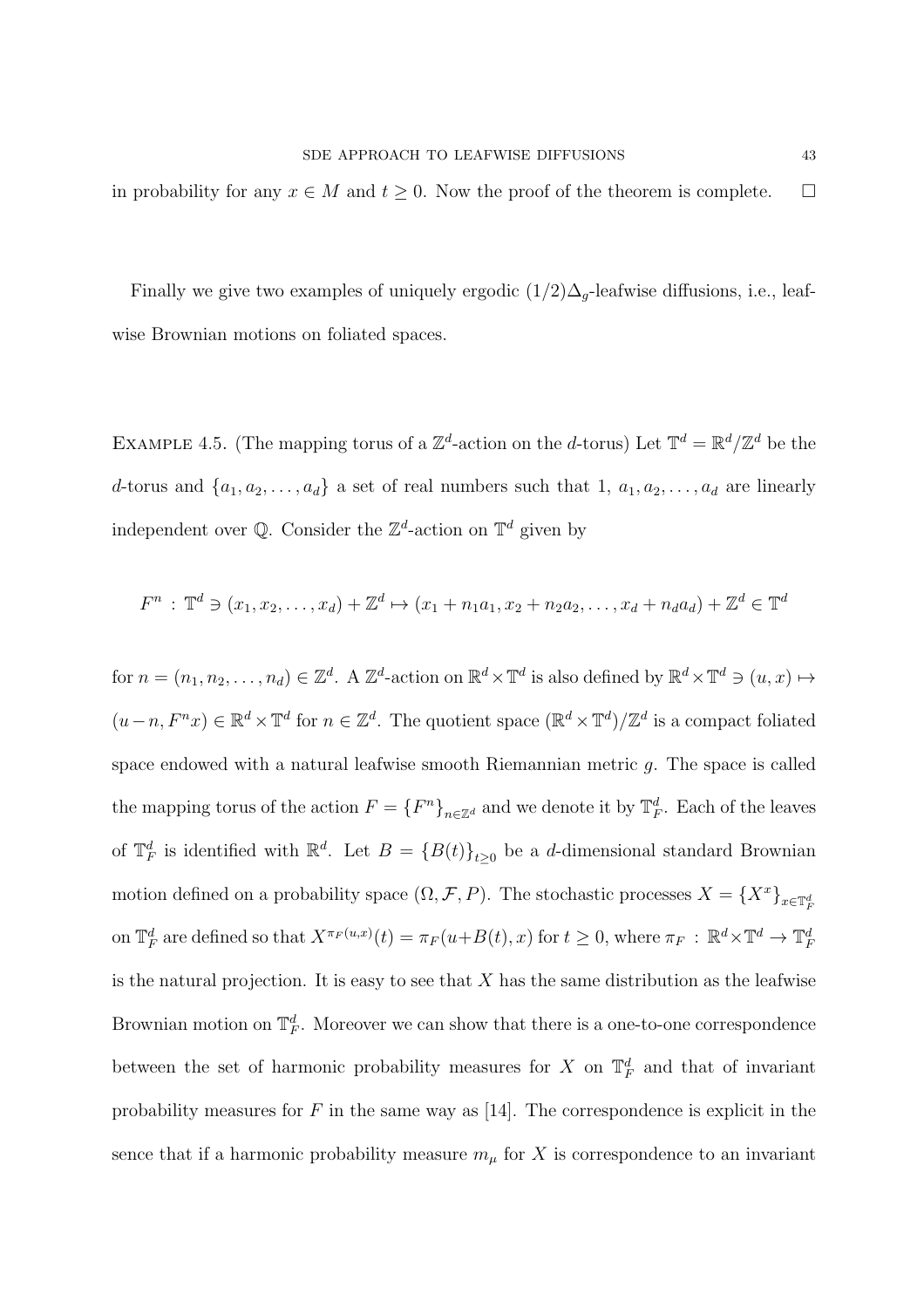probability measure  $\mu$  for  $F$ , we have

$$
\int_{\mathbb{T}_F^d} f \, dm_\mu = \int_{[0,1)^d \times \mathbb{T}^d} (f \circ \pi_F) \, d(l^d \times \mu)
$$

for any continuous function  $f$  on  $\mathbb{T}_F^d$ , where  $l^d$  is the *d*-dimensional Lebesgue measure on  $[0,1)<sup>d</sup>$ . As is well-known, the normalized Haar measure  $\mu_H$  is the only invariant probability measure for *F*. Therefore  $m_{\mu_H}$  is a unique harmonic probability measure for *X*. Applying Theorem 4.4, if  $(u, x)$  is an element in  $\mathbb{R}^d \times \mathbb{T}^d$  and f is of the form  $f = (1/2)\Delta_g h$  with a function  $h \in C^2_L(\mathbb{T}_F^d)$ , then we see that

$$
\frac{1}{\sqrt{\lambda}} \int_0^{\lambda} f(X^{\pi_F(u,x)}(s)) ds = \frac{1}{\sqrt{\lambda}} \int_0^{\lambda} f(\pi_F(u + B(s), x)) ds \to W_{\langle f \rangle}(\cdot) \quad (\lambda \to \infty) \text{ in law},
$$

where  $W_{\langle f \rangle}$  is the one-dimensional Brownian motion with variance

$$
\left(\int_{\mathbb{T}_F^d} \left\|\mathrm{grad}_L h\right\|_g^2 dm_{\mu_H}\right) \cdot t = \left(\int_{[0,1)^d \times \mathbb{T}^d} \sum_{i=1}^d \left(\frac{\partial (h \circ \pi_F)}{\partial u^i}\right)^2 d\left(l^d \times \mu_H\right)\right) \cdot t
$$

for each time  $t \geq 0$ .

EXAMPLE 4.6. (The stable foliation of the geodesic flow on a compact Riemannian manifold of negative curvature) Let *M* be a compact smooth Riemannian manifold of negative sectional curvature, *SM* the unit tangent bundle to  $M$ ,  $\{\phi_t\}_{t \in \mathbb{R}}$  the geodesic flow on *SM* and  $W^s(v)$  the stable manifold of the element *v* in  $SM$ , i.e.,

$$
W^{s}(v) = \left\{ w \in SM \; : \; \text{ there exists } s \in \mathbb{R} \text{ such that } \lim_{t \to \infty} d(\phi_{t+s}v, \phi_t w) = 0 \right\}.
$$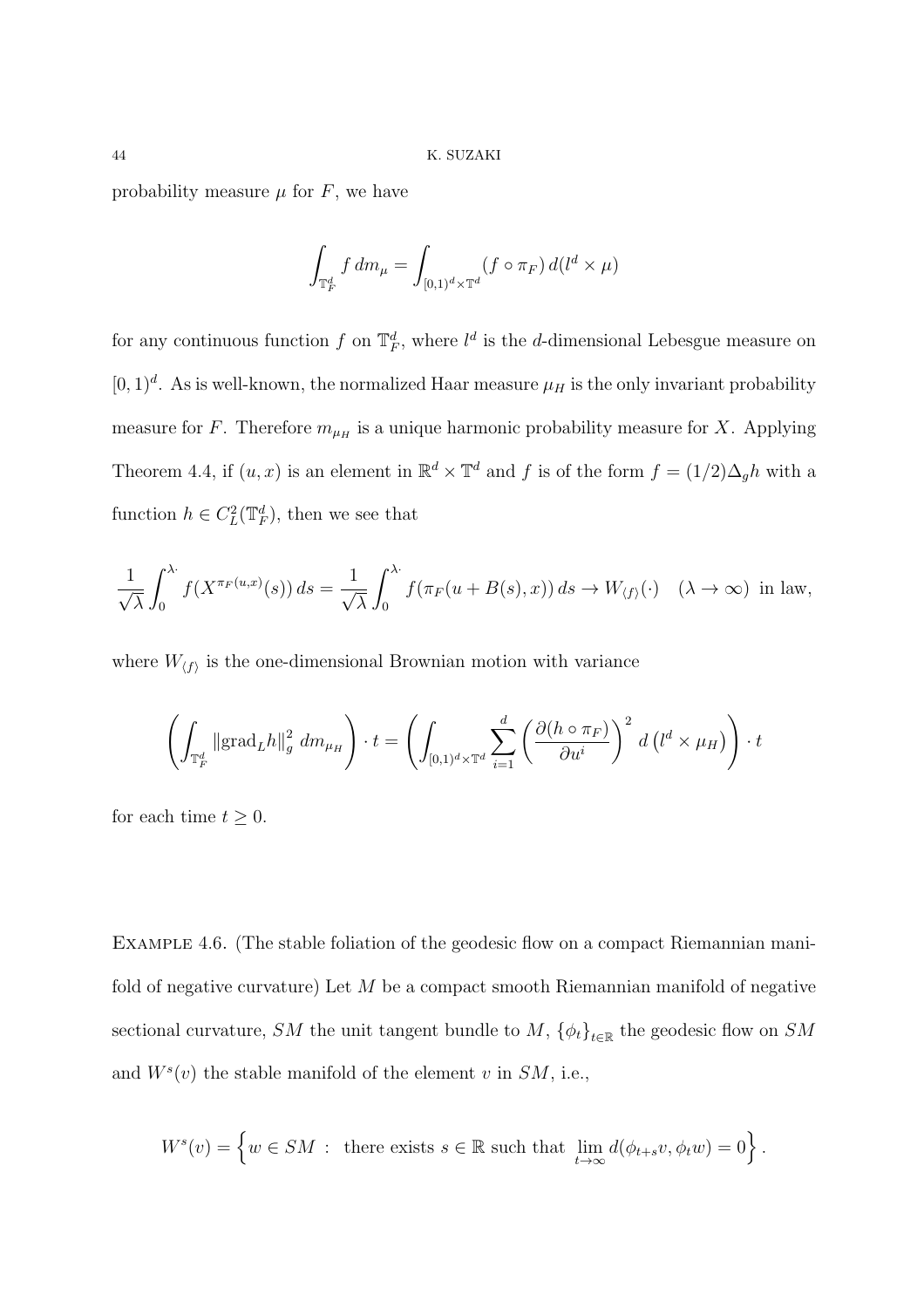It is well-known that  $SM$  is a compact foliated space with  $W^s(v)$  as the leaf passing through  $v \in SM$ . The Riemannian metric on *M* induces a leafwise smooth Riemannian metric *g* on *SM*. Hence the leafwise Laplace-Beltrami operator  $\Delta_g$  and the leafwise Brownian motion  $X = \{X^v\}_{v \in SM}$  are defined on *SM*. It should be noted that Ledrappier discusses about such a process (see [10] and [11]). In particular he showed that a harmonic probability measure *m* for *X* exists uniquely in [11]. Therefore, applying Theorem 4*.*4, we see that

$$
\frac{1}{\sqrt{\lambda}} \int_0^{\lambda} f(X^v(s)) ds \to W_{\langle f \rangle}(\cdot) \quad (\lambda \to \infty) \text{ in law}
$$

whenever *v* is an element in *SM*, *f* is of the form  $f = (1/2)\Delta_g h$  with a function  $h \in$  $C_L^2(SM)$  and  $W_{\langle f \rangle}$  is the Brownian motion with variance

$$
\left(\int_{SM}\left\|\mathrm{grad}_{L}h\right\|_{g}^{2}\,dm\right)\cdot t
$$

for each time  $t \geq 0$ .

## **ACKNOWLEDGMENT**

The author would like to express his gratitude to Professor Takehiko Morita for valuable comments and advice.

## **REFERENCES**

- [1] A. CANDEL, The harmonic measures of Lucy Garnett, Adv. Math. 176 (2003), 187-247.
- [2] A. CANDEL AND L. CONLON, Foliations I, Amer. Math. Soc., Providence, 2000.
- [3] A. Candel and L. Conlon, Foliations II, Amer. Math. Soc., Providence, 2003.
- [4] N. Dunford and J. T. Schwartz, Linear Operators Part I, John Wiley & Sons, New York, 1988.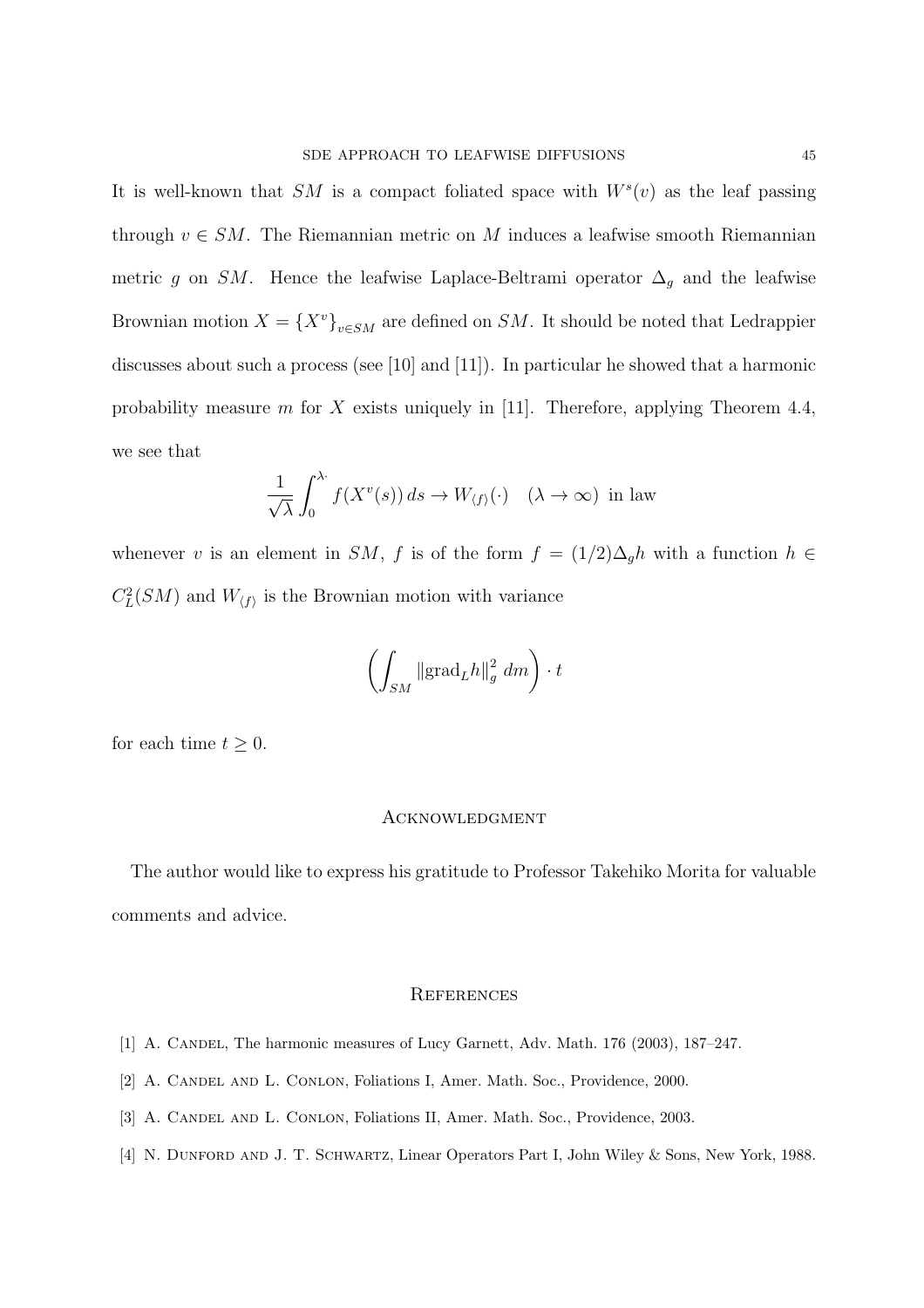#### 46 K. SUZAKI

- [5] L. GARNETT, Foliations, the ergodic theorem and Brownian motion, J. Funct. Anal. 51 (1983), 285–311.
- [6] N. Ikeda and S. Watanabe, Stochastic differential equations and diffusion processes 2nd. ed., North Holland, Amsterdam, 1989.
- [7] M. Kanai, A new approach to the rigidity of discrete group actions, Geom. Funct. Anal. 6 (1996), 943–1056.
- [8] I. KARATZAS AND S. E. SHREVE, Brownian motion and stochastic calculus 2nd. ed., Springer-Verlag, New York, 1991.
- [9] C. Kipnis and S. R. S. Varadhan, Central limit theorem for additive functionals of reversible Markov processes and applications to simple exclusions, Comm. Math. Phys. 104 (1986), 1–19.
- [10] F. Ledrappier, Central limit theorem in negative curvature, Ann. Probab. 23 (1995), 1219–1233.
- [11] F. LEDRAPPIER, Ergodic properties of the stable foliations, Ergodic theory and related topics III (Güstrow, 1990), 131–145, Lecture Notes in Math. 1514, Springer, Berlin, 1992.
- [12] R. Sh. Liptser and A. N. Shiryaev, On a problem of necessary and sufficient conditions in the functional central limit theorem for local martingales, Z. Wahrsch. Verw. Gebiete 59 (1982), 311–318.
- [13] C. C. Moore and C. L. Schochet, Global analysis on foliated spaces 2nd. ed., Cambridge University Press, New York, 2006.
- [14] T. Morita and K. Suzaki, Harmonic measures for leafwise Brownian motions on mapping tori, Preprint 2012.
- [15] Y. Ochi, Limit theorems for a class of diffusion processes, Stochastics 15 (1985), 251–269.
- [16] L. C. G. ROGERS AND D. WILLIAMS, Diffusions, Markov processes, and martingales Vol. 2. Itô calculus, Cambridge University Press, Cambridge, 2000.
- [17] P. WALCZAK, Dynamics of foliations, groups and pseudogroups, Birkhäuser Verlag, Basel, 2004.

Department of Mathematics Graduate School of Science Osaka University